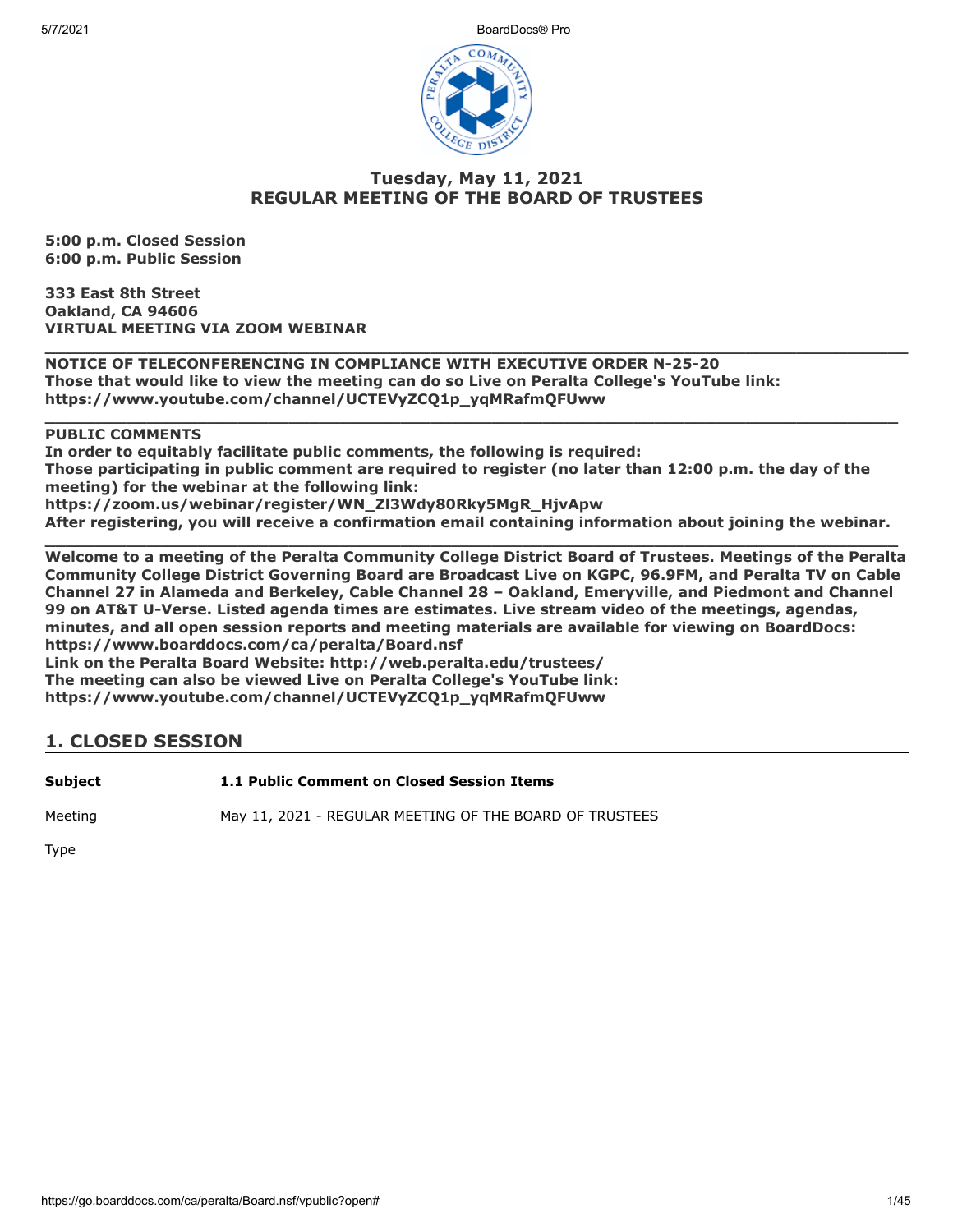# **Subject 1.2 Public Employee Appointment (Government Code Section 54957) (10 minutes)**

Meeting May 11, 2021 - REGULAR MEETING OF THE BOARD OF TRUSTEES

Type Action

- Recommendation to appoint Veronica Montoya as the Director of Hispanic Serving Institutions, Berkeley City College.

- Ratification of the appointment of Atheria Smith as the Interim Vice Chancellor of General Services, District Office.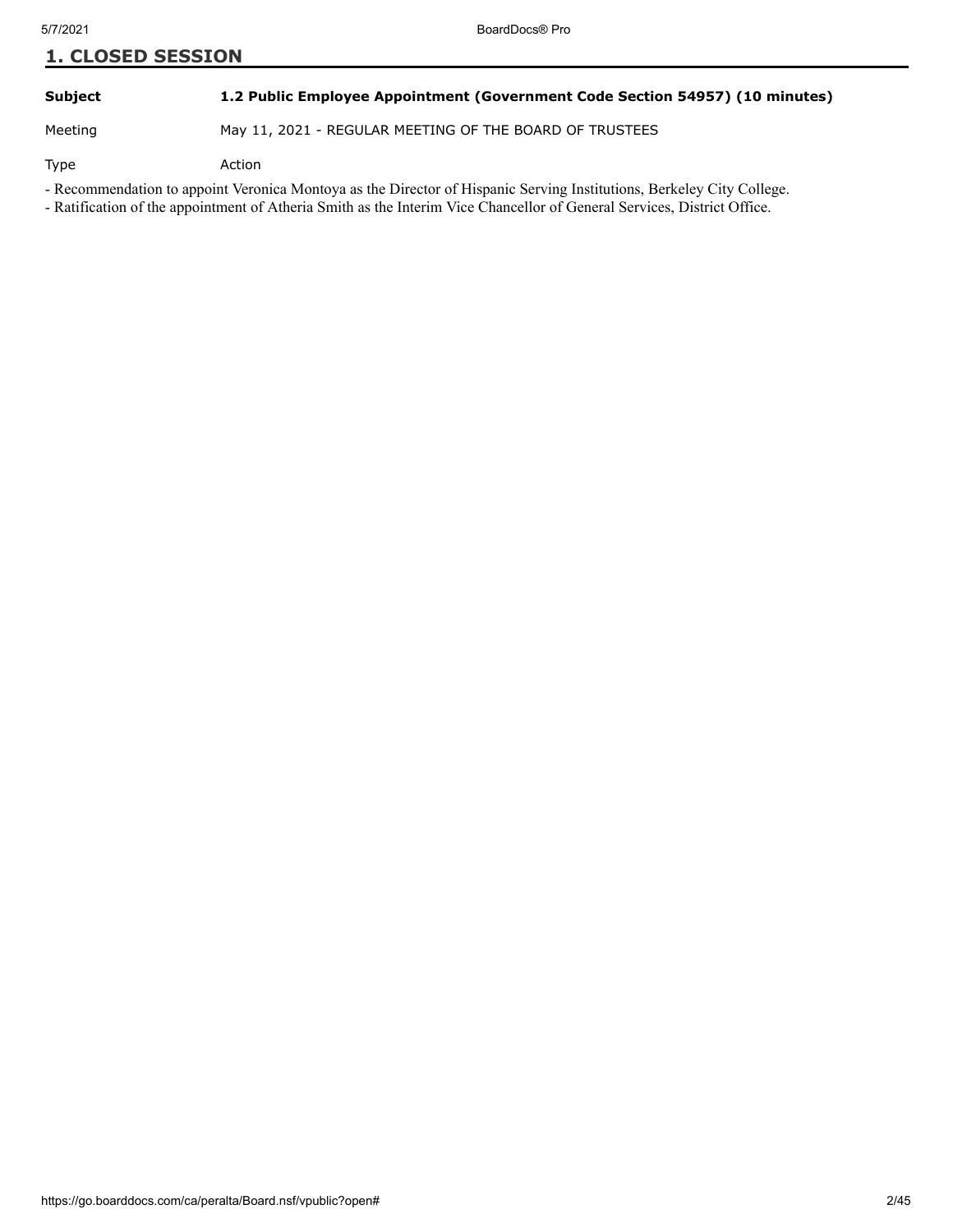# **Subject 1.3 Public Employee Discipline/Dismissal/Release**

Meeting May 11, 2021 - REGULAR MEETING OF THE BOARD OF TRUSTEES

Type

The Board is provided respective salaries in closed session for information purposes only, if any. The Board is reminded not to discuss personnel matters outside of closed session.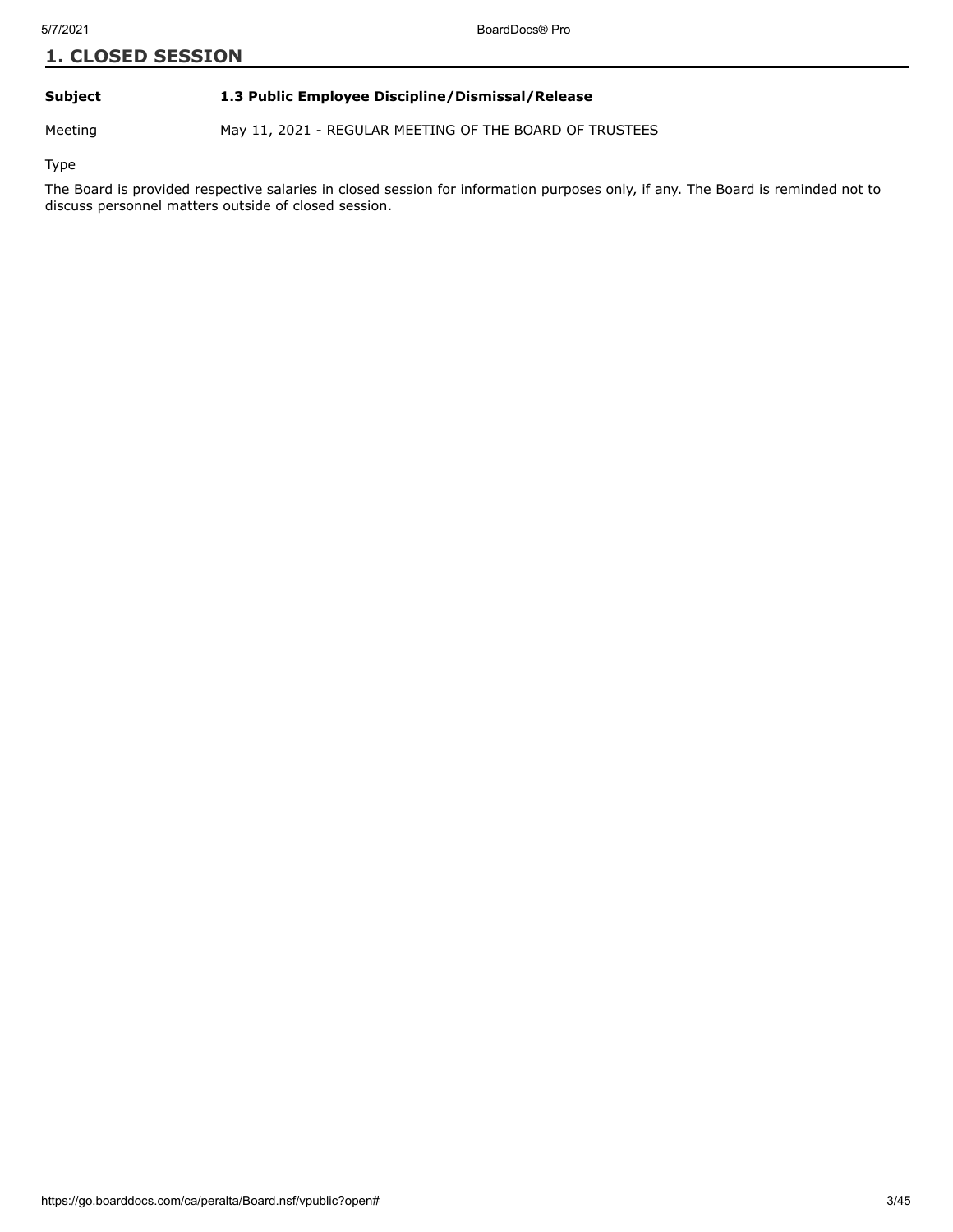# **Subject 1.4 Public Employee Performance Evaluation Title Chancellor (Government Code Section 54957)(40 minutes)**

Meeting May 11, 2021 - REGULAR MEETING OF THE BOARD OF TRUSTEES

Type

The Board is provided respective salaries in closed session for information purposes only, if any. The Board is reminded not to discuss personnel matters outside closed session.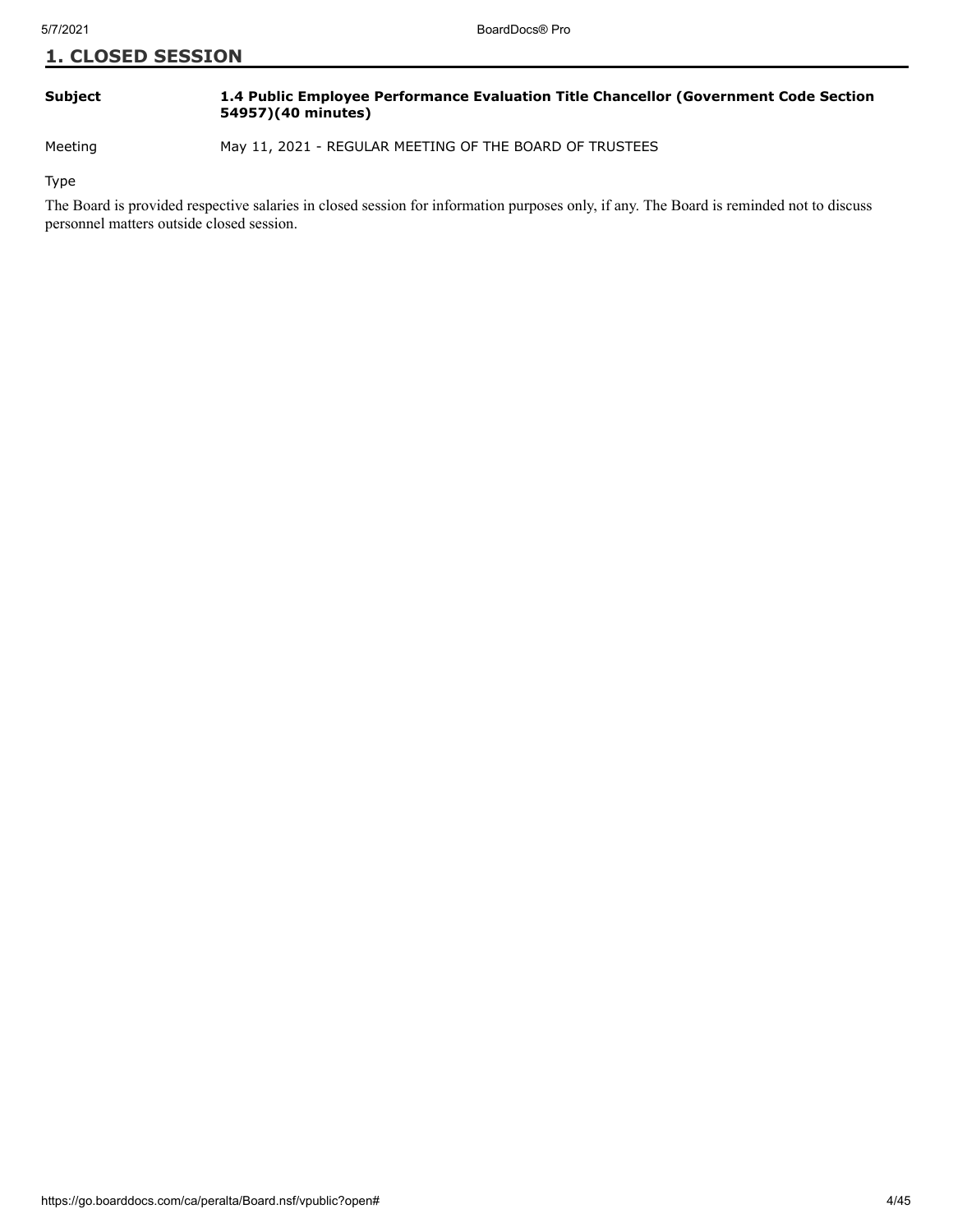| <b>Subject</b> | 1.5 Conference with Legal Counsel, Multiple Cases: (Government Code § 54956.9)(10 |
|----------------|-----------------------------------------------------------------------------------|
|                | minutes)                                                                          |

Meeting May 11, 2021 - REGULAR MEETING OF THE BOARD OF TRUSTEES

Type Action

- Herrera v. Peralta Community College District et.al, Alameda Superior Court. Claim No: 1805393
- Conference with Legal Counsel, Anticipated/Potential Litigation (54956.9(b)-(c)) (2 cases).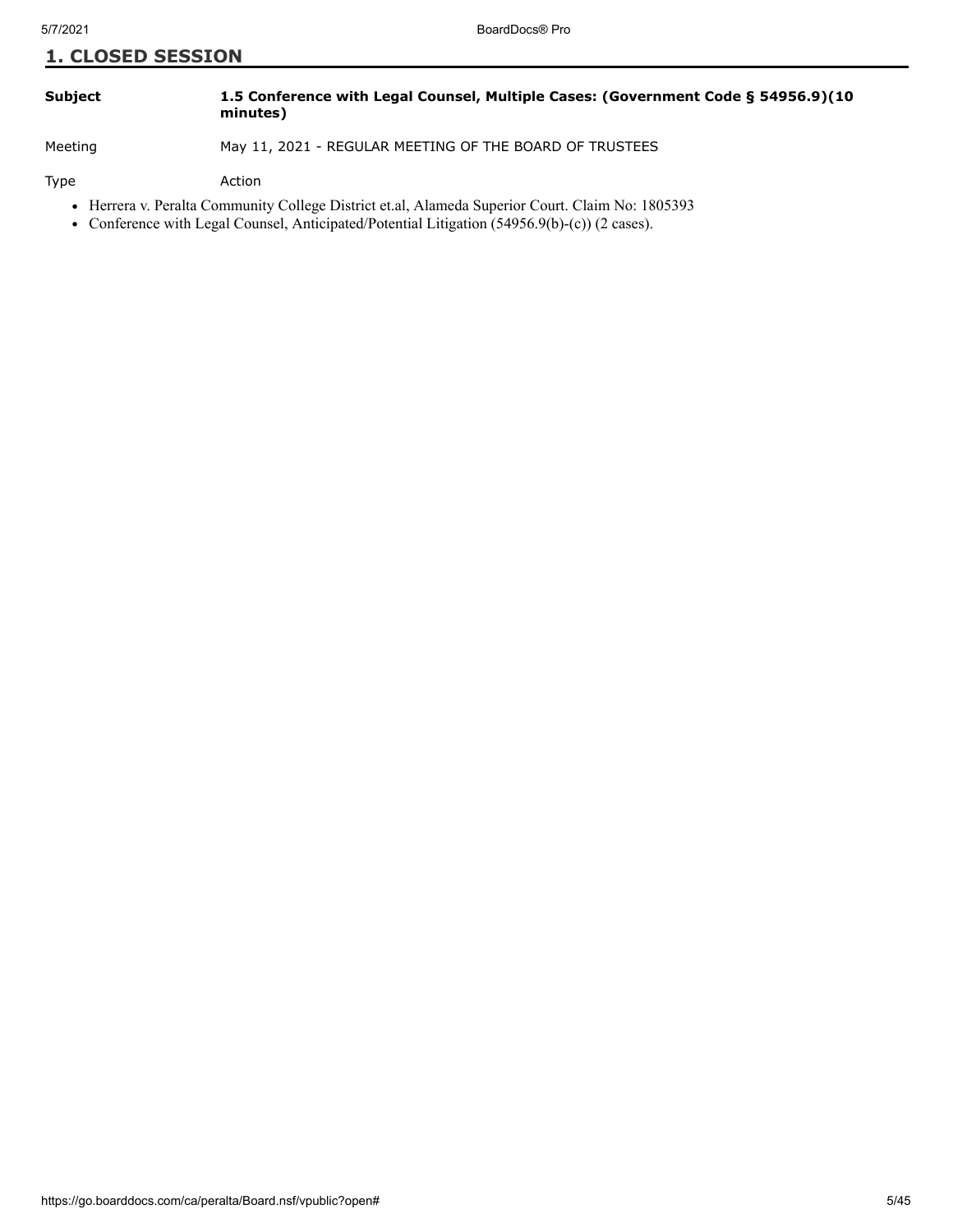# **2. OPEN SESSION Subject 2.1 Call to Order**

Meeting May 11, 2021 - REGULAR MEETING OF THE BOARD OF TRUSTEES

Type Procedural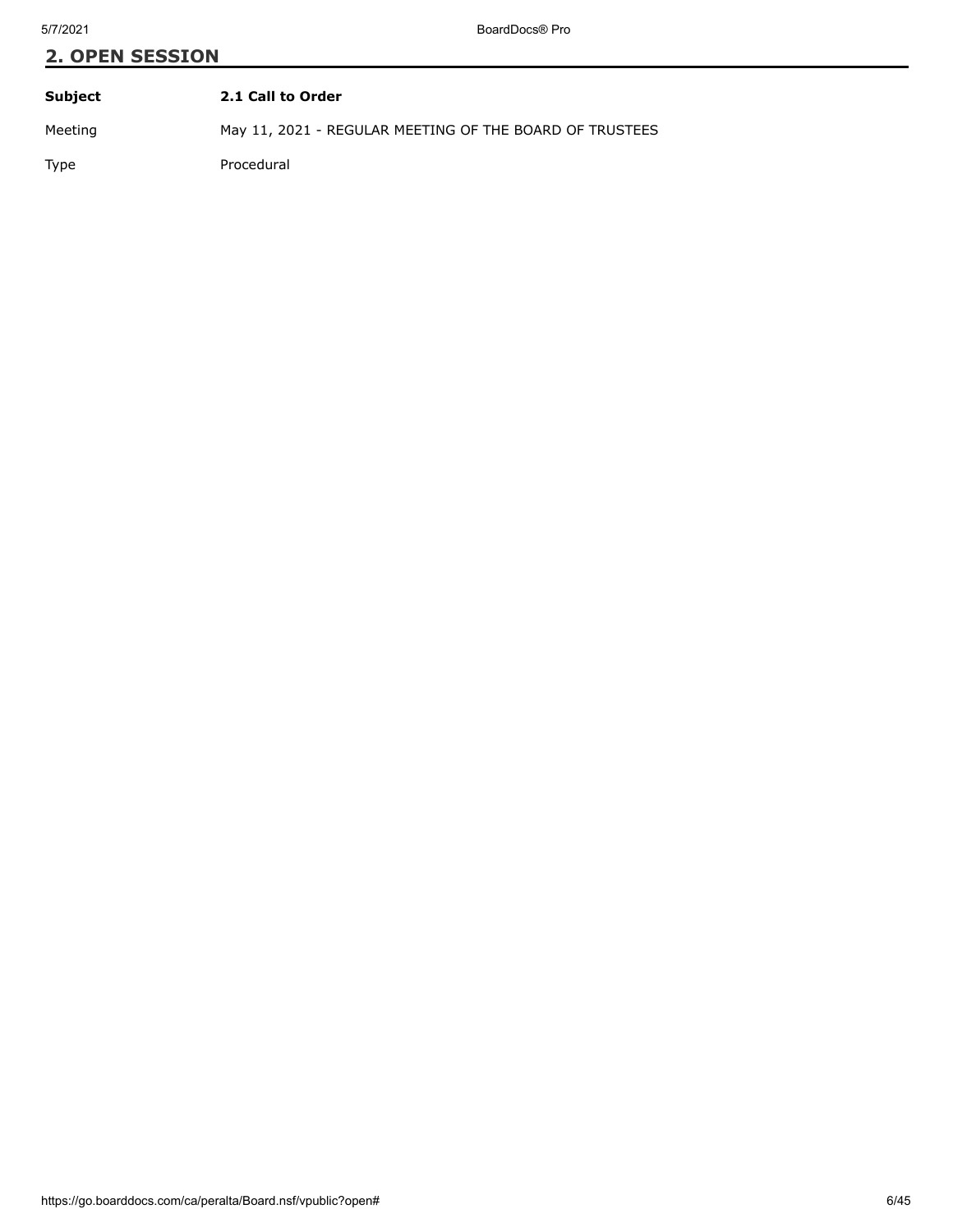| <b>Subject</b> | 2.2 Pledge of Allegiance                                |
|----------------|---------------------------------------------------------|
| Meeting        | May 11, 2021 - REGULAR MEETING OF THE BOARD OF TRUSTEES |
| Type           | Procedural                                              |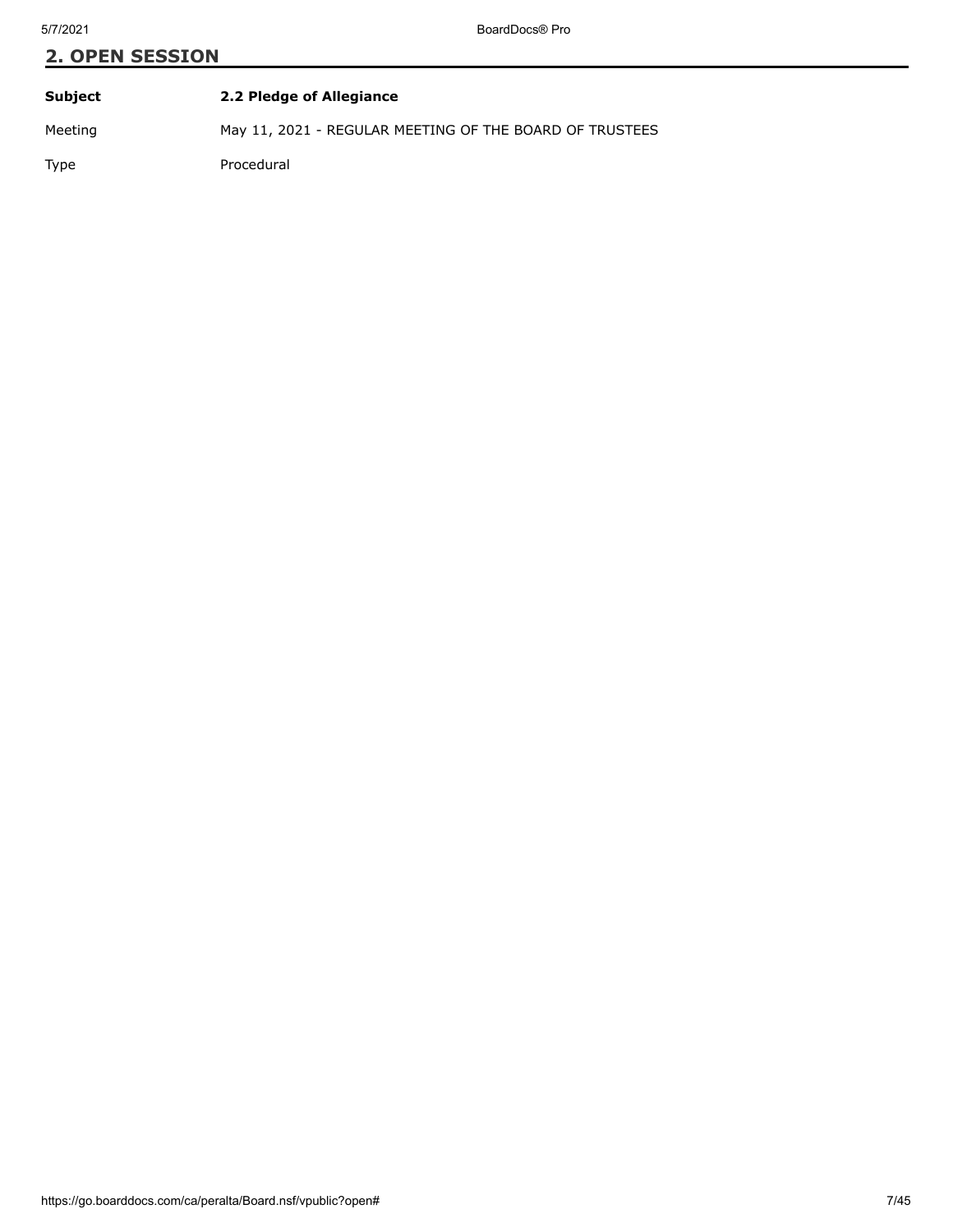| Subject | 2.3 Roll Call                                           |
|---------|---------------------------------------------------------|
| Meeting | May 11, 2021 - REGULAR MEETING OF THE BOARD OF TRUSTEES |
| Type    | Procedural                                              |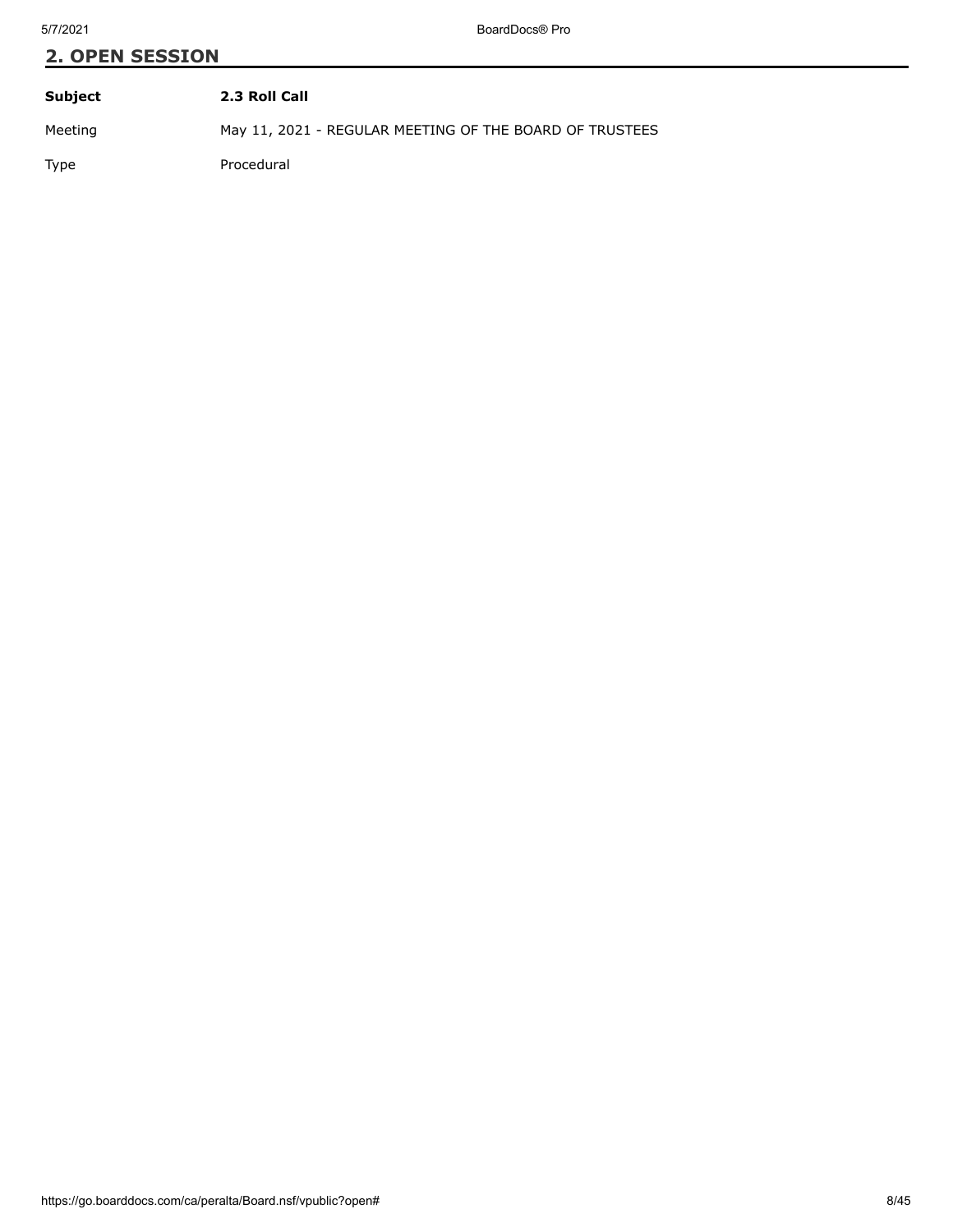#### **Subject 2.4 Affirmation of the Statement of Cooperation**

Meeting May 11, 2021 - REGULAR MEETING OF THE BOARD OF TRUSTEES

Type Procedural

We the Peralta Community College District Board of Trustees commit to the following in our efforts to help students reach their educational goals:

- 1. We agree to listen and seek to understand others and opposing viewpoints with the expectation of good intentions and a deep commitment to the District's students.
- 2. We commit to being prepared for each meeting and to work within our established communication protocols when we seek additional information. Members will review the agenda in advance of each meeting and adhere to Board Policy 2340 for adding items to the agenda.
- 3. We have reviewed the Board's Code of Ethics and commit to reviewing it annually at our organizational meeting to remind ourselves of the behavior we are to exhibit and the guidelines we are to follow in our role.
- 4. If the Code of Ethics is violated, we commit to follow the process stated in the Code and will first address concerns informally to settle disagreements one-on-one between and among members before moving to the formal process.
- 5. We agree that from time to time, the Chair will remind members of appropriate behavior and may call for a recess or redirect members if they stray from the topic of discussion.
- 6. We collectively recognize that it is within the duties and authority of the Chair to render decisions or take actions to keep our meetings on track in adherence to Board policy.
- 7. We will strive to fulfill the vision we established for ourselves.
- 8. We will model the behavior we want others to exhibit.

File Attachments [PCCD Cooperation Statement.final fully signed.pdf \(427 KB\)](https://go.boarddocs.com/ca/peralta/Board.nsf/files/BZ288D020EC3/$file/PCCD%20Cooperation%20Statement.final%20fully%20signed.pdf)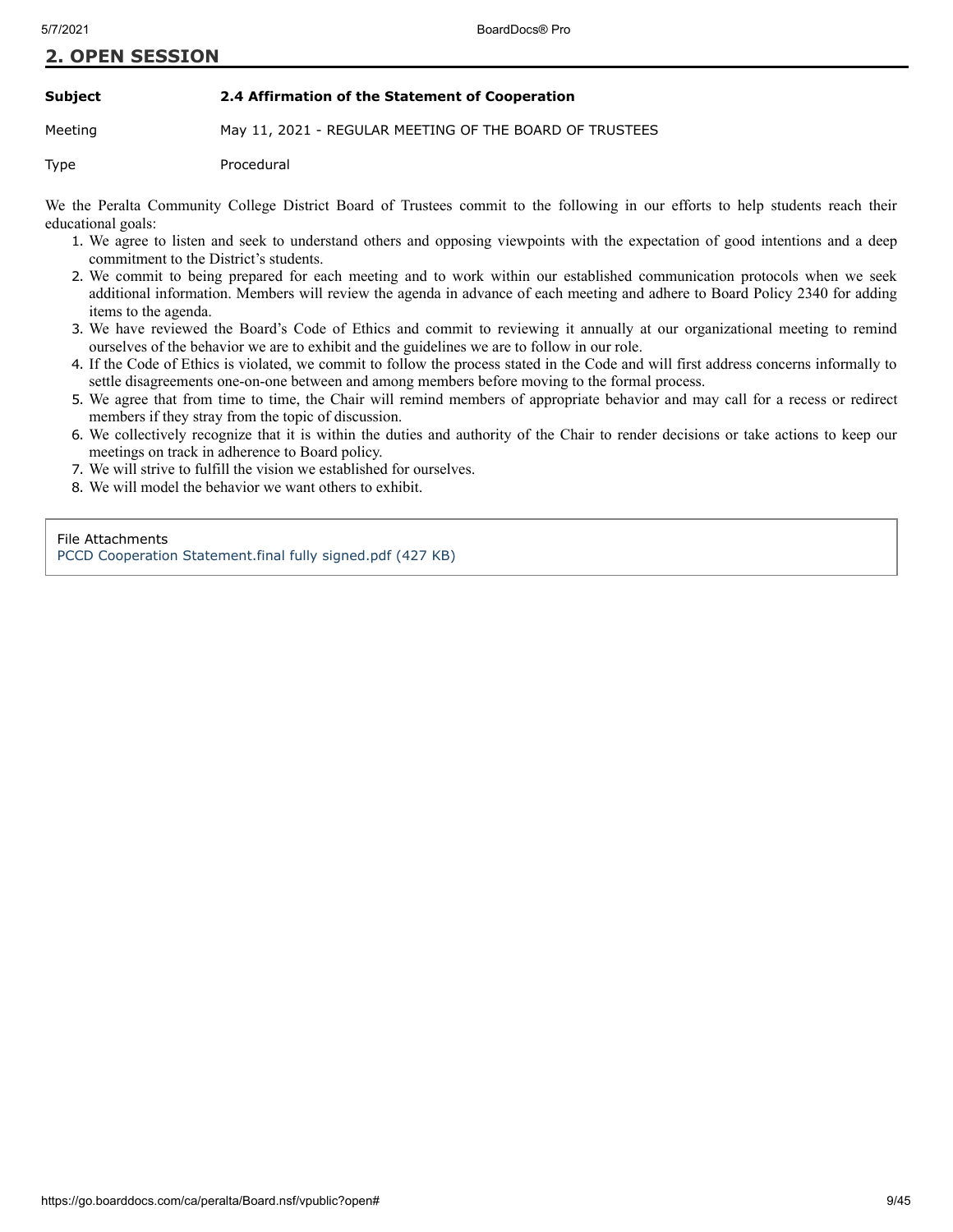# **2. OPEN SESSION Subject 2.5 Report of Action Taken in Closed Session**

Meeting May 11, 2021 - REGULAR MEETING OF THE BOARD OF TRUSTEES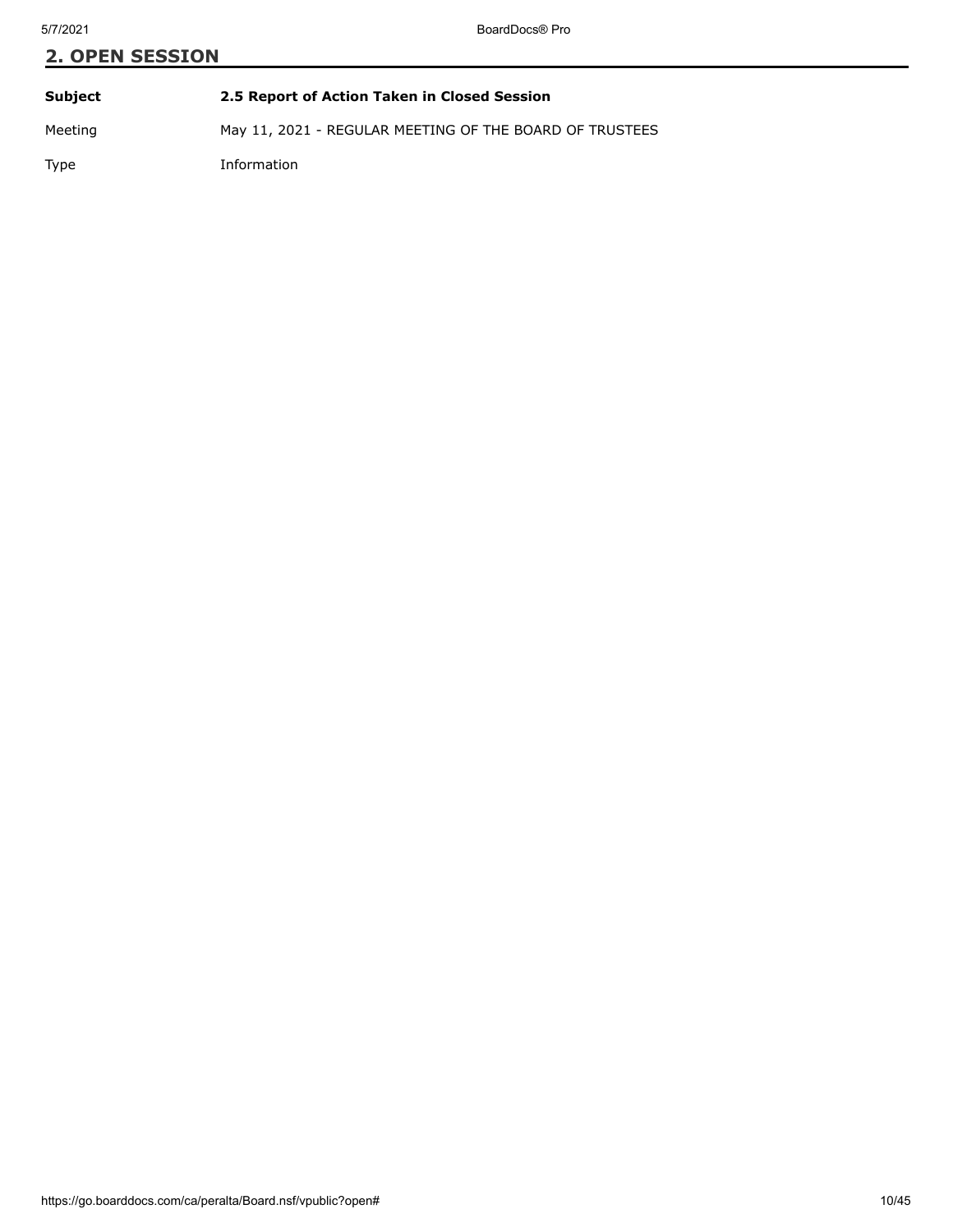| Subject | 2.6 Approval of the Agenda                              |  |  |
|---------|---------------------------------------------------------|--|--|
| Meeting | May 11, 2021 - REGULAR MEETING OF THE BOARD OF TRUSTEES |  |  |
| Type    | Action                                                  |  |  |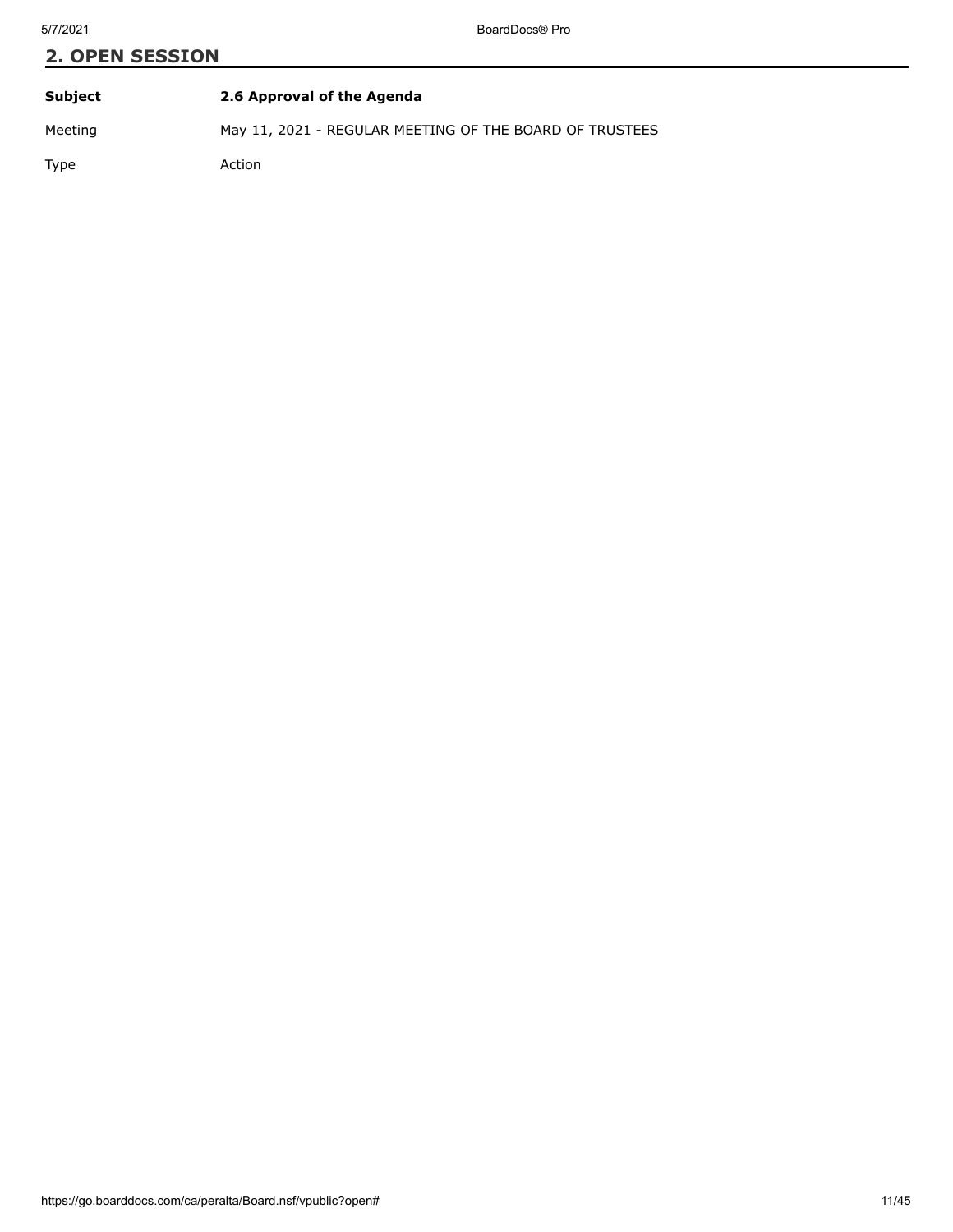| <b>Subject</b>  | 2.7 Approval of the Minutes                             |  |
|-----------------|---------------------------------------------------------|--|
| Meeting         | May 11, 2021 - REGULAR MEETING OF THE BOARD OF TRUSTEES |  |
| Type            | Action, Minutes                                         |  |
| Preferred Date  | May 11, 2021                                            |  |
| Absolute Date   | May 11, 2021                                            |  |
| Fiscal Impact   | No                                                      |  |
| <b>Budgeted</b> | No                                                      |  |
|                 |                                                         |  |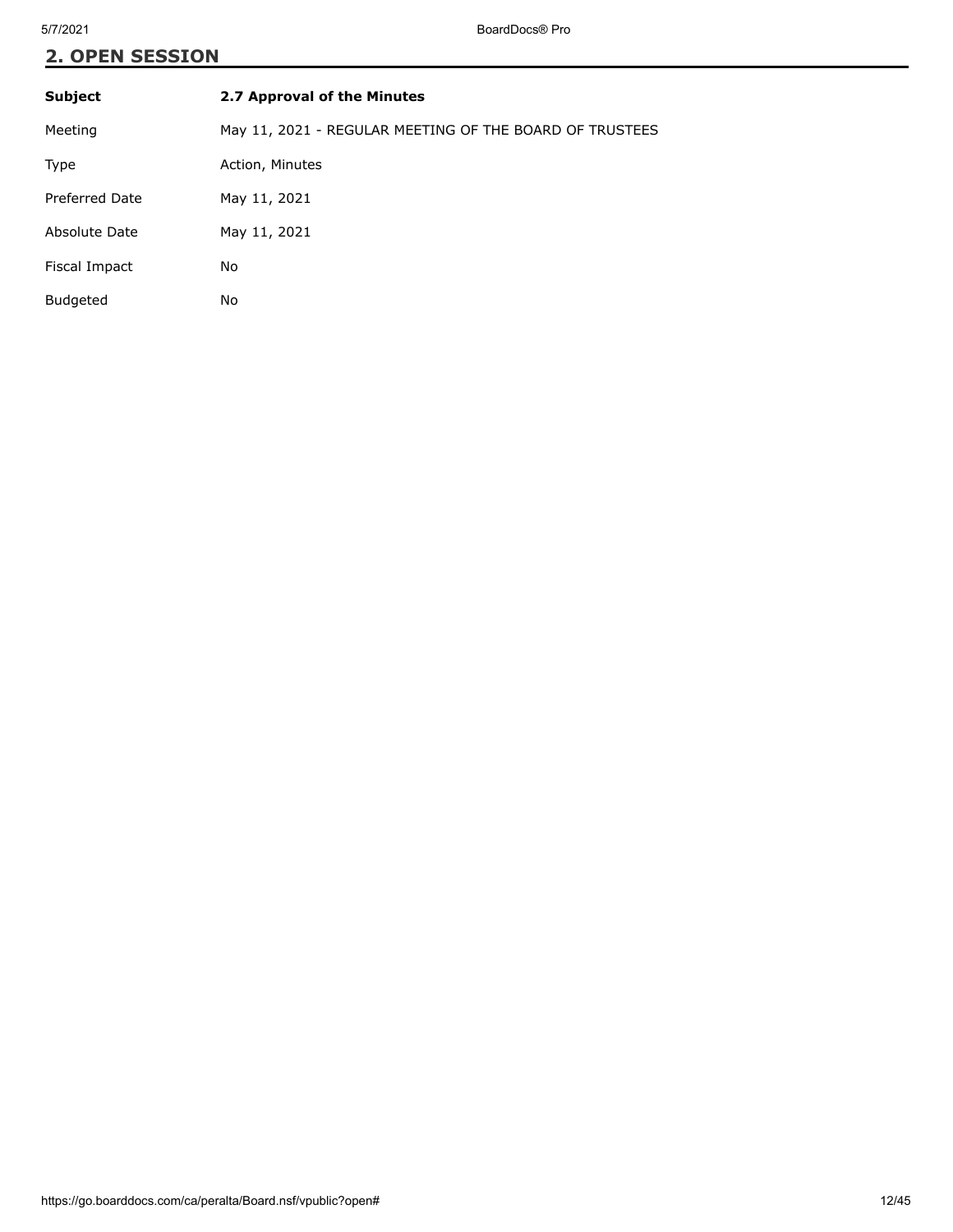| <b>2. OPEN SESSION</b> |                                                         |  |  |
|------------------------|---------------------------------------------------------|--|--|
|                        |                                                         |  |  |
| Subject                | 2.8 Associated Student Government Reports (5 minutes)   |  |  |
| Meeting                | May 11, 2021 - REGULAR MEETING OF THE BOARD OF TRUSTEES |  |  |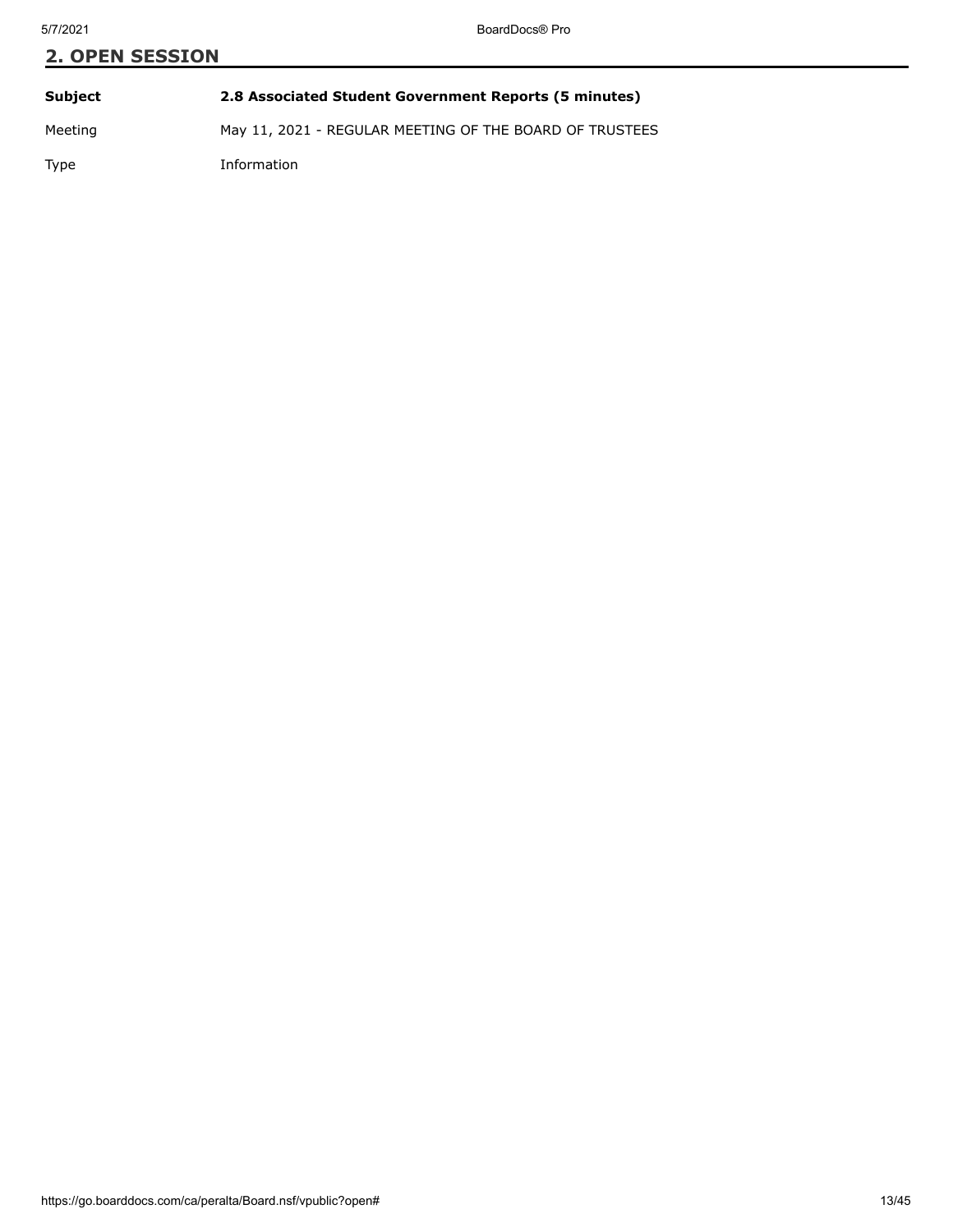# **2. OPEN SESSION Subject 2.9 Peralta Classified Senate Report (5 minutes)**

Meeting May 11, 2021 - REGULAR MEETING OF THE BOARD OF TRUSTEES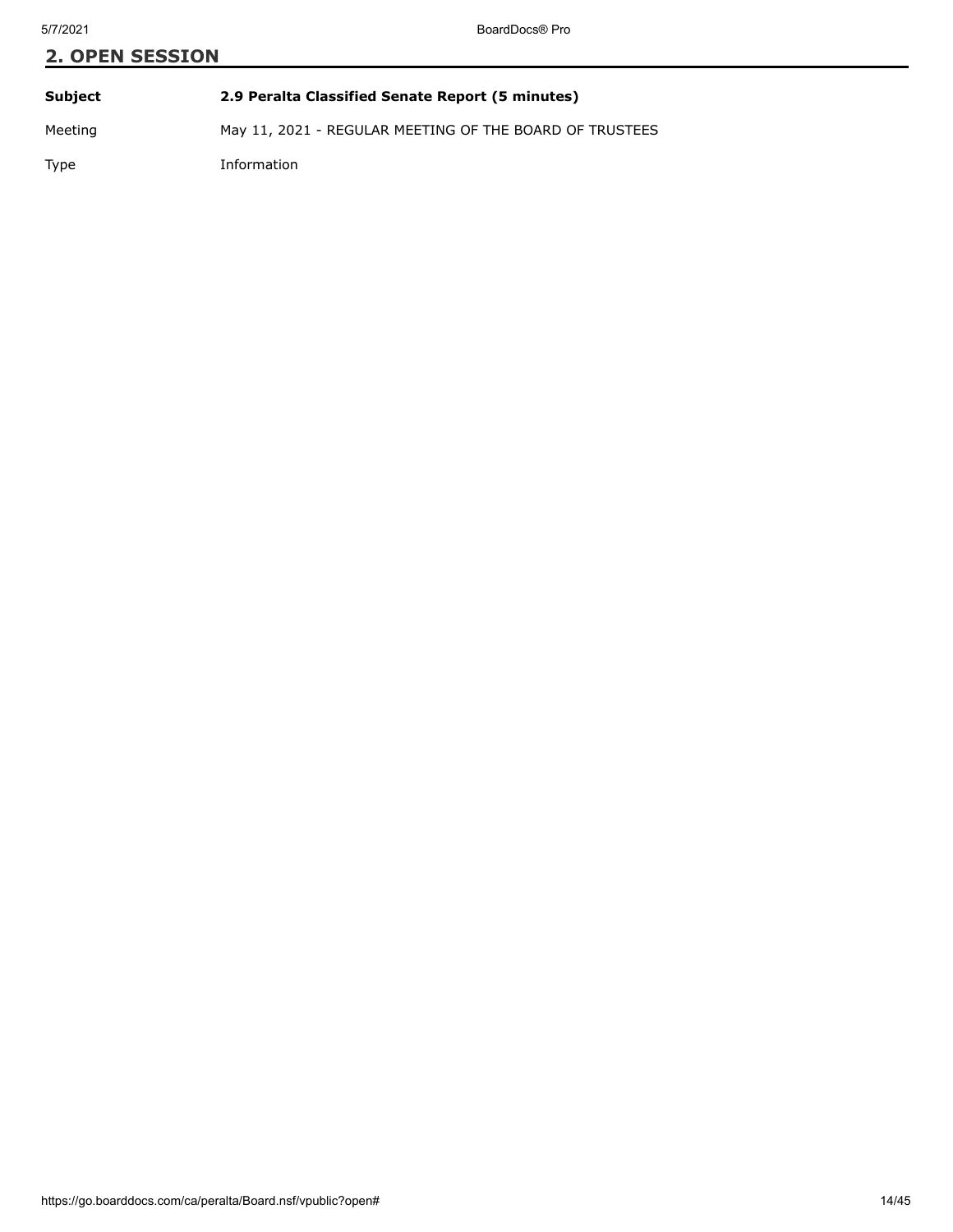# **2. OPEN SESSION Subject 2.10 District Academic Senate Report (5 minutes)**

Meeting May 11, 2021 - REGULAR MEETING OF THE BOARD OF TRUSTEES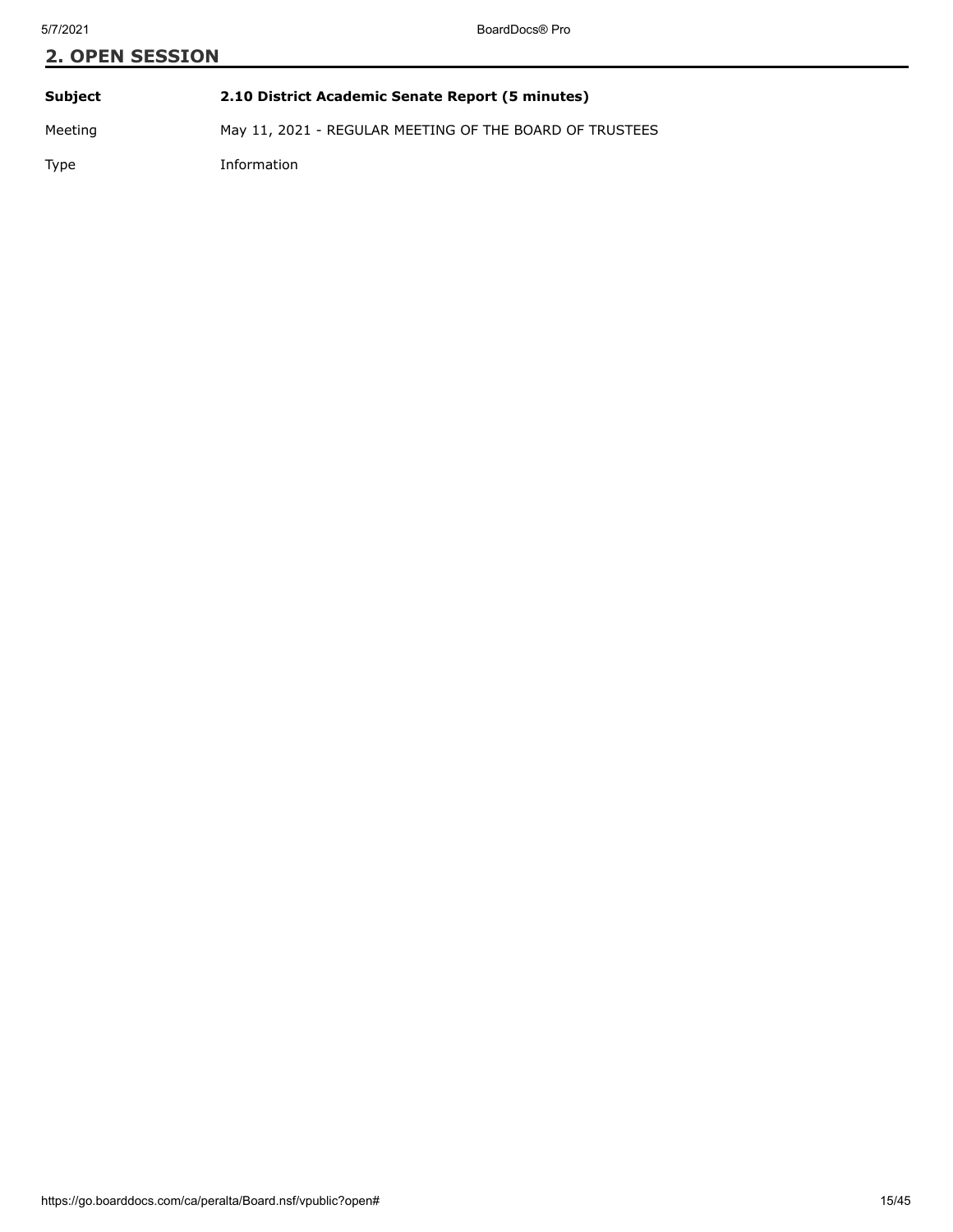#### **Subject 2.11 Public Communication (up to 45 minutes)**

Meeting May 11, 2021 - REGULAR MEETING OF THE BOARD OF TRUSTEES

Type Information

At this time, the Board of Trustees will listen to communication from the public on matters that are not on the agenda and are within the Board's jurisdiction. Under provisions of the Brown Act, the Board and District staff are prohibited from discussing or taking action on oral requests that are not part of the agenda, but may respond briefly. A maximum of 15 minutes (up to 3 minutes per individual) will be provided for speakers under this agenda section, at the Board President's discretion. A speaker's card must be completed to request to address the Board. Requests to speak which cannot be honored within the time limit will be scheduled for subsequent meetings in the order received. Persons addressing items included on the agenda will be heard at the time the item is considered, and comments on tangential issues not directly related to the item may be ruled out of order. Cards must be received prior to the Board's consideration of the item and are honored in the order the cards are received. A speaker may yield time to another speaker up to a limit of 6 additional minutes, with no more than 5 speakers on the issue, where both have completed a speaker's card, and the yielder must identify him/herself to the Board. Speakers are asked to submit any materials to the Board Clerk and shall not approach the dais during meetings. (Please line-up when your name is called.) Further direction is provided in Board Policy and Administrative Procedure 2345 Public Participation at Board Meetings.

**<http://web.peralta.edu/trustees/board-policies/>**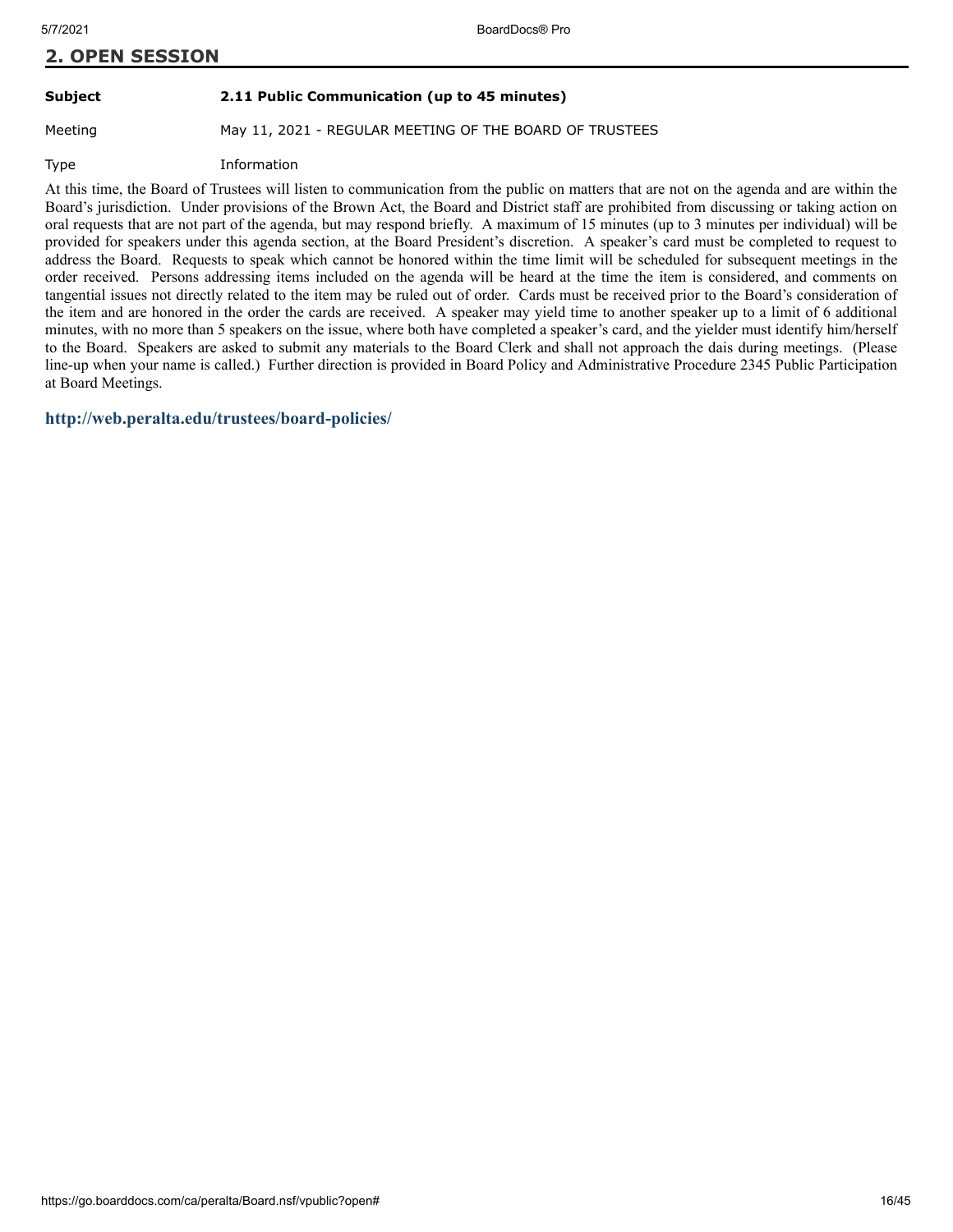**Subject 2.12 Chancellor's Reports (25 minutes)**

Meeting May 11, 2021 - REGULAR MEETING OF THE BOARD OF TRUSTEES

Type Information

• College Reports

File Attachments [5.11.21 Merritt College BOT Report .pdf \(1,885 KB\)](https://go.boarddocs.com/ca/peralta/Board.nsf/files/C2NV2N7EA729/$file/5.11.21%20Merritt%20College%20BOT%20Report%20.pdf) [5.11.21 Laney College BOT Report.pdf \(1,349 KB\)](https://go.boarddocs.com/ca/peralta/Board.nsf/files/C2R6NU827472/$file/5.11.21%20Laney%20College%20BOT%20Report.pdf) [5.11.21 CoA BOT Report.pdf \(678 KB\)](https://go.boarddocs.com/ca/peralta/Board.nsf/files/C2R6NW8276ED/$file/5.11.21%20CoA%20BOT%20Report.pdf) [05.11.21 BCC BOT Report.pdf \(3,608 KB\)](https://go.boarddocs.com/ca/peralta/Board.nsf/files/C2RRLF63BCC5/$file/05.11.21%20BCC%20BOT%20Report.pdf)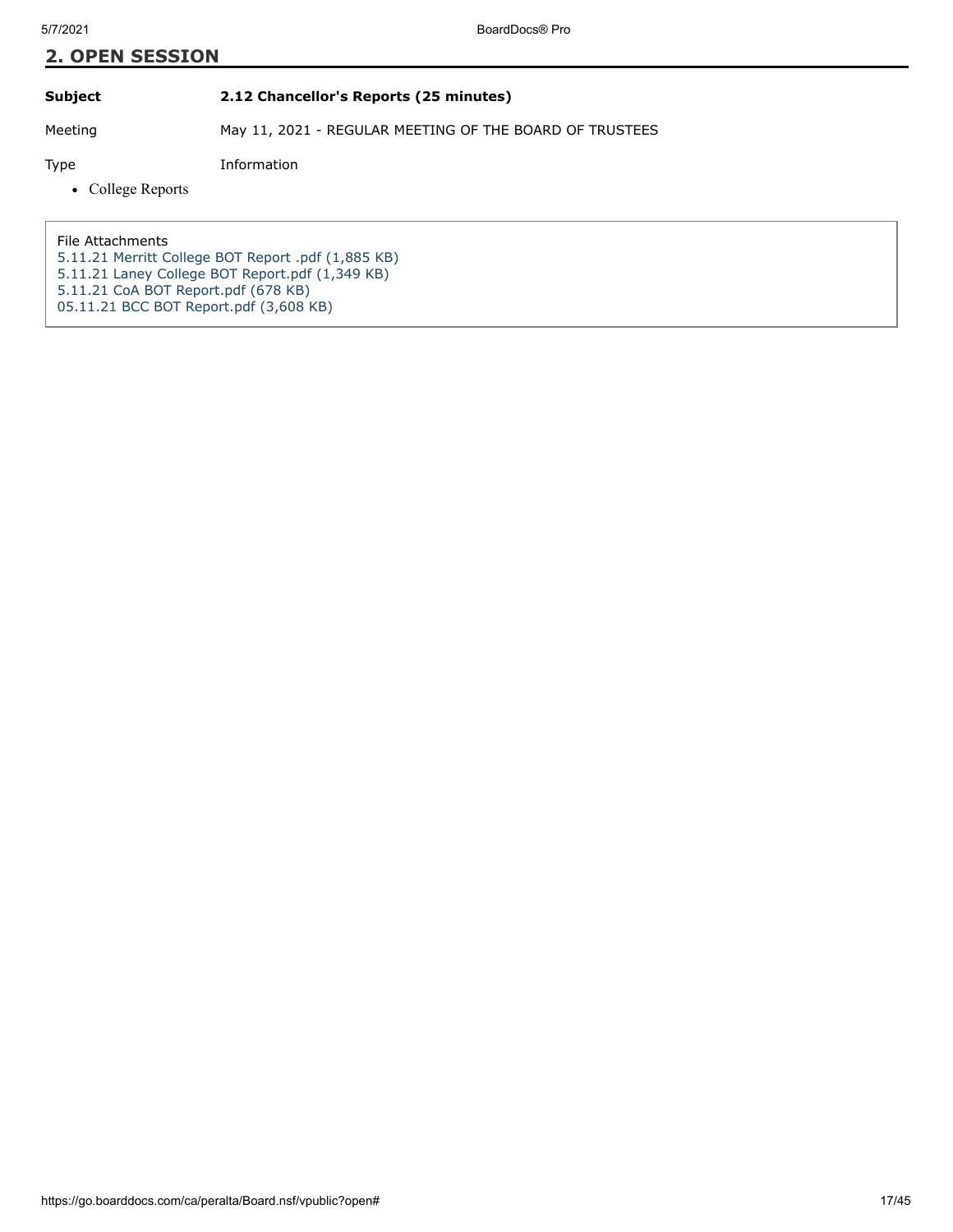# **3. CONSENT CALENDAR - ACADEMIC AFFAIRS**

| <b>Subject</b>        | 3.1 Consider Approval of the College and Career Access Pathways (CCAP) Agreement<br>with Emery Unified School District. Presenter: President Angelica Garcia |
|-----------------------|--------------------------------------------------------------------------------------------------------------------------------------------------------------|
| Meeting               | May 11, 2021 - REGULAR MEETING OF THE BOARD OF TRUSTEES                                                                                                      |
| Type                  | Action (Consent)                                                                                                                                             |
| <b>Preferred Date</b> | May 11, 2021                                                                                                                                                 |
| Absolute Date         | May 11, 2021                                                                                                                                                 |
| Fiscal Impact         | Yes                                                                                                                                                          |
| <b>Budgeted</b>       | No                                                                                                                                                           |
| <b>Budget Source</b>  | N/A                                                                                                                                                          |
| Goals                 | A: Advance Student Access, Equity, and Success<br>C: Build Programs of Distinction                                                                           |
|                       | D: Strengthen Accountability, Innovation and Collaboration                                                                                                   |

#### **TO: Peralta Board of Trustees**

#### **FROM: President Garcia**

#### **PREPARED BY: Stacey Sheers**

# **BACKGROUND & ANALYSIS:**

Assembly Bill 288 (Holden) was enacted January 1, 2016, and added to the California Education Code section 76004. Assembly Bill 288 enables the governing board of a community college district to enter into a College and Career Access Pathways (CCAP) partnership with the governing board of a school district. AB 288 provides that a CCAP Partnership Agreement can (and must) be used for the purpose of offering or expanding dual enrollment opportunities for students who may not already be college bound or who are underrepresented in higher education, with the goal of developing seamless pathways from high school to community college for career technical education or preparation for transfer, improving high school graduation rates, or helping high school pupils achieve college and career readiness. For the first time in California's Education Code, the term "dual enrollment" is identified to define "special part-time" or "special full-time" students, ie high school or other eligible special admit students enrolling in community college credit courses. PCCD currently has non-CCAP dual enrollment partnership with Alameda Unified School District (EUSD). It has now coordinated with EUSD to create this CCAP agreement which will allow PCCD to expand its relationship with EUSD in order to serve underrepresented youth by offering closed courses that occur during the high school day. This CCAP Agreement also provides the opportunity for students to enroll in up to 15 units per term, providing opportunity for PCCD to expand its dual enrollment partnership and integrate Guided Pathways into the college and career pathways that students seek. Community college districts may claim full-time equivalent student (FTES) and state apportionment for courses given through AB 288 College and Career Access Pathways (CCAP) Partnership Agreements provided that the California Education Code and California Code of Regulations, Title 5 requirements are met.

# **DELIVERABLES/SCOPE OF WORK**:

PCCD and EUSD collaborated on the CCAP agreement and identified specific courses to be scheduled. The identified courses to be taught will be reviewed annually. The CCAP agreement requires the approval of both PCCD and EUSD governing boards.

# **ANTICIPATED COMPLETION DATE:**

June 30, 2022

# **EVALUATION AND RECOMMENDED ACTION:**

The President of Berkeley City College and the Interim Chancellor recommend approval.

```
File Attachments
EUSD-CCAP_siigned.pdf (4,288 KB)
```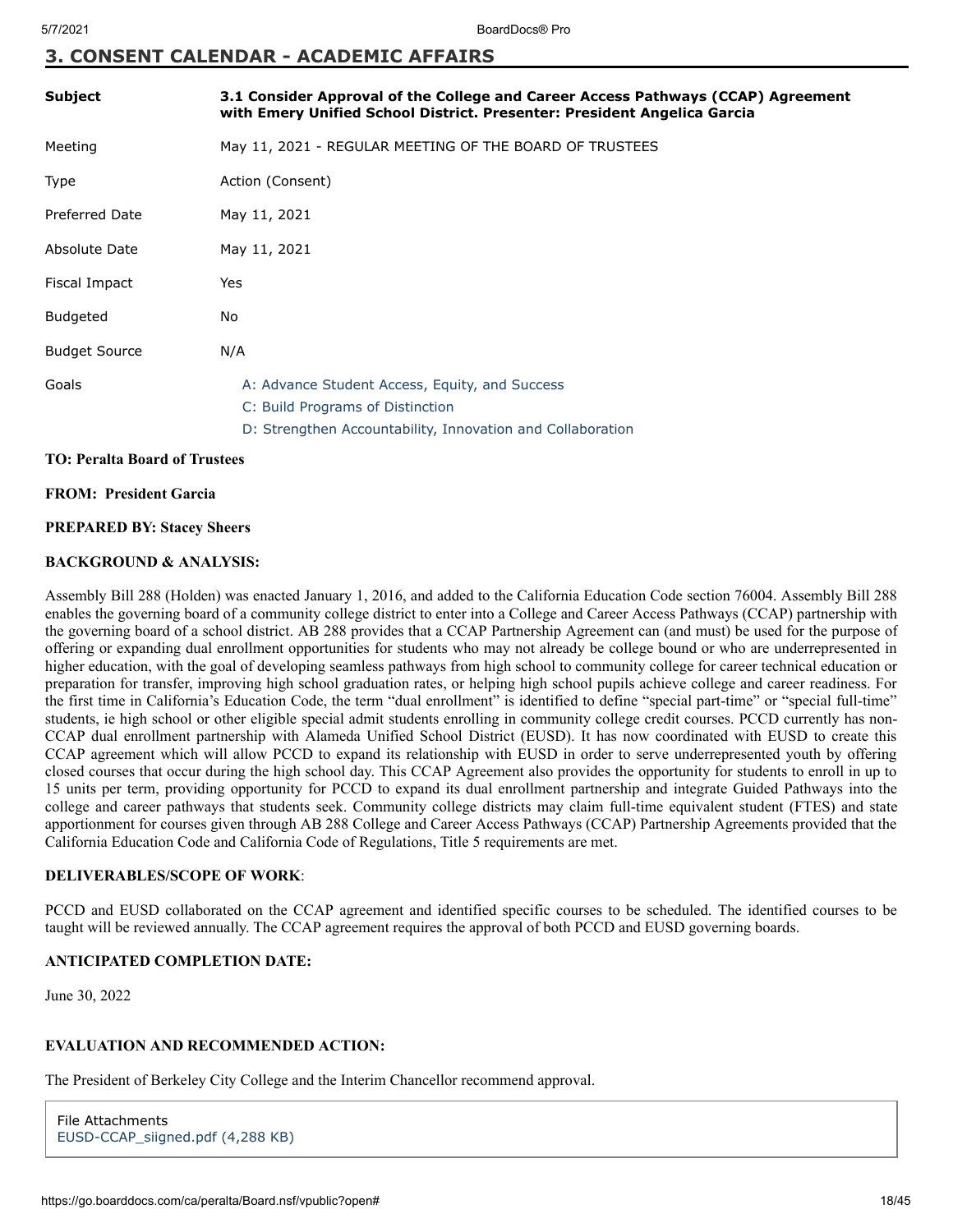#### 5/7/2021 BoardDocs® Pro

*All matters listed under the Consent Calendar are considered by the Board of Trustees to be routine or sufficiently supported by back-up information as to not require additional discussion. Consent Calendar items will be enacted by one motion. There will be no separate discussion on these items prior to the time the Board votes on them, unless a Board member requests that a specific item be removed from the Consent Calendar for action and a separate vote. Public comment on Consent Calendar items from anyone completing a card will be heard prior to the Board's vote on the Consent Calendar. All Board approved contracts are subject to final negotiation and execution by the Chancellor.*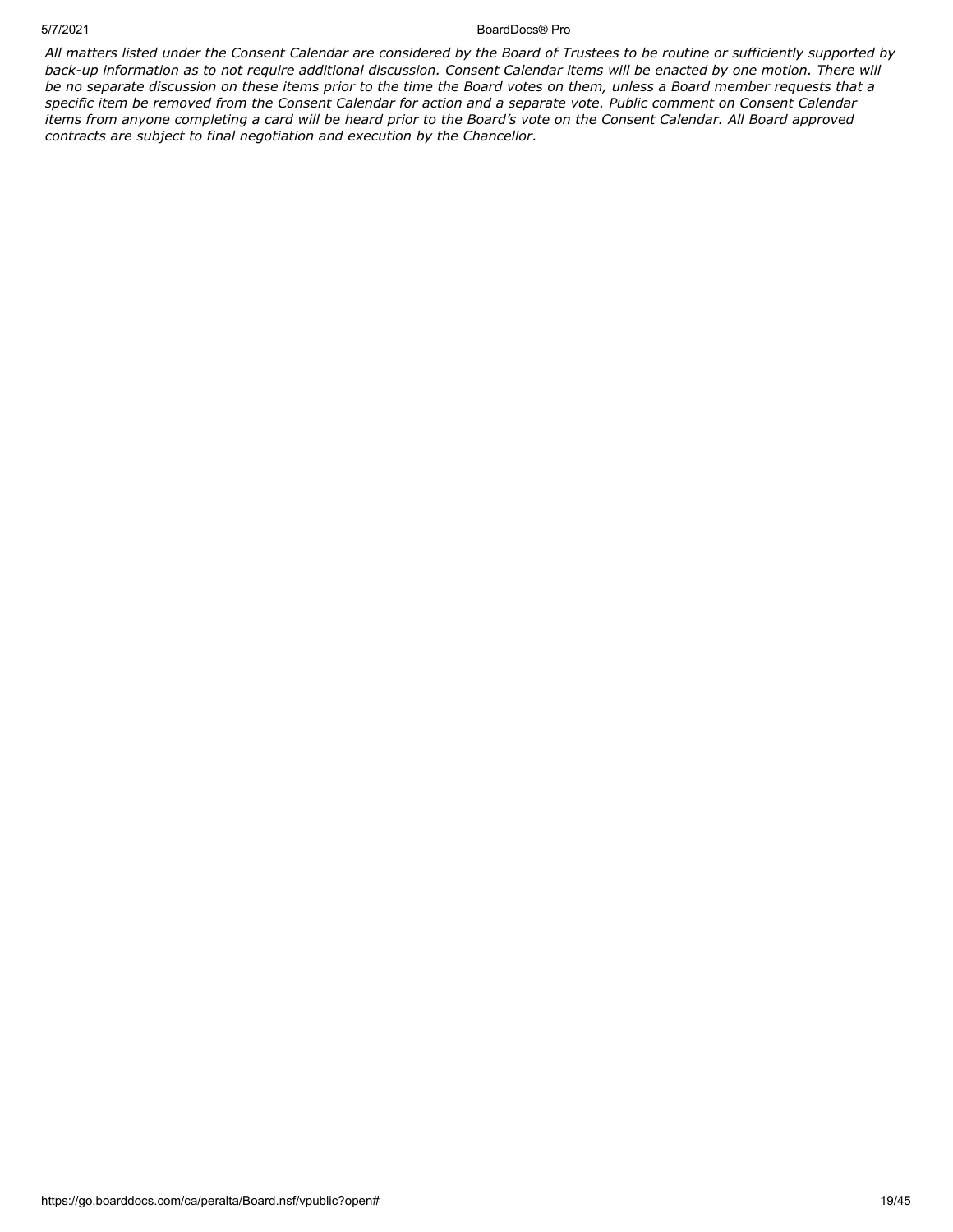# **3. CONSENT CALENDAR - ACADEMIC AFFAIRS**

| <b>Subject</b>                       | 3.2 Consider Approval of Addendum #1 to Independent Contractor Contract for Cathy<br>Summa Wolfe in the amount of \$15,400. Presenter: President Nathaniel Jones |  |  |
|--------------------------------------|------------------------------------------------------------------------------------------------------------------------------------------------------------------|--|--|
| Meeting                              | May 11, 2021 - REGULAR MEETING OF THE BOARD OF TRUSTEES                                                                                                          |  |  |
| <b>Type</b>                          | Action (Consent)                                                                                                                                                 |  |  |
| <b>Preferred Date</b>                | May 11, 2021                                                                                                                                                     |  |  |
| Absolute Date                        | May 11, 2021                                                                                                                                                     |  |  |
| Fiscal Impact                        | Yes                                                                                                                                                              |  |  |
| Dollar Amount                        | \$15,400.00                                                                                                                                                      |  |  |
| <b>Budgeted</b>                      | Yes                                                                                                                                                              |  |  |
| <b>Budget Source</b>                 | 2-11-241-5105-1-645000-2081-00 \$4,900; 2-01-201-5105-1-660100-0000-00 \$10,500                                                                                  |  |  |
| <b>TO: Peralta Board of Trustees</b> |                                                                                                                                                                  |  |  |

# **FROM: Dr.Nathaniel Jones III, President, College of Alameda**

# **PREPARED BY: President's Office**

# **BACKGROUND/ANALYSIS:**

As an independent consultant, Ms. Cathy Summa Wolfe has supported the College of Alameda by providing essential communication and public information related services for current FY 2020-21. The need to augment the existing contract for Ms. Cathy Summa Wolfe is a result of several urgent large-scale assignments, outside her original scope, given to her in Fall 2020, including production and coordination of the College's 50th Anniversary Virtual Gala and Fundraising Event, and editing, design, and production of accreditation materials, including the College's ISER. Amending the original ICC will ensure that the consultant completes the tasks outlined in her original scope of work as well as provide additional services to the College of Alameda's Student Services division, serving as a communication resource for the Department.

Original ICC contract amount: **\$60,000** Board Approved: 6/23/2020 Funding Sources: 2-01-201-5105-1-660100-0000-00 \$30,000 2-11-201-5105-1-660100-2090-00 \$30,000

Requested amount of increase: **\$15,400**

Funding Sources for the contract addendum increase: 2-01-201-5105-1-660100-0000-00 \$10,500 2-11-241-5105-1-645000-2081-00 \$4,900

Total amount for FY 20-21: **\$75,400**

# **DELIVERABLES/SCOPE OF WORK:**

- Write and edit president's messages for official publications, including campus newsletter, Board Reports, class schedules, catalog, website, and President's Roundtable newsletters.
- Develop messaging and materials for advertising, including Google Ads, Spotify, newspaper, broadcast, and paid social media among others.
- Promote College events, programs, and news
- Attend (virtual) meetings with administrators, managers, faculty or staff to discuss specific projects, and monthly District PIO meetings.
- Serve as a communication resource for Student Services, assisting with planning, coordination, and providing hands on communications support (HubSpot, editing, social media)
- Help perform a Student Services communications audit/assessment in cooperation with Institutional Research Dept.
	- Help develop a survey instrument to assess Student Services departments specific communication needs and wants, determine what works well and identify opportunities for improvement
	- **Present findings to team**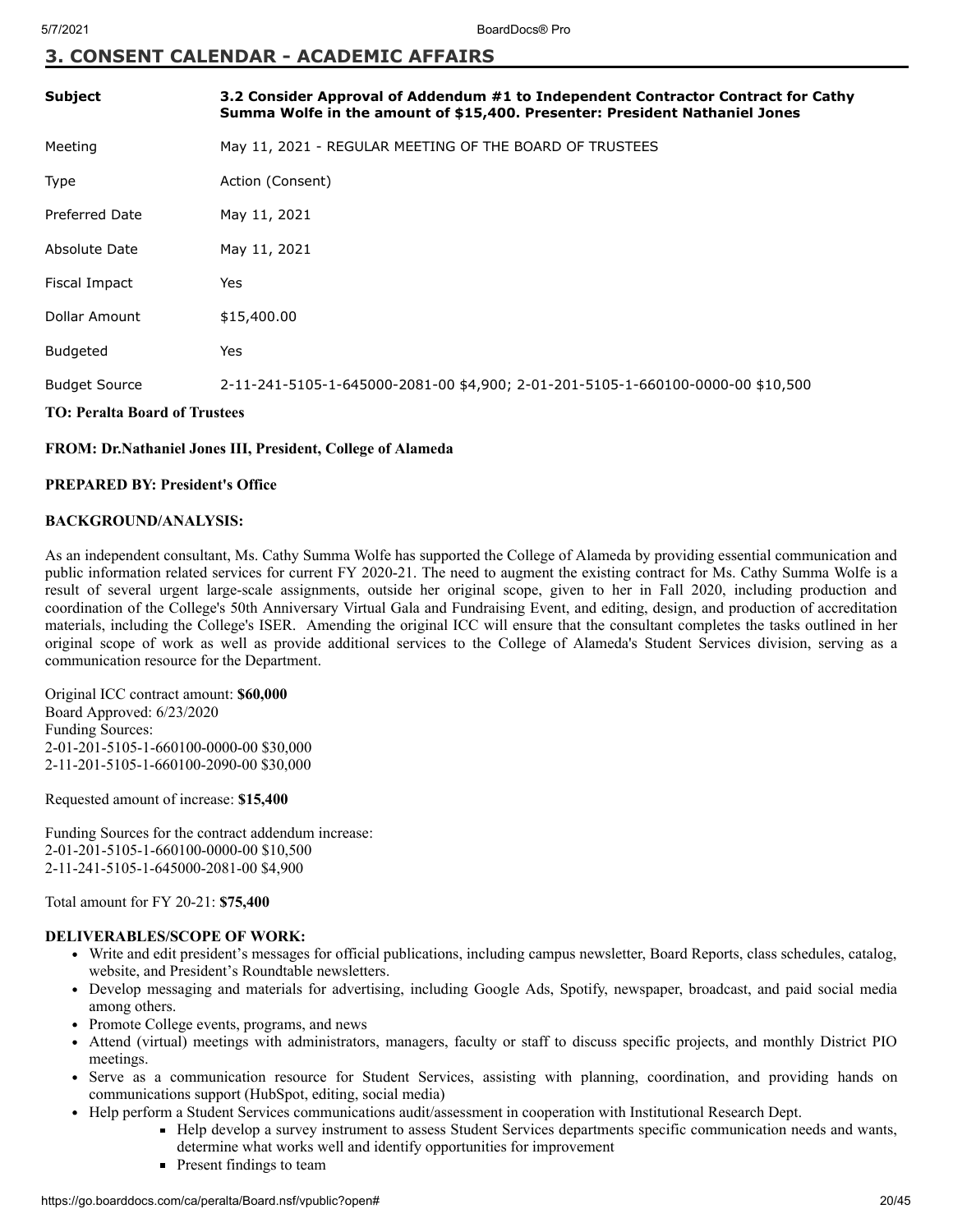# **ANTICIPATED COMPLETION DATE:**

June 30, 2021

# **EVALUATION AND RECOMMENDED ACTION:**

The College of Alameda's President's Office has evaluated the deliverables to date for Cathy Summa Wolfe and found them to be satisfactory.

The President of CoA and the Interim Chancellor recommend approval.

File Attachments [csw 5-3-21.pdf \(1,582 KB\)](https://go.boarddocs.com/ca/peralta/Board.nsf/files/C2PV6X7F23F5/$file/csw%205-3-21.pdf)

*All matters listed under the Consent Calendar are considered by the Board of Trustees to be routine or sufficiently supported by back-up information as to not require additional discussion. Consent Calendar items will be enacted by one motion. There will be no separate discussion on these items prior to the time the Board votes on them, unless a Board member requests that a specific item be removed from the Consent Calendar for action and a separate vote. Public comment on Consent Calendar items from anyone completing a card will be heard prior to the Board's vote on the Consent Calendar. All Board approved contracts are subject to final negotiation and execution by the Chancellor.*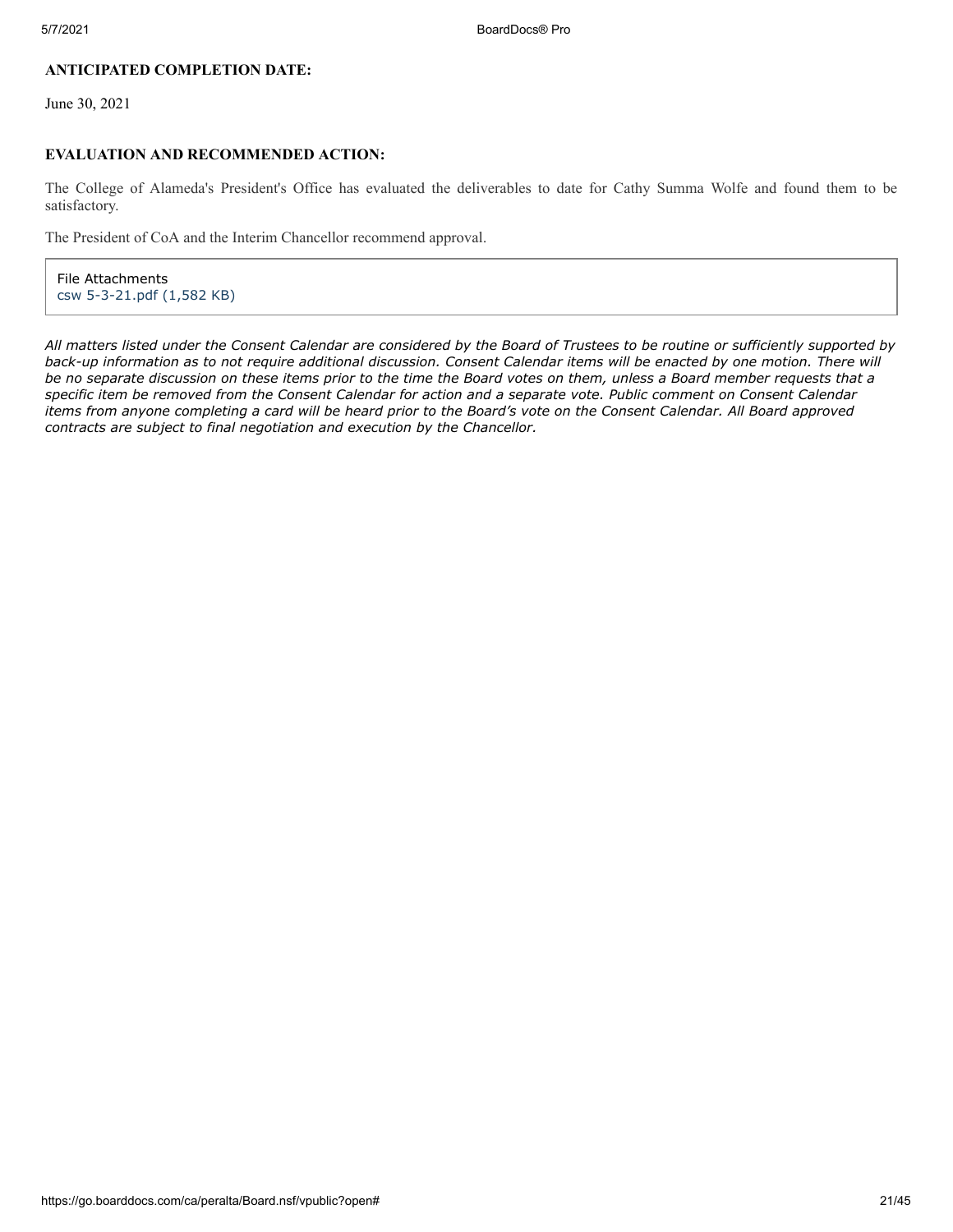# **4. CONSENT CALENDAR - FACILITIES**

| <b>Subject</b>                       | 4.1 Consider Approval of Amendment No. 2 to the Agreement for Architectural Services<br>with Jordan Knighton Architecture, Inc. dba JK Architecture + Engineering to Increase<br>the Fee by \$5,900.00 for Additional Architectural Design Services to Add a Hydrogen<br>Detection System for the College of Alameda Auto/Diesel Complex Project. Presenter:<br><b>Acting Vice Chancellor Atheria Smith.</b> |  |
|--------------------------------------|--------------------------------------------------------------------------------------------------------------------------------------------------------------------------------------------------------------------------------------------------------------------------------------------------------------------------------------------------------------------------------------------------------------|--|
| Meeting                              | May 11, 2021 - REGULAR MEETING OF THE BOARD OF TRUSTEES                                                                                                                                                                                                                                                                                                                                                      |  |
| Type                                 | Action (Consent)                                                                                                                                                                                                                                                                                                                                                                                             |  |
| <b>Preferred Date</b>                | May 11, 2021                                                                                                                                                                                                                                                                                                                                                                                                 |  |
| Absolute Date                        | May 11, 2021                                                                                                                                                                                                                                                                                                                                                                                                 |  |
| Fiscal Impact                        | Yes                                                                                                                                                                                                                                                                                                                                                                                                          |  |
| Dollar Amount                        | \$5,900.00                                                                                                                                                                                                                                                                                                                                                                                                   |  |
| <b>Budget Source</b>                 | 1-43-391-5105-1-710000-2404-00 (Fund 43- Measure G)                                                                                                                                                                                                                                                                                                                                                          |  |
| <b>TO: Peralta Board of Trustees</b> |                                                                                                                                                                                                                                                                                                                                                                                                              |  |

# **FROM: Department of General Services**

#### **PREPARED BY: Roebbelen Construction Management, Inc.**

# **BACKGROUND/ANALYSIS:**

JK Architecture + Engineering ("JK") is providing architectural services on the District's New Auto/Diesel Complex project ("Project") under a contract previously approved by the Board and dated March 10, 2020.

This Amendment No. 2 to the Agreement for Architectural Services provides for the provision of additional architectural design services for a new Hydrogen Detection System that will add to the current Auto/Diesel program. The addition of the Hydrogen Detection System will allow for further development of future automotive curriculum at the College of Alameda.

This is the second amendment to JK's contract with the District for the Project. See Table 1.1 below for the history of this contract.

Table 1.1

| Contract                     | Approved<br>Amount | <b>Contract End</b><br>Date | <b>Board Approval</b><br>Date |
|------------------------------|--------------------|-----------------------------|-------------------------------|
| Original Contract            | \$2,165,000.00     | 12/31/2023                  | 3/10/2020                     |
| Amendment No. 1              | \$33,150.00        | 8/2/2021                    | 10/6/2020                     |
| Amendment No. 2 (This item.) | \$5,900.00         | 2/28/2022                   | Pending<br>5/11/2021          |
| <b>New Contract Total</b>    | \$2,204,050.00     |                             |                               |

#### **Contact Information**

JK Architecture + Engineering 11661 Blocker Drive, Suite 220 Auburn, CA 95603 Ph: (530) 888-0998

# **DELIVERABLES/SCOPE OF WORK:**

Amendment No. 2 expands JK's scope of work to include the following tasks:

- 1. Design hydrogen gas detection system per California Fire Code section 2311.8.9
- 2. Revise associated shop space ventilation system design for integration with hydrogen gas detection system per California Fire Code section 2311.8.8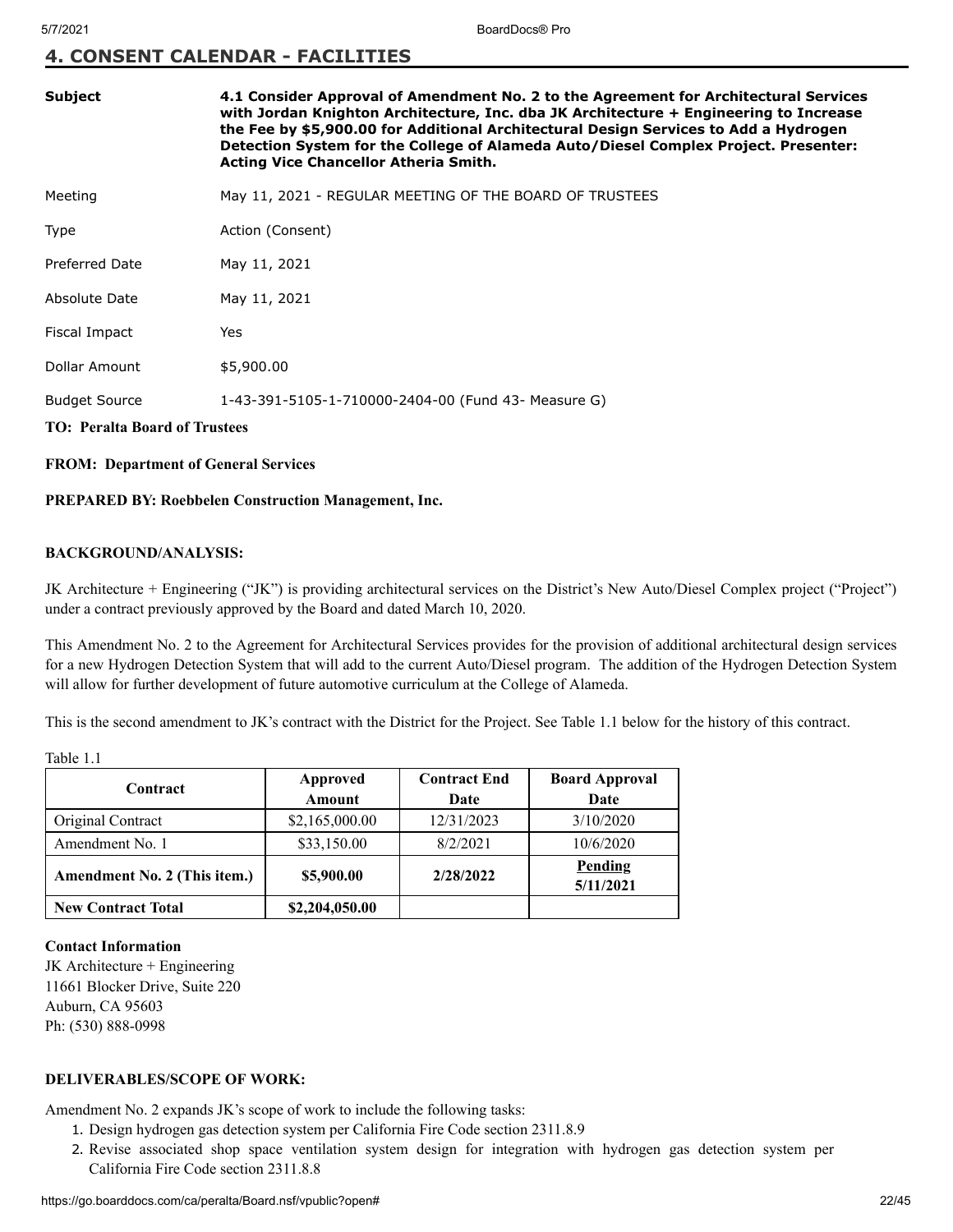#### 5/7/2021 BoardDocs® Pro

3. Provide power for hydrogen gas detection system and interlocks for associated ventilation equipment.

# **ANTICIPATED COMPLETION DATE:**

The anticipated completion date for the Project is February 2022.

# **EVALUATION AND RECOMMENDED ACTION:**

The Acting Vice Chancellor of General Services and the Interim Chancellor recommend approval.

File Attachments [COA\\_NTTC\\_Compiled Board Documents\\_JKAE Amendment2\\_20210428\\_Signed.pdf \(50,194 KB\)](https://go.boarddocs.com/ca/peralta/Board.nsf/files/C2HV297E8722/$file/COA_NTTC_Compiled%20Board%20Documents_JKAE%20Amendment2_20210428_Signed.pdf)

*All matters listed under the Consent Calendar are considered by the Board of Trustees to be routine or sufficiently supported by back-up information as to not require additional discussion. Consent Calendar items will be enacted by one motion. There will be no separate discussion on these items prior to the time the Board votes on them, unless a Board member requests that a specific item be removed from the Consent Calendar for action and a separate vote. Public comment on Consent Calendar items from anyone completing a card will be heard prior to the Board's vote on the Consent Calendar. All Board approved contracts are subject to final negotiation and execution by the Chancellor.*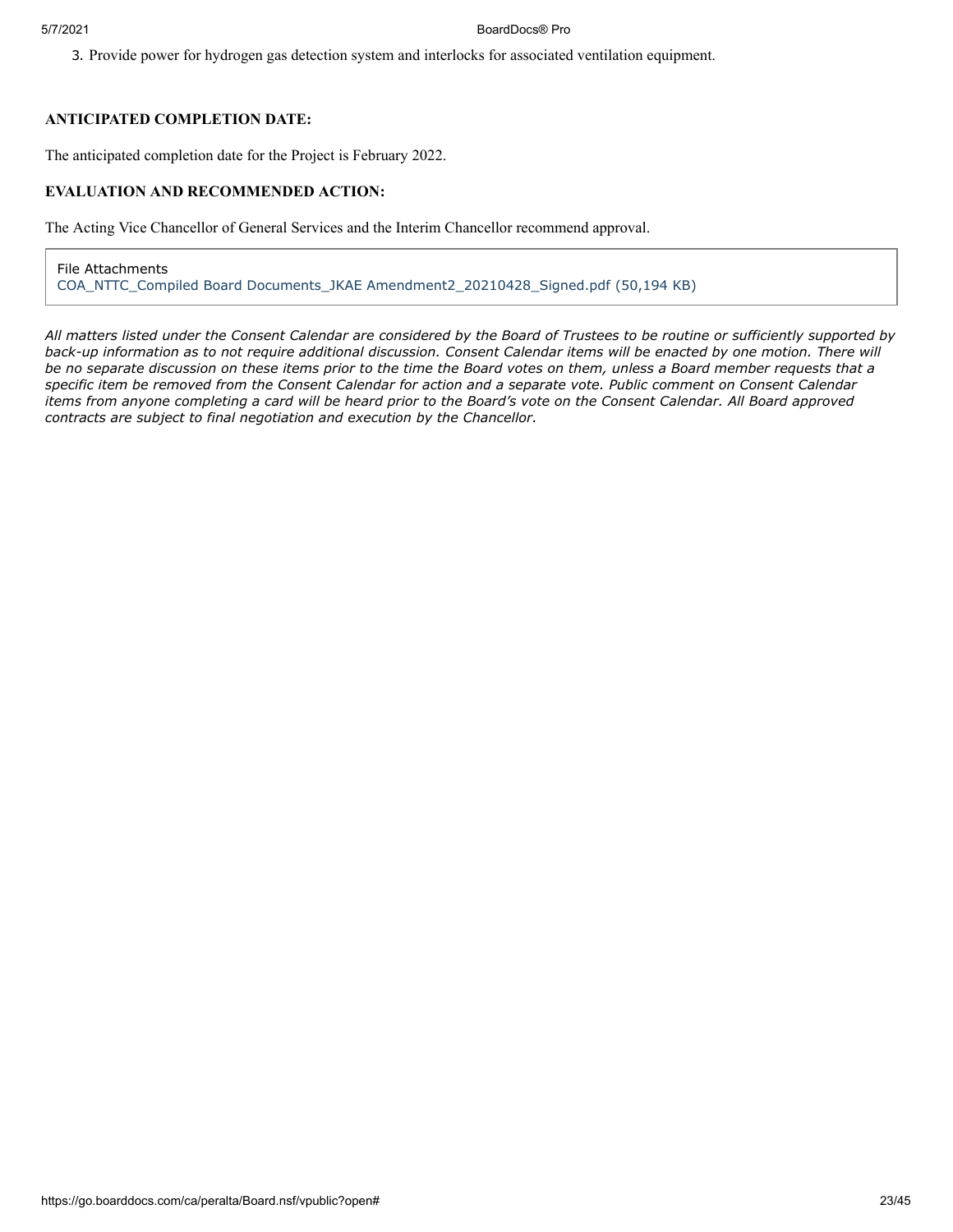# **5. CONSENT CALLENDAR - HUMAN RESOURCES**

| <b>Subject</b>                       | 5.1 Consider Approval of Classified Personnel Items. Presenter: Acting Vice Chancellor<br><b>Ronald McKinley</b> |  |
|--------------------------------------|------------------------------------------------------------------------------------------------------------------|--|
| Meeting                              | May 11, 2021 - REGULAR MEETING OF THE BOARD OF TRUSTEES                                                          |  |
| Type                                 | Action (Consent)                                                                                                 |  |
| <b>Preferred Date</b>                | May 11, 2021                                                                                                     |  |
| Absolute Date                        | May 11, 2021                                                                                                     |  |
| Fiscal Impact                        | Yes                                                                                                              |  |
| <b>Budgeted</b>                      | Yes                                                                                                              |  |
| <b>Budget Source</b>                 | General Fund (01) and General Restricted Fund (11)                                                               |  |
| <b>TO: Peralta Board of Trustees</b> |                                                                                                                  |  |

 **FROM: Dr. Ronald McKinley, Acting Vice Chancellor for Human Resources & Employee Relations**

# **PREPARED BY: Socorro Taylor**

**BACKGROUND/ANALYSIS: Please discuss this item. If a Vendor is Involved, please include the company name as well as the individual.)**

# **APPROVAL OF CLASSIFIED PERSONNEL ITEMS**

New employment; changes in assignment, compensation, and placement; leaves of absence; changes in staff allocation and classification of classified personnel; retirements, phase-in retirements and resignations; and short-term temporary classified positions.

# **A. CLASSIFIED EMPLOYMENT**

 $(NP = New Position * = New Employee)$ 

| <b>Name</b>                                                                          | <b>Location</b>                                                                                                    | Department/Reports to:                                       |
|--------------------------------------------------------------------------------------|--------------------------------------------------------------------------------------------------------------------|--------------------------------------------------------------|
| Joanna Louie<br>Recommendation to hire Joanna Louie,<br>effective May 12, 2021       | <b>Berkeley City College</b><br>Sr. Supervisor, Administrative &<br><b>Business Support Services</b>               | Business Office/Acting Director of Business Serv<br>Lee-Pang |
| None<br>Daniel Park<br>Recommendation to hire Daniel Park,<br>effective May 12, 2021 | <b>College of Alameda</b><br><b>District Office</b><br><b>District Telecommunications Systems</b><br>Administrator | Information Technology/CTIS Officer Antoine M                |
| None<br>None                                                                         | <b>Laney College</b><br><b>Merritt College</b>                                                                     |                                                              |
| <b>B. PHASE-IN RETIREMENT</b>                                                        |                                                                                                                    |                                                              |

# https://go.boarddocs.com/ca/peralta/Board.nsf/vpublic?open# 24/45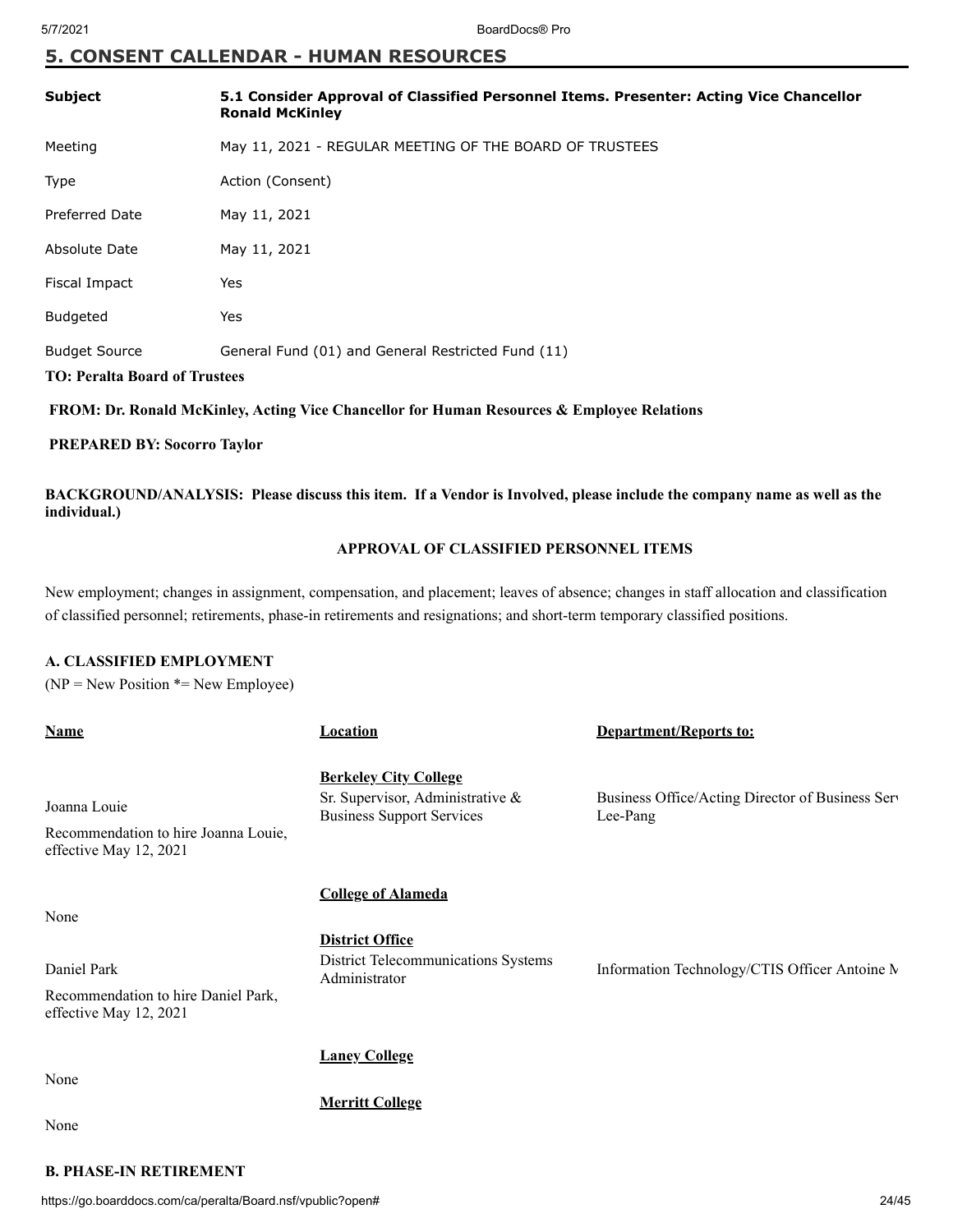None

# **C. LEAVE OF ABSENCE**

None

# **D. PUBLIC EMPLOYEE RETIREMENT AND RESIGNATION**

| 1. Retirement                                                                           |                                   |                                                  |
|-----------------------------------------------------------------------------------------|-----------------------------------|--------------------------------------------------|
| <b>Name</b>                                                                             | Location                          | <b>Department/Reports to:</b>                    |
|                                                                                         | <b>Berkeley City College</b>      |                                                  |
| None                                                                                    |                                   |                                                  |
|                                                                                         | <b>College of Alameda</b>         |                                                  |
| None                                                                                    |                                   |                                                  |
|                                                                                         | <b>District Office</b>            |                                                  |
| None                                                                                    |                                   |                                                  |
|                                                                                         | <b>Laney College</b>              |                                                  |
| None                                                                                    |                                   |                                                  |
|                                                                                         | <b>Merritt College</b>            |                                                  |
| None                                                                                    |                                   |                                                  |
|                                                                                         |                                   |                                                  |
| 2. Resignation                                                                          |                                   |                                                  |
|                                                                                         | <b>Berkeley City College</b>      |                                                  |
| None                                                                                    |                                   |                                                  |
|                                                                                         | <b>College of Alameda</b>         |                                                  |
| None                                                                                    |                                   |                                                  |
| Eugene Cheng                                                                            | <b>District Office</b>            | Financial Aid/Vice Chancellor Siri Brown         |
| Classified resignation effective May 1, 2021                                            | Financial Aid System Tech Analyst |                                                  |
|                                                                                         |                                   |                                                  |
| Abigail Angel Umale                                                                     | Financial Aid System Tech Analyst | Financial Aid/Vice Chancellor Siri Brown         |
| Classified resignation effective May 1, 2021                                            |                                   |                                                  |
|                                                                                         |                                   |                                                  |
|                                                                                         | <b>Laney College</b>              |                                                  |
| None                                                                                    |                                   |                                                  |
|                                                                                         | <b>Merritt College</b>            |                                                  |
| None                                                                                    |                                   |                                                  |
|                                                                                         |                                   |                                                  |
| E. SHORT-TERM NON-CONTINUING POSITIONS                                                  |                                   |                                                  |
| <b>Name</b>                                                                             | <b>Location</b>                   | <b>Department/Reports to:</b>                    |
|                                                                                         | <b>Berkeley City College</b>      |                                                  |
| None                                                                                    |                                   |                                                  |
|                                                                                         | <b>College of Alameda</b>         |                                                  |
| Guan Miaohong                                                                           | <b>Instructional Asst I/DSPS</b>  | Student Services/Vice President Tina Vasconcello |
| State-mandated position - Ms. Miahong will                                              |                                   |                                                  |
| be working as an Instructional Assistant I in                                           |                                   |                                                  |
| the College-to-Career Program assisting<br>students with disabilities, effective May 1, |                                   |                                                  |
| 2021 through June 30, 2021.                                                             |                                   |                                                  |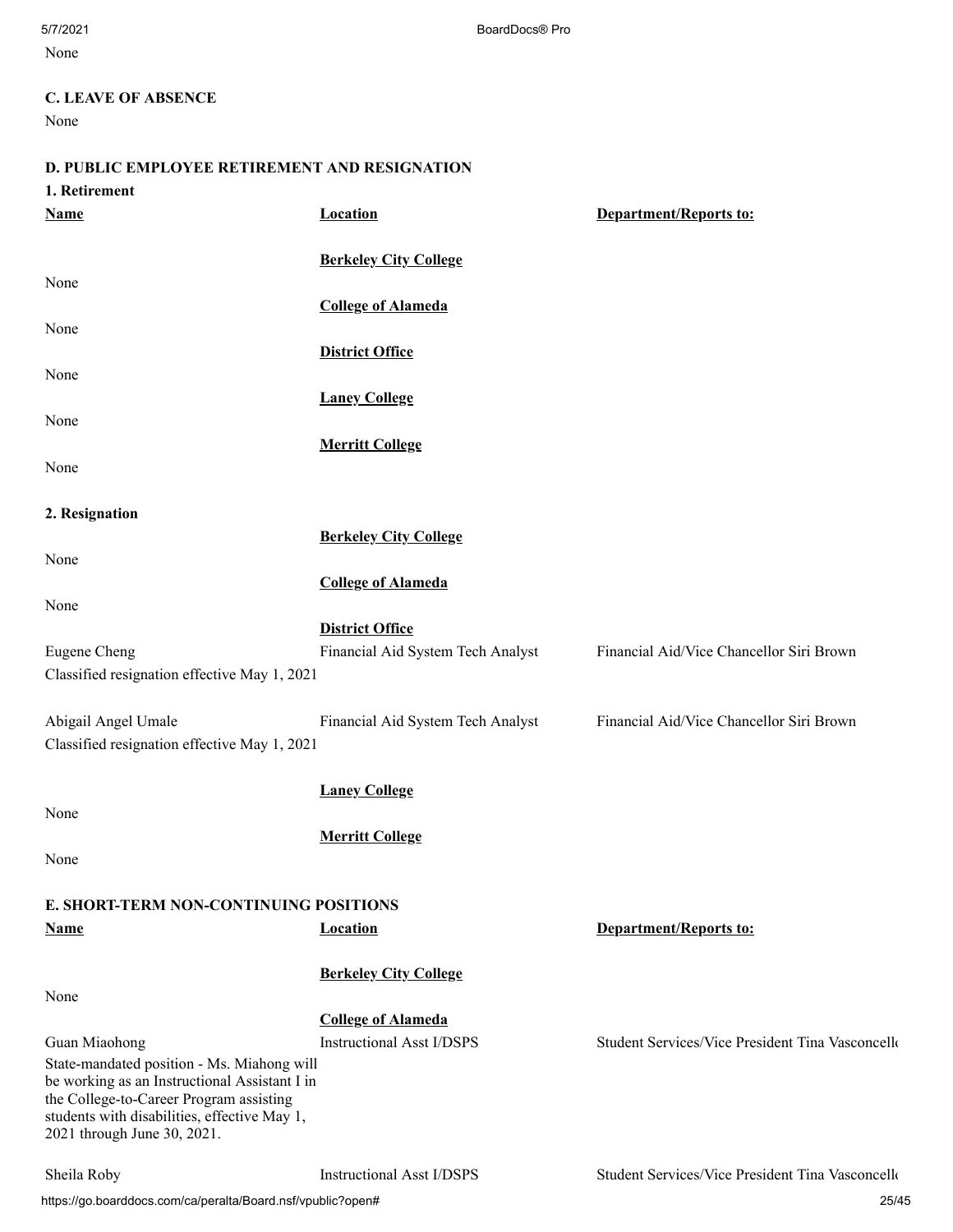5/7/2021 BoardDocs® Pro

State-mandated position - Ms. Roby will be working as an Instructional Assistant I in the College-to-Career Program assisting students with disabilities, effective May 1, 2021 through June 30, 2021.

None

# **District Office**

# **Laney College**

Bruce Valentine Athletic Trainer/Equipment Manager Intercollegiate Athletics/Vice President Vicki Fer

Bruce Valentine will be assisting the Sr. Athletic Trainer with additional athletic training responsibilities due to Covid-19 protocols, effective May 12, 2021, through June 30, 2021.

None

# **Merritt College**

# **EVALUATION AND RECOMMENDED ACTION:**

The Acting Vice Chancellor of Human Resources and the Interim Chancellor recommend approval.

*All matters listed under the Consent Calendar are considered by the Board of Trustees to be routine or sufficiently supported by back-up information as to not require additional discussion. Consent Calendar items will be enacted by one motion. There will be no separate discussion on these items prior to the time the Board votes on them, unless a Board member requests that a specific item be removed from the Consent Calendar for action and a separate vote. Public comment on Consent Calendar items from anyone completing a card will be heard prior to the Board's vote on the Consent Calendar. All Board approved contracts are subject to final negotiation and execution by the Chancellor.*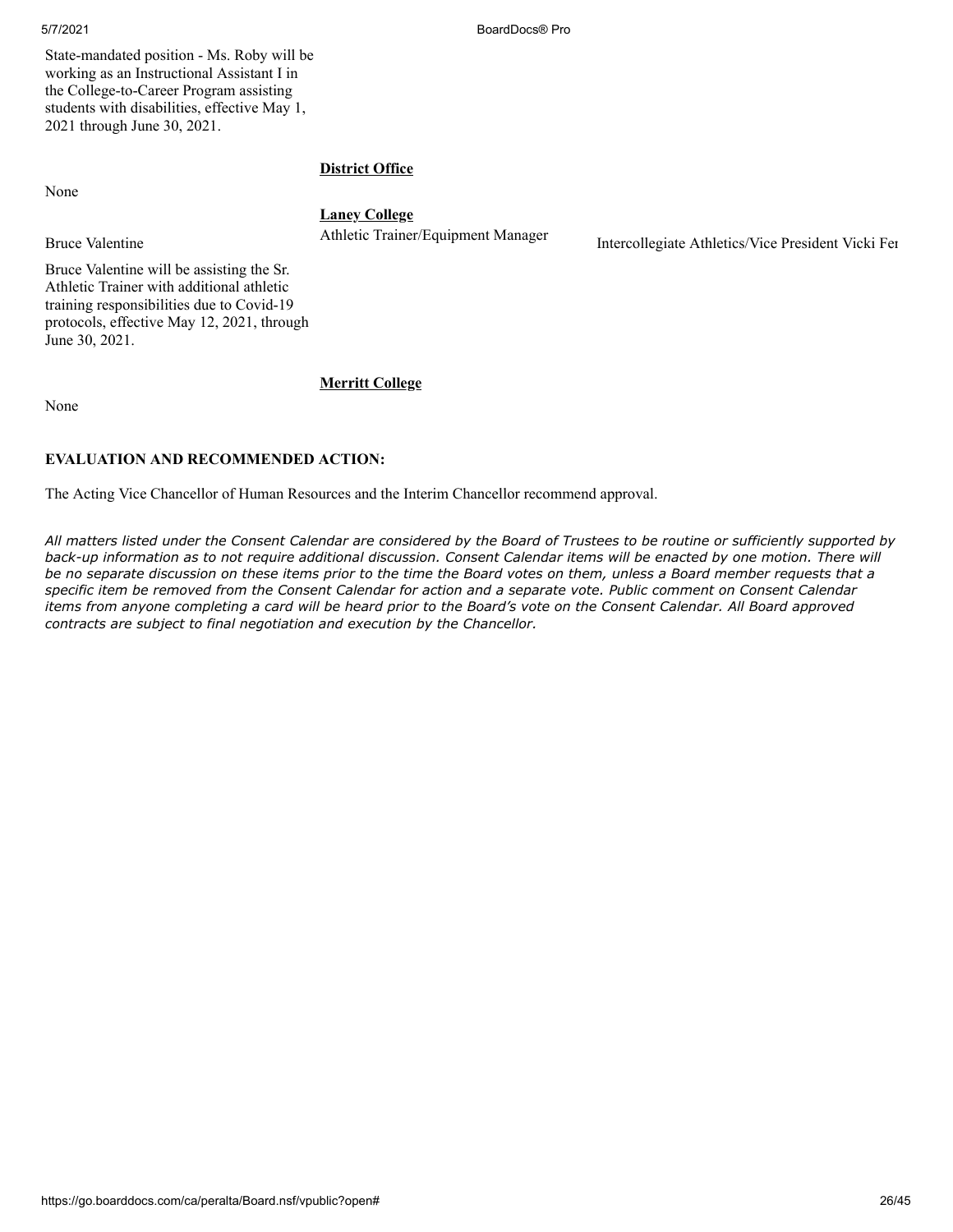# **5. CONSENT CALLENDAR - HUMAN RESOURCES**

| <b>Subject</b>                       | 5.2 Consider Approval of an Academic Personnel Item (Retirement). Presenter: Acting<br><b>Vice Chancellor Ronald McKinley</b> |
|--------------------------------------|-------------------------------------------------------------------------------------------------------------------------------|
| Meeting                              | May 11, 2021 - REGULAR MEETING OF THE BOARD OF TRUSTEES                                                                       |
| <b>Type</b>                          | Action (Consent)                                                                                                              |
| Preferred Date                       | May 11, 2021                                                                                                                  |
| Absolute Date                        | May 11, 2021                                                                                                                  |
| Fiscal Impact                        | No                                                                                                                            |
| <b>Budgeted</b>                      | No                                                                                                                            |
| <b>TO: Peralta Board of Trustees</b> |                                                                                                                               |

# **FROM: Dr. Ronald McKinley, Acting Vice Chancellor for Human Resources & Employee Relations**

# **PREPARED BY: Socorro Taylor**

**BACKGROUND/ANALYSIS: (Please discuss this item. If a Vendor is Involved, please include the company name as well as the individual.)**

# **APPROVAL OF ACADEMIC (FACULTY) PERSONNEL ITEMS**

New employment; changes in assignment, compensation, and placement; leaves of absence; changes in staff allocation and classification of academic personnel; retirements, phase-in retirements and resignations; and equivalence of minimum qualifications for academic positio

# **A. ACADEMIC (FACULTY)**

# **EMPLOYMENT**

 $(NP = New Position * = New Employee)$ 

| <b>Name</b>                                   | <b>Location</b>              | Department/Reports to: |  |  |  |  |  |
|-----------------------------------------------|------------------------------|------------------------|--|--|--|--|--|
|                                               |                              |                        |  |  |  |  |  |
| None                                          | <b>Berkeley City College</b> |                        |  |  |  |  |  |
|                                               | <b>College of Alameda</b>    |                        |  |  |  |  |  |
| None                                          |                              |                        |  |  |  |  |  |
|                                               | <b>District Office</b>       |                        |  |  |  |  |  |
| None                                          |                              |                        |  |  |  |  |  |
|                                               | <b>Laney College</b>         |                        |  |  |  |  |  |
| None                                          |                              |                        |  |  |  |  |  |
|                                               | <b>Merritt College</b>       |                        |  |  |  |  |  |
| None                                          |                              |                        |  |  |  |  |  |
|                                               |                              |                        |  |  |  |  |  |
| <b>B. PHASE-IN RETIREMENT</b>                 |                              |                        |  |  |  |  |  |
| None                                          |                              |                        |  |  |  |  |  |
|                                               |                              |                        |  |  |  |  |  |
| <b>C. LEAVE OF ABSENCE</b>                    |                              |                        |  |  |  |  |  |
| None                                          |                              |                        |  |  |  |  |  |
|                                               |                              |                        |  |  |  |  |  |
| D. PUBLIC EMPLOYEE RETIREMENT AND RESIGNATION |                              |                        |  |  |  |  |  |

# **1. Retirement**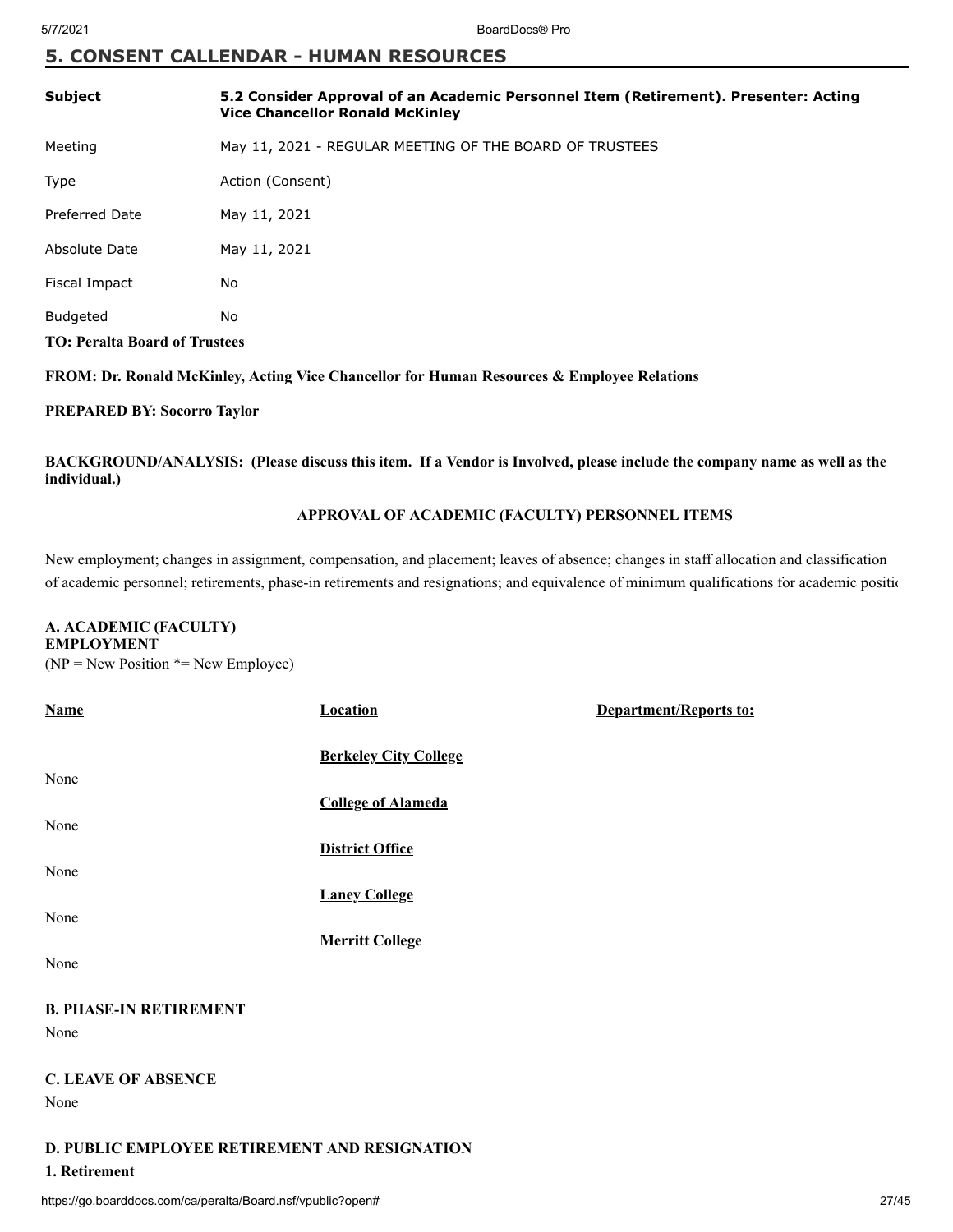| 5/7/2021                                     |                              | BoardDocs® Pro |                                     |  |
|----------------------------------------------|------------------------------|----------------|-------------------------------------|--|
| <b>Name</b>                                  | <b>Location</b>              |                | <b>Department/Reports to:</b>       |  |
|                                              |                              |                |                                     |  |
|                                              | <b>Berkeley City College</b> |                |                                     |  |
| None                                         |                              |                |                                     |  |
|                                              | <b>College of Alameda</b>    |                |                                     |  |
| Lawerence Silva                              | Full-Time Faculty            |                | Student Services/Dean Shalamon Duke |  |
| Academic retirement, effective July 1, 2021. |                              |                |                                     |  |
|                                              |                              |                |                                     |  |
|                                              | <b>District Office</b>       |                |                                     |  |
| None                                         |                              |                |                                     |  |
|                                              | <b>Laney College</b>         |                |                                     |  |
| None                                         |                              |                |                                     |  |
|                                              |                              |                |                                     |  |
|                                              | <b>Merritt College</b>       |                |                                     |  |
| None                                         |                              |                |                                     |  |
|                                              |                              |                |                                     |  |
| 2. Resignation                               |                              |                |                                     |  |
|                                              | <b>Berkeley City College</b> |                |                                     |  |
| None                                         |                              |                |                                     |  |
|                                              | <b>College of Alameda</b>    |                |                                     |  |
| None                                         |                              |                |                                     |  |
|                                              | <b>District Office</b>       |                |                                     |  |
| None                                         |                              |                |                                     |  |
|                                              | <b>Laney College</b>         |                |                                     |  |
| None                                         |                              |                |                                     |  |
|                                              |                              |                |                                     |  |
|                                              | <b>Merritt College</b>       |                |                                     |  |
| None                                         |                              |                |                                     |  |

# **EVALUATION AND RECOMMENDED ACTION:**

The Acting Vice Chancellor of Human Resources and the Interim Chancellor recommend approval.

*All matters listed under the Consent Calendar are considered by the Board of Trustees to be routine or sufficiently supported by* back-up information as to not require additional discussion. Consent Calendar items will be enacted by one motion. There will *be no separate discussion on these items prior to the time the Board votes on them, unless a Board member requests that a specific item be removed from the Consent Calendar for action and a separate vote. Public comment on Consent Calendar items from anyone completing a card will be heard prior to the Board's vote on the Consent Calendar. All Board approved contracts are subject to final negotiation and execution by the Chancellor.*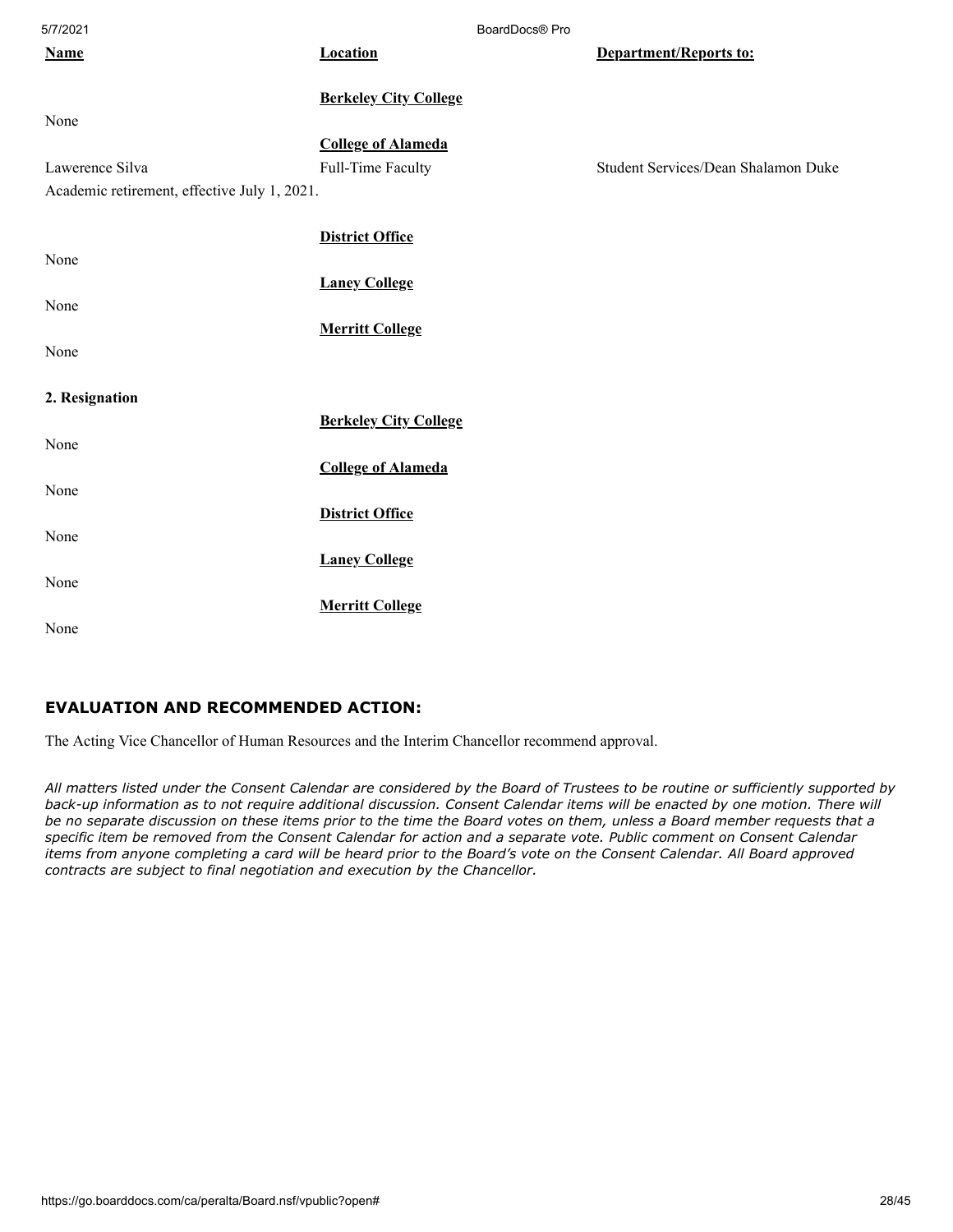| <b>Subject</b>                       | 6.1 Consider Approval of the Attached Memorandum of Understanding (MOU) Between<br>the District and the Peralta Federation of Teachers (PFT) Regarding Class Cap Settlement<br>for Summer and Fall 2021. Presenter: Acting Vice Chancellor Ronald McKinley |
|--------------------------------------|------------------------------------------------------------------------------------------------------------------------------------------------------------------------------------------------------------------------------------------------------------|
| Meeting                              | May 11, 2021 - REGULAR MEETING OF THE BOARD OF TRUSTEES                                                                                                                                                                                                    |
| Type                                 | Action (Consent)                                                                                                                                                                                                                                           |
| Preferred Date                       | May 11, 2021                                                                                                                                                                                                                                               |
| Absolute Date                        | May 11, 2021                                                                                                                                                                                                                                               |
| Fiscal Impact                        | Yes                                                                                                                                                                                                                                                        |
| Dollar Amount                        | \$400,000.00                                                                                                                                                                                                                                               |
| <b>Budgeted</b>                      | <b>Yes</b>                                                                                                                                                                                                                                                 |
| <b>Budget Source</b>                 | From CARES Act Fund Allocated to the Colleges                                                                                                                                                                                                              |
| <b>TO: Peralta Board of Trustees</b> |                                                                                                                                                                                                                                                            |

# **FROM: Dr. Ronald McKinley, Acting Vice Chancellor for Human Resources & Employee Relations**

#### **PREPARED BY: Socorro Taylor**

#### **BACKGROUND/ANALYSIS:**

The District and the Peralta Federation of Teachers entered into the attached Memorandum of Understanding regarding the application of any unused funds from the Fall 2020 and Spring 2021 Class Cap Settlement that will be used to provide embedded tutors or course designers for any Summer or Fall 2021 course that has an enrollment of 35 or more students per Article 18D.5 courses.

# **EVALUATION AND RECOMMENDED ACTION:**

The Acting Vice Chancellor of Human Resourecs and the Interim Chancellor recommend approval.

File Attachments [MOU SummerFall 2021 Class Cap Settlement - signed.pdf \(288 KB\)](https://go.boarddocs.com/ca/peralta/Board.nsf/files/C2GUSP7D7C0D/$file/MOU%20SummerFall%202021%20Class%20Cap%20Settlement%20-%20signed.pdf)

*All matters listed under the Consent Calendar are considered by the Board of Trustees to be routine or sufficiently supported by back-up information as to not require additional discussion. Consent Calendar items will be enacted by one motion. There will be no separate discussion on these items prior to the time the Board votes on them, unless a Board member requests that a specific item be removed from the Consent Calendar for action and a separate vote. Public comment on Consent Calendar items from anyone completing a card will be heard prior to the Board's vote on the Consent Calendar. All Board approved contracts are subject to final negotiation and execution by the Chancellor.*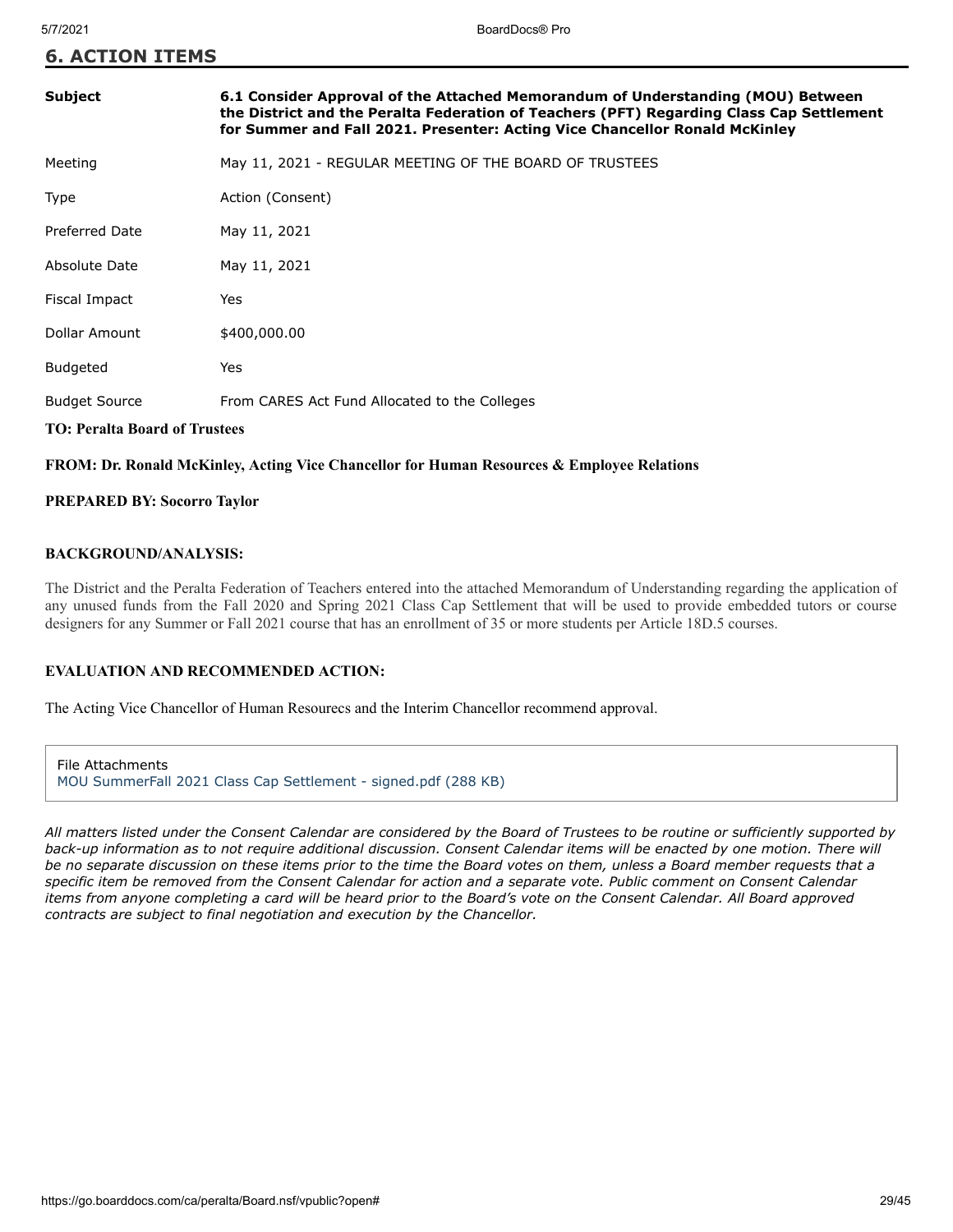| <b>Subject</b>                                               | 6.2 Consider Approval of the Attached Memorandum of Understanding (MOU) Between<br>the District and the Peralta Federation of Teachers (PFT) Regarding Stipend for<br>Transition to Distance Education for the Spring 2021 Semester. Presenter: Acting Vice<br><b>Chancellor Ronald McKinley (10 minutes)</b> |
|--------------------------------------------------------------|---------------------------------------------------------------------------------------------------------------------------------------------------------------------------------------------------------------------------------------------------------------------------------------------------------------|
| Meeting                                                      | May 11, 2021 - REGULAR MEETING OF THE BOARD OF TRUSTEES                                                                                                                                                                                                                                                       |
| Type                                                         | Action                                                                                                                                                                                                                                                                                                        |
| Preferred Date                                               | May 11, 2021                                                                                                                                                                                                                                                                                                  |
| Absolute Date                                                | May 11, 2021                                                                                                                                                                                                                                                                                                  |
| Fiscal Impact                                                | Yes                                                                                                                                                                                                                                                                                                           |
| Dollar Amount                                                | \$420,000.00                                                                                                                                                                                                                                                                                                  |
| <b>Budgeted</b>                                              | Yes                                                                                                                                                                                                                                                                                                           |
| <b>Budget Source</b><br><b>TO: Peralta Board of Trustees</b> | From CARES Act Fund, Round II Allocated to the Colleges                                                                                                                                                                                                                                                       |

# **FROM: Dr. Ronald McKinley, Acting Vice Chancellor for Human Resources & Employee Relations**

**PREPARED BY: Socorro Taylor**

# **BACKGROUND/ANALYSIS:**

The District and the Peralta Federation of Teachers entered into the attached Memorandum of Understanding regarding the stipend for transition to Distance Education for the Spring 2021 Semester. Faculty who transitioned their face-to-face or hybrid classes to 100% Distance Education format due to the COVID-19 pandemic shall be paid \$1,000 for each course that they converted.

# **EVALUATION AND RECOMMENDED ACTION:**

The Acting Vice Chancellor of Human Resources and the Interim Chancellor recommend approval.

File Attachments [MOU on Spring Transition Stipend \(1\)-signed.pdf \(311 KB\)](https://go.boarddocs.com/ca/peralta/Board.nsf/files/C2FNB25B8639/$file/MOU%20on%20Spring%20Transition%20Stipend%20(1)-signed.pdf)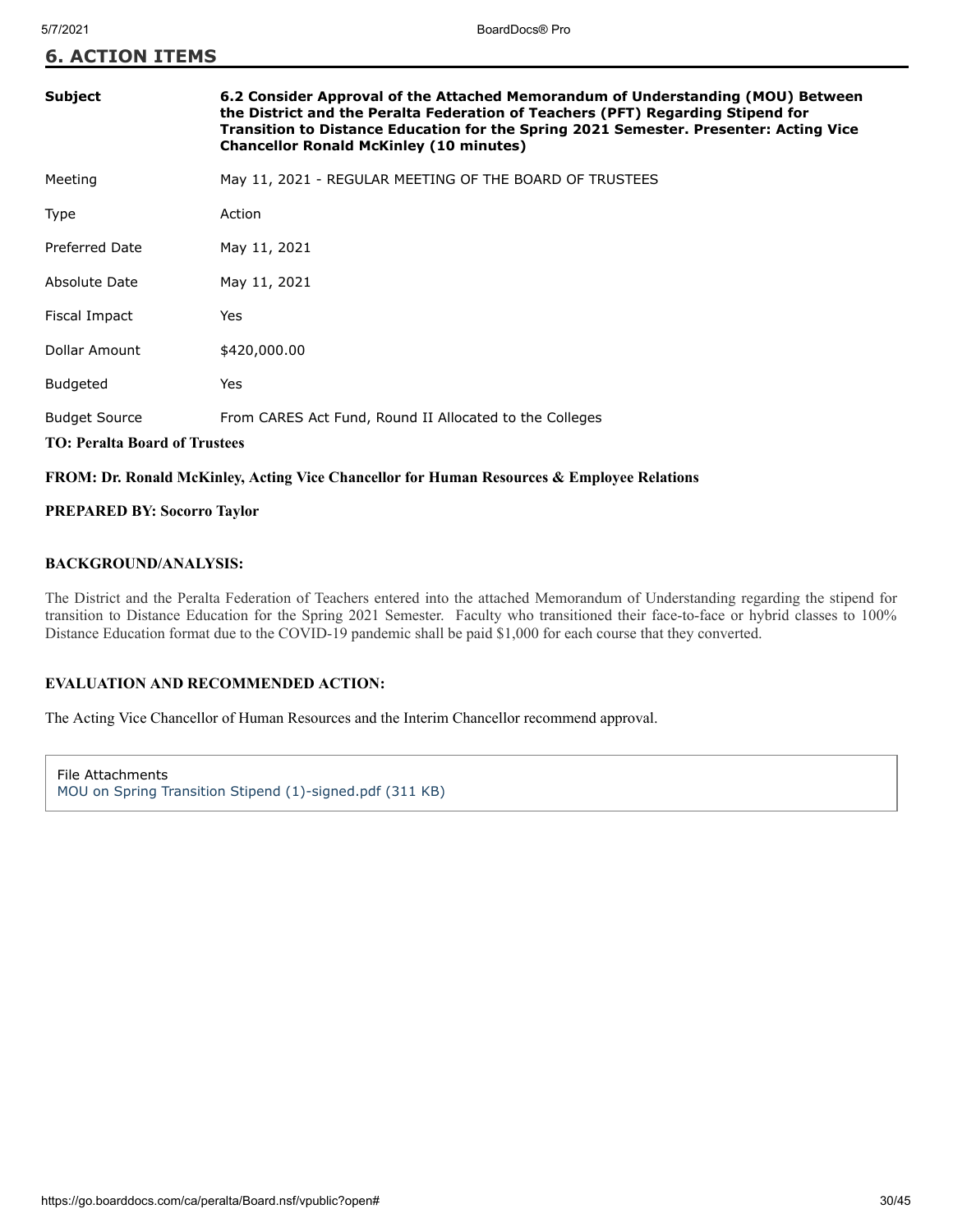| <b>Subject</b>                       | 6.3 Consider Ratification of the Attached Memorandum of Understanding (MOU) Between<br>the District and the Peralta Federation of Teachers (PFT) Regarding Class Cap Settlement<br>for Spring 2021. Presenter: Acting Vice Chancellor Ronald McKinley (10 minutes) |
|--------------------------------------|--------------------------------------------------------------------------------------------------------------------------------------------------------------------------------------------------------------------------------------------------------------------|
| Meeting                              | May 11, 2021 - REGULAR MEETING OF THE BOARD OF TRUSTEES                                                                                                                                                                                                            |
| Type                                 | Action                                                                                                                                                                                                                                                             |
| Preferred Date                       | May 11, 2021                                                                                                                                                                                                                                                       |
| Absolute Date                        | May 11, 2021                                                                                                                                                                                                                                                       |
| Fiscal Impact                        | Yes                                                                                                                                                                                                                                                                |
| Dollar Amount                        | \$400,000.00                                                                                                                                                                                                                                                       |
| <b>Budgeted</b>                      | Yes                                                                                                                                                                                                                                                                |
| <b>Budget Source</b>                 | From CARES Act Fund Allocated to the Colleges                                                                                                                                                                                                                      |
| <b>TO: Peralta Board of Trustees</b> |                                                                                                                                                                                                                                                                    |

# **FROM: Dr. Ronald McKinley, Acting Vice Chancellor for Human Resources & Employee Relations**

# **PREPARED BY: Socorro Taylor**

# **BACKGROUND/ANALYSIS:**

The District and the Peralta Federation of Teachers entered into the attached Memorandum of Understanding regarding the application of any unused funds from the Fall 2020 Agreement to provide embedded tutors or course designers for any Spring 2021 course that has an enrollment of 33 or more students.

# **EVALUATION AND RECOMMENDED ACTION:**

The Acting Vice Chancellor of Human Resources and the Interim Chancellor recommend approval.

File Attachments [MOU between PCCD and PFT RE Class Cap Settlement.pdf \(264 KB\)](https://go.boarddocs.com/ca/peralta/Board.nsf/files/C2GUD87B7DF0/$file/MOU%20between%20PCCD%20and%20PFT%20RE%20%20Class%20Cap%20Settlement.pdf)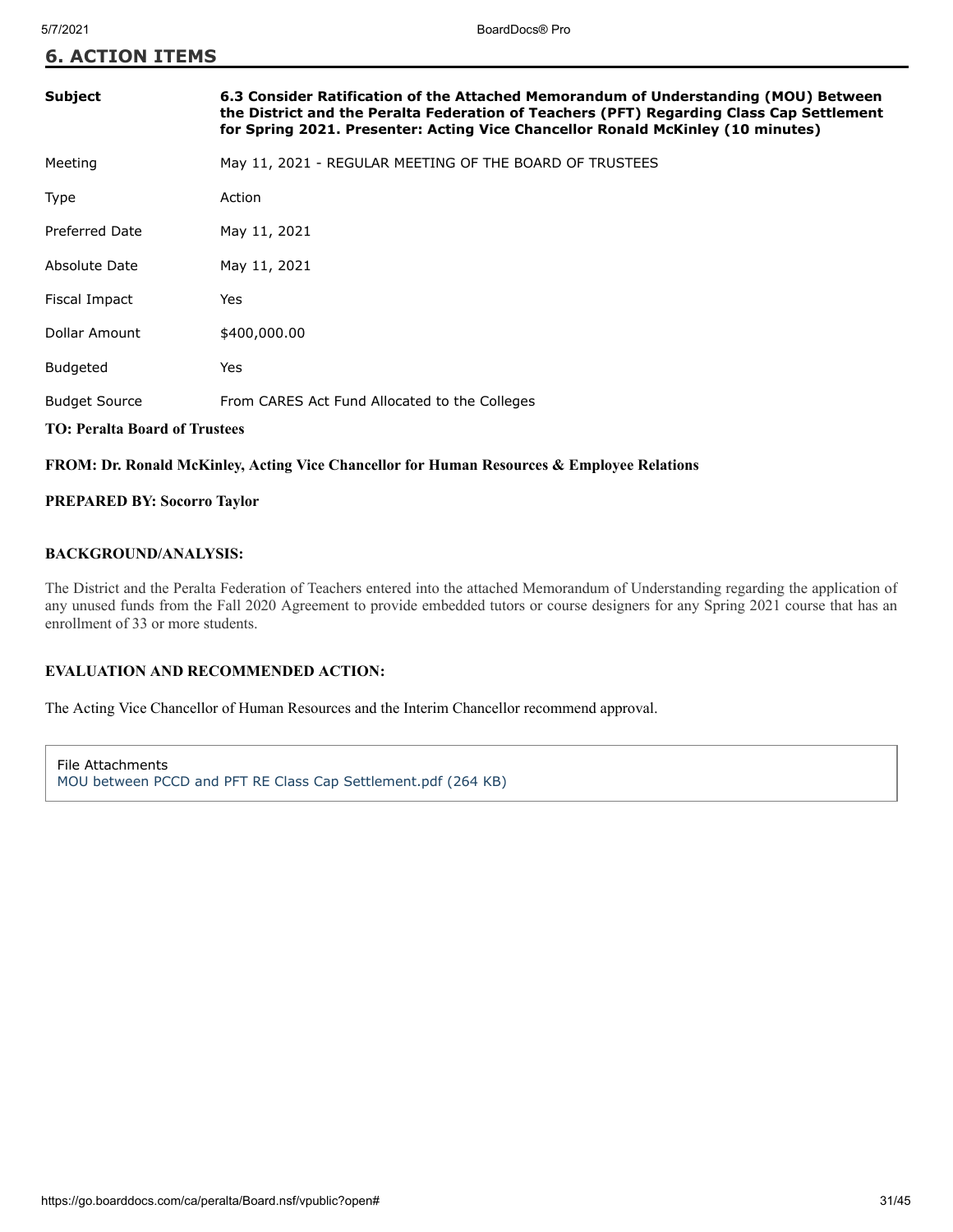| <b>6. ACTION ITEMS</b> |  |
|------------------------|--|
|------------------------|--|

# **Subject 6.4 Consider Approval of Sabbaticals Selected, per PFT contract and AP 7347, by College Professional Development Committees and Awarded by College Presidents 2021-2022. Presenter: Vice Chancellor of Academic Affairs Siri Brown (10 minutes)**

| Meeting |  |  |  | May 11, 2021 - REGULAR MEETING OF THE BOARD OF TRUSTEES |
|---------|--|--|--|---------------------------------------------------------|
|         |  |  |  |                                                         |

| <b>Type</b>           | Action                                                                                                                                                                      |
|-----------------------|-----------------------------------------------------------------------------------------------------------------------------------------------------------------------------|
| <b>Preferred Date</b> | May 11, 2021                                                                                                                                                                |
| Absolute Date         | May 11, 2021                                                                                                                                                                |
| Fiscal Impact         | Yes                                                                                                                                                                         |
| Budgeted              | Yes                                                                                                                                                                         |
| <b>Budget Source</b>  | General Funds. 1/3 from colleges professional development committee, 2/3 the replacement costs<br>of each faculty from District general funds. PFT contract article 25.c.1. |

# **TO: Peralta Board of Trustees**

# **FROM: Department of Academic Affairs**

# **PREPARED BY: Laura Leon-Maurice**

# **BACKGROUND/ANALYSIS:**

Sabbatical leave provides seasoned faculty the opportunity to advance or modify their skill sets in order to serve the college in a greater capacity. For each academic year, either one year-long sabbatical or two semester-long sabbaticals are granted. Based on AP 7347, Any full-time (contract) faculty member, who has completed at least six consecutive years of regular service, may apply for a sabbatical leave. The sabbaticals below were selected by College Professional Development Committees and Awarded by the College Presidents (March 2021).

# **Sabbaticals Selected by College Professional Development Committees and Awarded by College Presidents for 2021/2022**

| <b>Sabbatical</b><br>Awardee | College    | Contract<br>signed                                     | <b>Discipline</b> | <b>Proposals</b><br>(Links provided)                                                                                              | <b>Abstract / Description of Sabbatical</b><br>Project                                                                                                                                                                                                                                                                                                                                                                                                                                                                                                                                                                                                                                                                                                                                                                                                                                                                                                                                                               | Date of<br>Leave       |
|------------------------------|------------|--------------------------------------------------------|-------------------|-----------------------------------------------------------------------------------------------------------------------------------|----------------------------------------------------------------------------------------------------------------------------------------------------------------------------------------------------------------------------------------------------------------------------------------------------------------------------------------------------------------------------------------------------------------------------------------------------------------------------------------------------------------------------------------------------------------------------------------------------------------------------------------------------------------------------------------------------------------------------------------------------------------------------------------------------------------------------------------------------------------------------------------------------------------------------------------------------------------------------------------------------------------------|------------------------|
| Thomas<br>Keis               | <b>BCC</b> | $\blacktriangleright$<br>Contract<br>Signed<br>2/10/21 | Anthropology      | A Perilous<br>Journey: New<br>World Primates,<br>Conservation,<br>and Physical<br>Anthropology in<br>Central and<br>South America | Across this great planet, primate species<br>increasingly find their numbers dwindling<br>with many on the brink of extinction. By<br>some estimates 60% of all primates are<br>threatened with extinction and nearly 75%<br>of all living primates are reported as<br>having declining populations. Looking<br>closer to home, the future viability of<br>primate species in the New World is also<br>quite dismal as well. In fact, six out of the<br>25 most endangered primates reside in the<br>Americas according to the IUCN. The<br>"Perilous Journey" sabbatical project will<br>awaken our students at Berkeley City<br>College to the impending extinction crisis<br>of primates on this planet through the<br>development of scenario-based learning<br>exercises to be embedded into the<br>anthropology curriculum at Berkeley City<br>College. The sabbatical project will also<br>connect our students to three active<br>research/conservation projects dealing<br>with some of the most endangered | Spring<br>Semester2022 |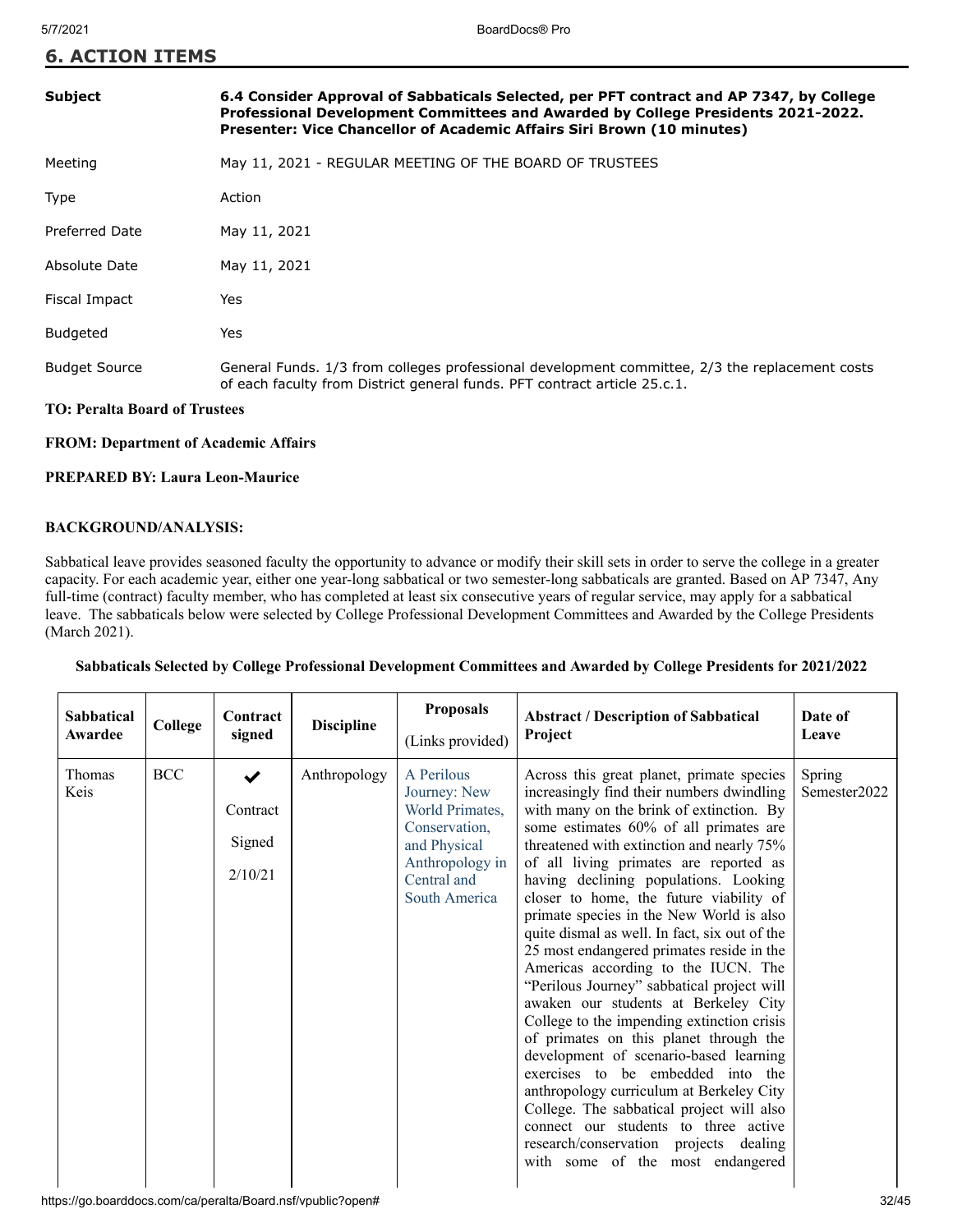| 5/7/2021<br>BoardDocs® Pro |            |                                   |                              |                                                                                                                                                                                                                                                                                                                      |                                                                                                                                                                                                                                                                                                                                                                                                                                                                                                                                                                                                                                                                                                                                                                                                                                                                                                                                                                                                                                                                                                                                                                                                                                                                                                                                                                                                                                                                                                                                                                                                                                                                                                              |                                                           |  |  |  |
|----------------------------|------------|-----------------------------------|------------------------------|----------------------------------------------------------------------------------------------------------------------------------------------------------------------------------------------------------------------------------------------------------------------------------------------------------------------|--------------------------------------------------------------------------------------------------------------------------------------------------------------------------------------------------------------------------------------------------------------------------------------------------------------------------------------------------------------------------------------------------------------------------------------------------------------------------------------------------------------------------------------------------------------------------------------------------------------------------------------------------------------------------------------------------------------------------------------------------------------------------------------------------------------------------------------------------------------------------------------------------------------------------------------------------------------------------------------------------------------------------------------------------------------------------------------------------------------------------------------------------------------------------------------------------------------------------------------------------------------------------------------------------------------------------------------------------------------------------------------------------------------------------------------------------------------------------------------------------------------------------------------------------------------------------------------------------------------------------------------------------------------------------------------------------------------|-----------------------------------------------------------|--|--|--|
|                            |            |                                   |                              |                                                                                                                                                                                                                                                                                                                      | species<br>primate<br>world.<br>in<br>the<br>Furthermore, this sabbatical project will<br>expand our lab experience for majors and<br>non-majors alike as well as provide<br>students with the possibility to participate<br>in person, or virtually, with active<br>research projects in the field of<br>primatology.                                                                                                                                                                                                                                                                                                                                                                                                                                                                                                                                                                                                                                                                                                                                                                                                                                                                                                                                                                                                                                                                                                                                                                                                                                                                                                                                                                                       |                                                           |  |  |  |
| Iva Ikeda                  | <b>BCC</b> | Contract<br>Signed<br>2/4/21      | American<br>Sign<br>Language | To create art<br>(clay) works<br>that will reflect<br>Deaf culture and<br>history,<br>including the<br>issues of<br>discrimination<br>and oppression.<br>I hope to exhibit<br>these works at<br><b>Berkeley City</b><br>College to<br>increase<br>awareness and<br>understanding of<br>oppression of<br>Deaf people. | My project is to create art (clay) works<br>that will reflect Deaf culture and history,<br>including the issues of discrimination and<br>oppression. I hope to exhibit these works<br>at Berkeley City College to increase<br>awareness and understanding of<br>oppression of Deaf people. American<br>Sign Language (ASL), Deaf culture, and<br>history are valuable to me because they<br>define me as a Deaf person. As an ASL<br>instructor at Berkeley City College for<br>20+ years, I love teaching ASL to my<br>students as well as sharing small bits of<br>Deaf culture and history. I have several<br>stories & narratives, including my own, to<br>share with my students, but the content<br>requires a comprehension level higher<br>than what can be accomplished in 2 years<br>of study. Therefore, our students are not<br>always aware of deeper issues impacting<br>Deaf culture and history, such as, the<br>experience of discrimination, exploitation,<br>abuse, and oppression at every level<br>(home, school, work, politics) -topics that<br>are rarely known to outsiders because we<br>are an extreme minority. It is often said<br>that people learn and understand better<br>through art. I think my artwork would be<br>a great vessel to tell our story, not only for<br>students, but also for faculty, staff, and<br>visitors. It is possible that the pieces will<br>stir strong and uncomfortable emotions in<br>some, but it will simultaneously raise<br>awareness and encourage honest dialogue<br>among people with various perspectives.<br>This will in turn help people learn more<br>about themselves, others, and possible<br>allyship with the Deaf community. | Full<br>Academic<br>Year:<br>Fall 2021 and<br>Spring 2022 |  |  |  |
| Adrienne<br>Oliver         | Laney      | ✔<br>Contract<br>Signed<br>3/4/21 | English                      | Hip Hop<br>Hyflex:<br>Centering Hip<br>Hop Culture as<br>an Equitable<br>Online<br>Pedagogy                                                                                                                                                                                                                          | This proposal addresses the importance of<br>developing innovative and engaging<br>curriculum in an increasingly alienating<br>educational platform. With the advent of<br>switching completely to remote<br>instruction, some students who were<br>already struggling to pass our courses are<br>direly impacted by the digital divide. How<br>to keep students engaged and maintain<br>rigor adds another dimension of<br>complexity to the new online learning<br>environment. My interests in critical hip<br>hop pedagogy, distance education and                                                                                                                                                                                                                                                                                                                                                                                                                                                                                                                                                                                                                                                                                                                                                                                                                                                                                                                                                                                                                                                                                                                                                       | Fall<br>Semester<br>2021                                  |  |  |  |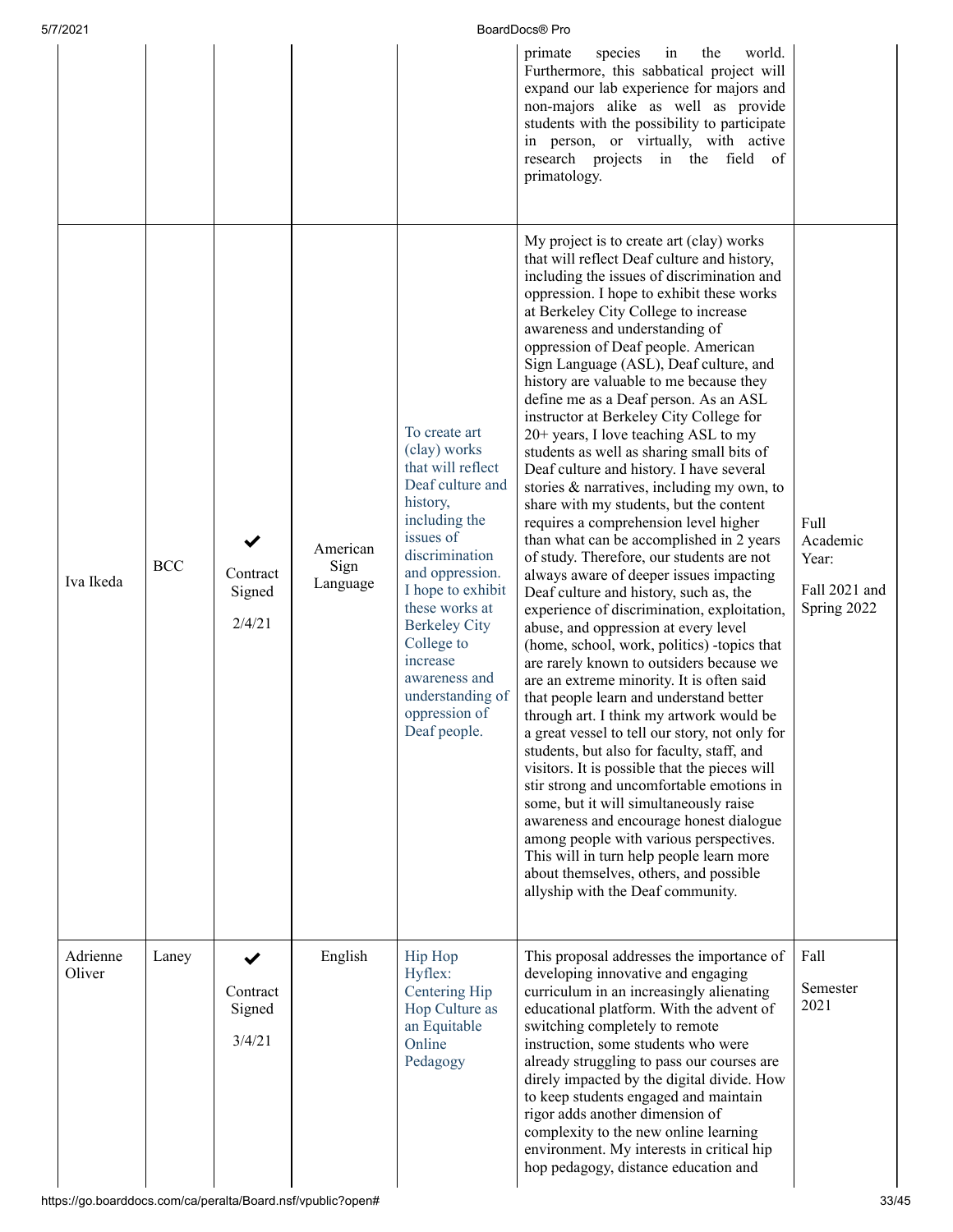| 5/7/2021         |         |                                    |                       |                                                                                                                                            | BoardDocs® Pro                                                                                                                                                                                                                                                                                                                                                                                                                                                                                                                                                                                                                                                                                                                                                                                                                                                                                                    |                                                           |
|------------------|---------|------------------------------------|-----------------------|--------------------------------------------------------------------------------------------------------------------------------------------|-------------------------------------------------------------------------------------------------------------------------------------------------------------------------------------------------------------------------------------------------------------------------------------------------------------------------------------------------------------------------------------------------------------------------------------------------------------------------------------------------------------------------------------------------------------------------------------------------------------------------------------------------------------------------------------------------------------------------------------------------------------------------------------------------------------------------------------------------------------------------------------------------------------------|-----------------------------------------------------------|
|                  |         |                                    |                       |                                                                                                                                            | instructional design offers a unique<br>opportunity to give space to a project that<br>will result in increased expertise and<br>competence of an English faculty who<br>will develop a Hyflex course and offer<br>trainings to faculty.                                                                                                                                                                                                                                                                                                                                                                                                                                                                                                                                                                                                                                                                          |                                                           |
| Amy<br>Bohorquez | Laney   | Pending<br>Siri's<br>signature     | Biology               | Culturally<br>Responsive and<br>Trauma<br>Informed<br><b>Student Support</b><br>Strategies                                                 | The purpose of this sabbatical is to create<br>mitigation techniques for students who<br>experience stress as the result of learning<br>course content; I will focus primarily on<br>STEM fields, but my project will be<br>relevant for all academic areas. Some of<br>these topics include: climate crisis,<br>environmental racism, medical and<br>scientific bias that disproportionately<br>effects member of our community that are<br>non-dominant culture. These techniques<br>could be utilized all subject areas, not just<br>in the sciences as they relate to difficult<br>discussions in a wider realm.                                                                                                                                                                                                                                                                                              | Full<br>Academic<br>Year:<br>Fall 2021 and<br>Spring 2022 |
| Roger<br>Chung   | Laney   | Contract<br>Signed<br>3/4/21       | <b>Ethnic Studies</b> | Evaluating<br>Sustainability of<br>Alameda<br>County<br>Probation<br>Contract to<br>Support<br>Formerly<br>Incarcerated<br><b>Students</b> | In January of 2020, Laney College<br>entered into a contract with the Alameda<br>County Probation Department, partnering<br>to support pathways into college for<br>justice involved students. This sabbatical<br>project proposes to evaluate the<br>sustainability of using probation funding<br>to support formerly incarcerated students<br>at the college. I propose a sabbatical<br>project that evaluates the first two years<br>of contracting with the Alameda County<br>Probation Department, and propose to<br>make recommendations on changing,<br>continuing or terminating the contract. To<br>this end, I will 1) evaluate students<br>experiences 2) faculty/staff experiences,<br>3) administrative experiences and 4)<br>perspectives of ROC'ss partnering<br>organizations, culminating in a<br>recommendation report presented to the<br>Office of the President, and shared<br>college wide. | Fall<br>Semester<br>2021                                  |
| Dan<br>Lawson    | Merritt | ✔<br>Contract<br>Signed<br>2/25/21 | Math                  | Inclusive<br>Pedagogy in<br>Mathematics<br>Education                                                                                       | Almost all current mathematics textbooks<br>and prepared materials include many<br>examples of language that is implicitly or<br>explicitly racist, sexist, hetero-normative,<br>ableist, or in some other way harmful to<br>students. This constant flow of<br>exclusionary language is likely to impede<br>the success of students who see<br>themselves as being outside of the world<br>that their textbooks portray. In this<br>sabbatical project I will identify                                                                                                                                                                                                                                                                                                                                                                                                                                           | Full<br>Academic<br>Year:<br>Fall 2021 and<br>Spring 2022 |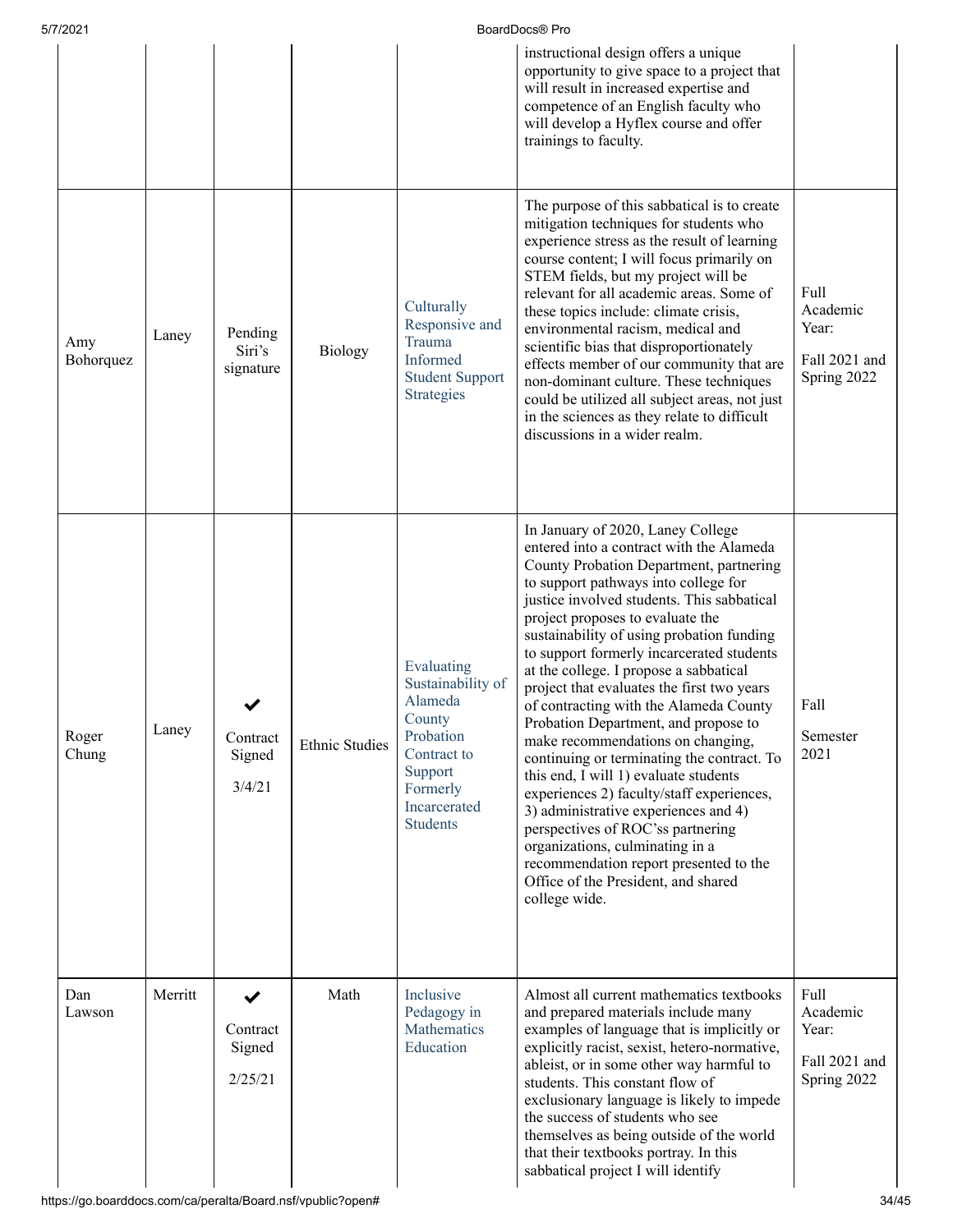| 5/7/2021             |         |                                               |                                            |                                                                                                                                         | BoardDocs® Pro                                                                                                                                                                                                                                                                                                                                                                                                                                                                                                                                                                                                                                                                                                                                                                                                                                                                                                                                                                                                                                                                                                                                                                                                                                                                                                                                |                            |
|----------------------|---------|-----------------------------------------------|--------------------------------------------|-----------------------------------------------------------------------------------------------------------------------------------------|-----------------------------------------------------------------------------------------------------------------------------------------------------------------------------------------------------------------------------------------------------------------------------------------------------------------------------------------------------------------------------------------------------------------------------------------------------------------------------------------------------------------------------------------------------------------------------------------------------------------------------------------------------------------------------------------------------------------------------------------------------------------------------------------------------------------------------------------------------------------------------------------------------------------------------------------------------------------------------------------------------------------------------------------------------------------------------------------------------------------------------------------------------------------------------------------------------------------------------------------------------------------------------------------------------------------------------------------------|----------------------------|
|                      |         |                                               |                                            |                                                                                                                                         | exclusionary language in math curricula<br>commonly used by the college and<br>provide alternatives that instructors can<br>use in their place. My plan is to work with<br>a wide range of stakeholders to identify<br>broad categories of exclusionary content<br>and then look for specific instances of<br>those in common math curricula. I will<br>work with stakeholders to develop<br>alternative ways of presenting the same<br>mathematical concepts in an inclusive<br>manner. These will be collected in an on-<br>line repository which instructors can<br>access to find easy substitutions that they<br>can use in class. The repository could<br>include pre-made modules that can be<br>imported into Canvas for ease of use.                                                                                                                                                                                                                                                                                                                                                                                                                                                                                                                                                                                                 |                            |
| Jason Seals          | Merritt | Contract<br>Signed<br>3/5/21                  | <b>Ethnic Studies</b>                      | UC Berkeley,<br>African<br>American &<br>Africana Studies<br>PhD Program                                                                | For the past thirteen years, I have played a<br>significant role in enhancing the rigor,<br>engagement, and relevance of the African<br>American studies program at Merritt<br>College. Much of this has been<br>accomplished through my ongoing<br>independent research into emerging<br>theories in the field. I recognize that at<br>this point in my professional career in<br>academia, I can greatly benefit from<br>further enhancing my research skills<br>under the mentorship of established<br>scholars and content experts. The African<br>American & Africana Studies PhD<br>program at UC Berkeley also offers an<br>interdisciplinary approach that lends itself<br>to a fresh and well-rounded perspective. It<br>is my objective to leverage this dedicated<br>time focused on coursework and research<br>to update the African American studies<br>curriculum at Merritt to reflect the latest<br>developments in the field. In addition, I<br>plan to develop a process and format for<br>an Africana Studies scholarly journal that<br>can be published through Merritt College<br>featuring research, perspectives, and<br>insights from faculty and students. This<br>will serve the dual purposes of enhancing<br>student and faculty research experience<br>and raising the profile of the<br>department/institution. | Fall<br>Semester<br>2021   |
| Rosa Perez<br>Florez | Merritt | $\checkmark$<br>Contract<br>Signed<br>2/25/21 | Counseling &<br>FYE program<br>coordinator | <b>First Year</b><br>Experience<br>(FYE) best<br>practices for<br>online and face-<br>to-face<br>successful<br>adaptation to<br>college | The FYE program is of extreme<br>importance as an avenue to bring in first<br>time college students to Merritt College.<br>It's completion and retention data has<br>historically been very high. As the<br>coordinator of the FYE program, I am<br>interested in finding out what are the<br>unique components of the program that<br>have kept students engaged in their                                                                                                                                                                                                                                                                                                                                                                                                                                                                                                                                                                                                                                                                                                                                                                                                                                                                                                                                                                    | Spring<br>Semester<br>2022 |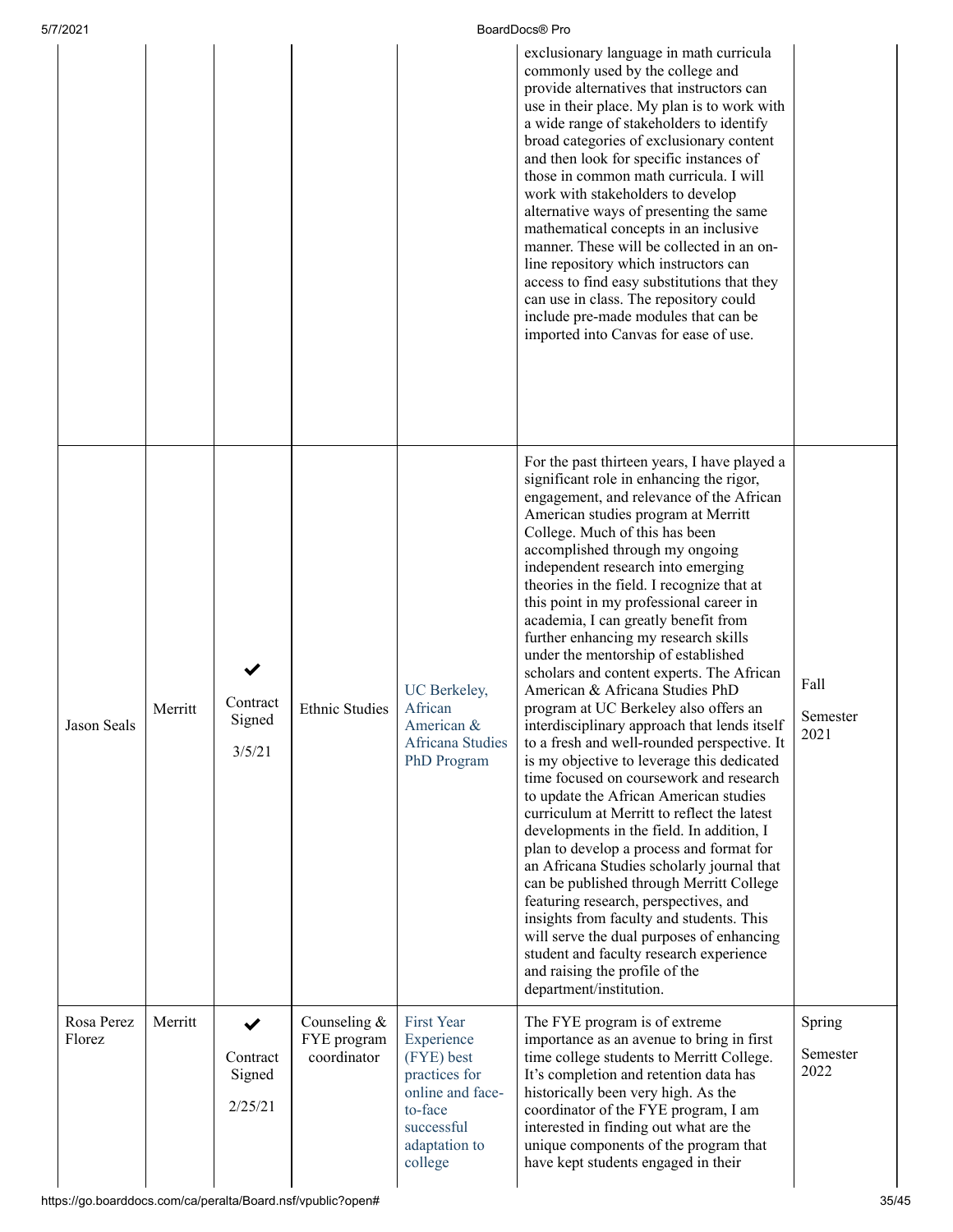| 5/7/2021         |         |                                   |                                                  |                                                                                                                                       | BoardDocs® Pro                                                                                                                                                                                                                                                                                                                                                                                                                                                                                                                                                                                                                                                                                                                                                                                                                                                                                                                                                                                                                                                                                                                                                                                                                                                                                                                                                                                                                                                                                                                                                                                                                                                                                           |                        |
|------------------|---------|-----------------------------------|--------------------------------------------------|---------------------------------------------------------------------------------------------------------------------------------------|----------------------------------------------------------------------------------------------------------------------------------------------------------------------------------------------------------------------------------------------------------------------------------------------------------------------------------------------------------------------------------------------------------------------------------------------------------------------------------------------------------------------------------------------------------------------------------------------------------------------------------------------------------------------------------------------------------------------------------------------------------------------------------------------------------------------------------------------------------------------------------------------------------------------------------------------------------------------------------------------------------------------------------------------------------------------------------------------------------------------------------------------------------------------------------------------------------------------------------------------------------------------------------------------------------------------------------------------------------------------------------------------------------------------------------------------------------------------------------------------------------------------------------------------------------------------------------------------------------------------------------------------------------------------------------------------------------|------------------------|
|                  |         |                                   |                                                  |                                                                                                                                       | transition to college. The purpose of the<br>sabbatical project is to collect and analyze<br>data to better understand best practices<br>that will be shared with Merritt College<br>and educational conference. The FYE<br>program's intention is to continue<br>increasing enrollment by adding two<br>additional online cohorts. The FYE will<br>ensure that best practices identified from<br>this project will be implemented in all<br>cohorts. This sabbatical project objectives<br>are to make data driven decisions based<br>on the focus groups outcomes presented<br>by faculty, tutors and students. The results<br>will demonstrate ways to increase<br>enrollment that will be presented to<br>Merritt College and at a conference. In<br>addition, a best practices handbook will<br>be developed and shared with the Peralta<br>Learning Communities.                                                                                                                                                                                                                                                                                                                                                                                                                                                                                                                                                                                                                                                                                                                                                                                                                                   |                        |
| Isela<br>Santana | Merritt | ✔<br>Contract<br>Signed<br>3/4/21 | English $&$<br>Learning<br>Center<br>Coordinator | Teaching and<br>Learning Social<br>Justice Through<br>Service<br>Learning Course<br>Work in a<br>Pandemic and<br>Post Pandemic<br>Era | Teaching methodologies do not always<br>evolve over the generations despite the<br>fact that students are forced to adapt to a<br>rapidly changing world. Faculty members<br>play a critical role in helping evolve<br>instruction to meet the needs of a<br>changing world. As an institution, we can<br>no longer expect students to be engaged,<br>to understand and appreciate the value of<br>an education if we continue to limit<br>ourselves to textbooks, lectures, labs and<br>other traditional forms of teaching. It is<br>imperative that faculty adapt instruction<br>to meet the needs of our changing society<br>and help students become agents of<br>social-political and environmental<br>change. By providing students with real-<br>world applications to help build real-<br>world skills, our students will value their<br>college experiences. Merritt College is a<br>hub for civic-minded faculty members<br>who believe that quality teaching means<br>going far beyond textbooks and<br>classrooms; for them, students must have<br>ongoing opportunities to deepen their<br>learning and their understanding through<br>hands-on experiences with the intention<br>of making a positive impact on our local<br>surrounding communities. And yet,<br>currently at Merritt, students have<br>insufficient opportunities to apply their<br>skills and knowledge in practical ways<br>that make a difference in the world. For<br>this sabbatical project, I would create and<br>lead a task force to educate and guide<br>faculty members who wish to enhance<br>their curriculum by creating courses or<br>modifying existent ones to employ a<br>service-learning component. | Spring<br>Semester2022 |
| Gisele<br>Giorgi | Merritt | $\checkmark$                      | <b>Biosciences</b>                               | Gigantic.edu:<br>real life science                                                                                                    | BIPOC students are badly needed in Life<br>Sciences fields. Merritt College will                                                                                                                                                                                                                                                                                                                                                                                                                                                                                                                                                                                                                                                                                                                                                                                                                                                                                                                                                                                                                                                                                                                                                                                                                                                                                                                                                                                                                                                                                                                                                                                                                         | Fall<br>Semester2021   |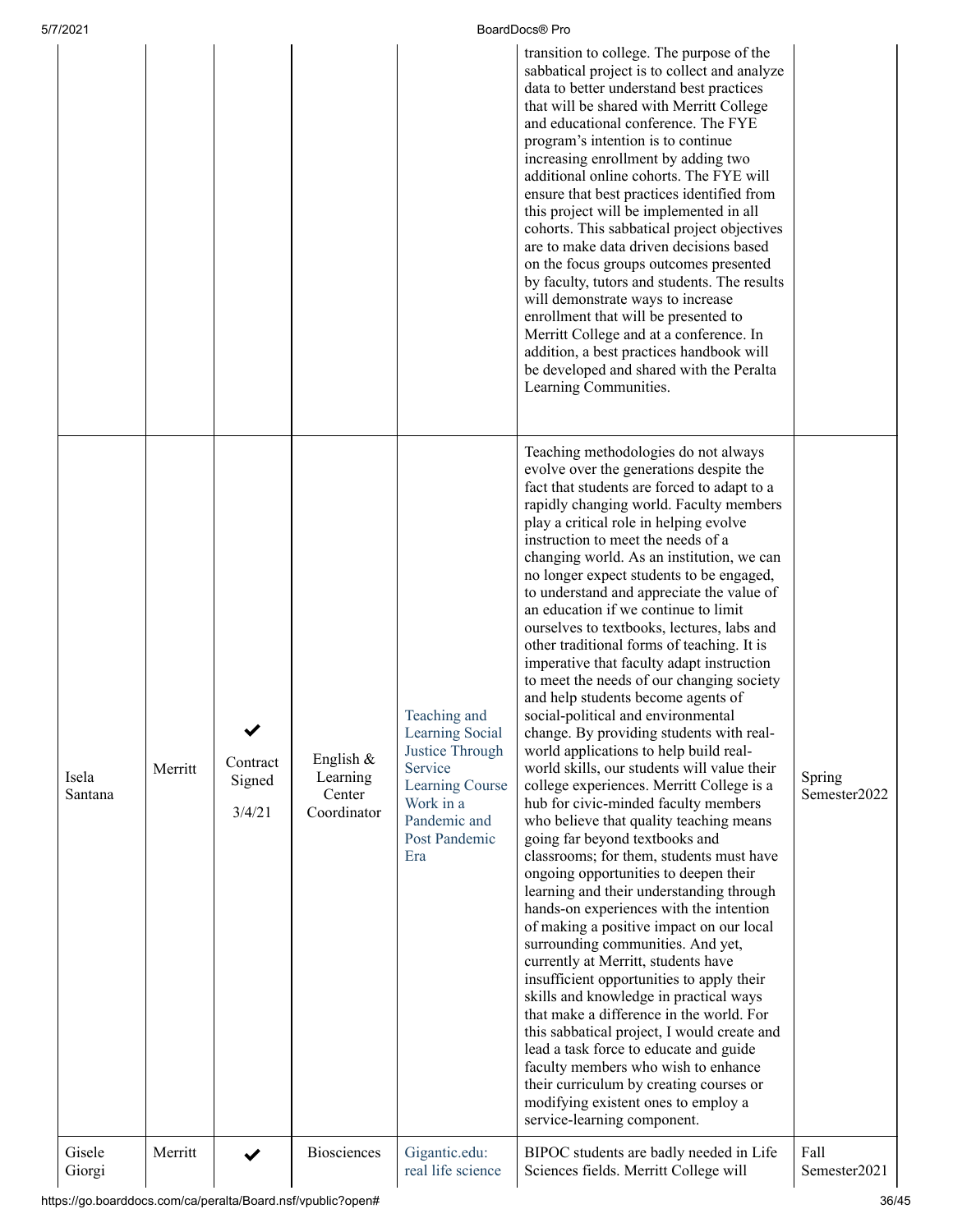| 5/7/2021   |                              | BoardDocs® Pro                            |                                                                                                                                                                                                                                                                                                                                                                                                                                                                                                                                                                                             |  |  |
|------------|------------------------------|-------------------------------------------|---------------------------------------------------------------------------------------------------------------------------------------------------------------------------------------------------------------------------------------------------------------------------------------------------------------------------------------------------------------------------------------------------------------------------------------------------------------------------------------------------------------------------------------------------------------------------------------------|--|--|
|            | Contract<br>Signed<br>3/5/21 | research<br>opportunities for<br>students | address the lack of access to biology and<br>biotech careers by enhancing the Biosci<br>and Biology courses with new, online<br>genomics modules that                                                                                                                                                                                                                                                                                                                                                                                                                                       |  |  |
|            |                              |                                           | allow early career students to perform real<br>research, thus overcoming a significant<br>barrier to student success and transfer.<br>The students will then be able to continue<br>that real research through online<br>genomics/bioinformatics internships with<br>Dr. Eric Edsinger. The research project,<br>gigantic.edu uses                                                                                                                                                                                                                                                          |  |  |
|            |                              |                                           | public databases of whale genomes to<br>find candidate proteins for                                                                                                                                                                                                                                                                                                                                                                                                                                                                                                                         |  |  |
|            |                              |                                           | sonogenetics biomedical interventions<br>that could use ultrasound to cure PTSD,<br>Parkinsons and certain heart diseases. Dr.<br>Giorgi will complete a research<br>externship with Dr. Edsinger and they will<br>collaborate on the development of a series<br>of five new online, multi-level lab<br>modules, using public databases, that can<br>be used in High School, and College<br>(majors and non-majors) Biology, Biotech<br>and Bioscience labs. Genomics is a<br>cornerstone of modern biology and these<br>modules allow students to<br>participate in discovery learning and |  |  |
|            |                              |                                           | overcome barriers to success in science<br>careers. The new modules developed<br>during the sabbatical will be used in the<br>new Genomics Certificates and in the<br>Genomics dual enrollment partnership<br>with LPS/Castlemont and available to any<br>Peralta Biology/ Biotech faculty. They<br>will be disseminated by the national<br>Biotech center, InnovateBIO, to over 200<br>partner Community College and High<br>School Biotech Programs.                                                                                                                                      |  |  |
| <b>COA</b> |                              |                                           | 1 Unused Sabbatical to Carry forward to<br>next year                                                                                                                                                                                                                                                                                                                                                                                                                                                                                                                                        |  |  |

# **DELIVERABLES/SCOPE OF WORK:**

See grid of projects above

# **ANTICIPATED COMPLETION DATE:**

All sabbaticals will be completed by the end of the 2021-2022 academic year. Please see the document for details.

# **EVALUATION AND RECOMMENDED ACTION:**

The District's Department of Academic Affairs has evaluated the deliverables to date for Sabbaticals and found them to be satisfactory.

The Vice Chancellor of Academic Affairs and the Interim Chancellor recommend approval.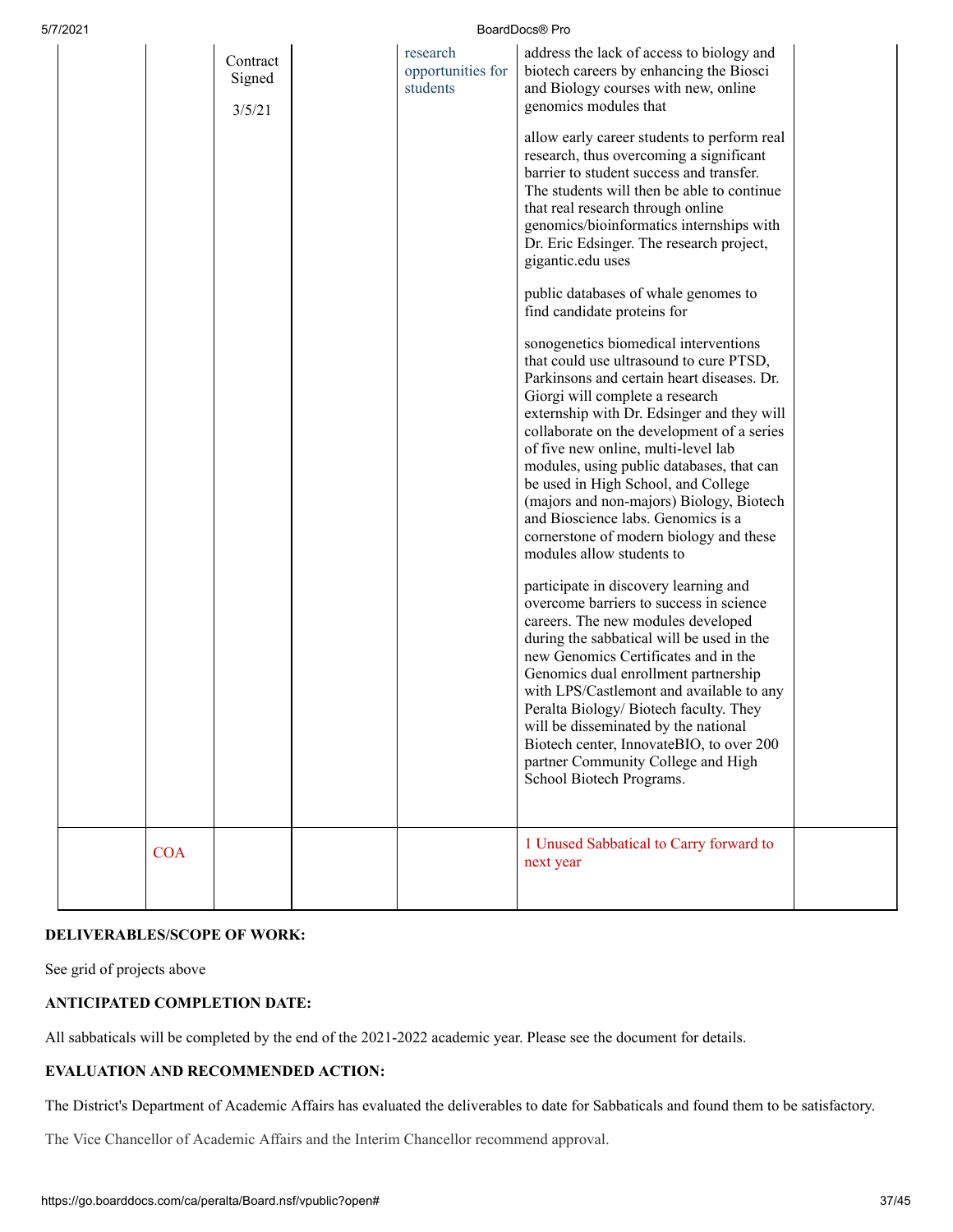# File Attachments [Chart of Sabbaticals Awarded for 20212022.pdf \(194 KB\)](https://go.boarddocs.com/ca/peralta/Board.nsf/files/C2GUDT77A049/$file/Chart%20of%20Sabbaticals%20Awarded%20for%2020212022.pdf)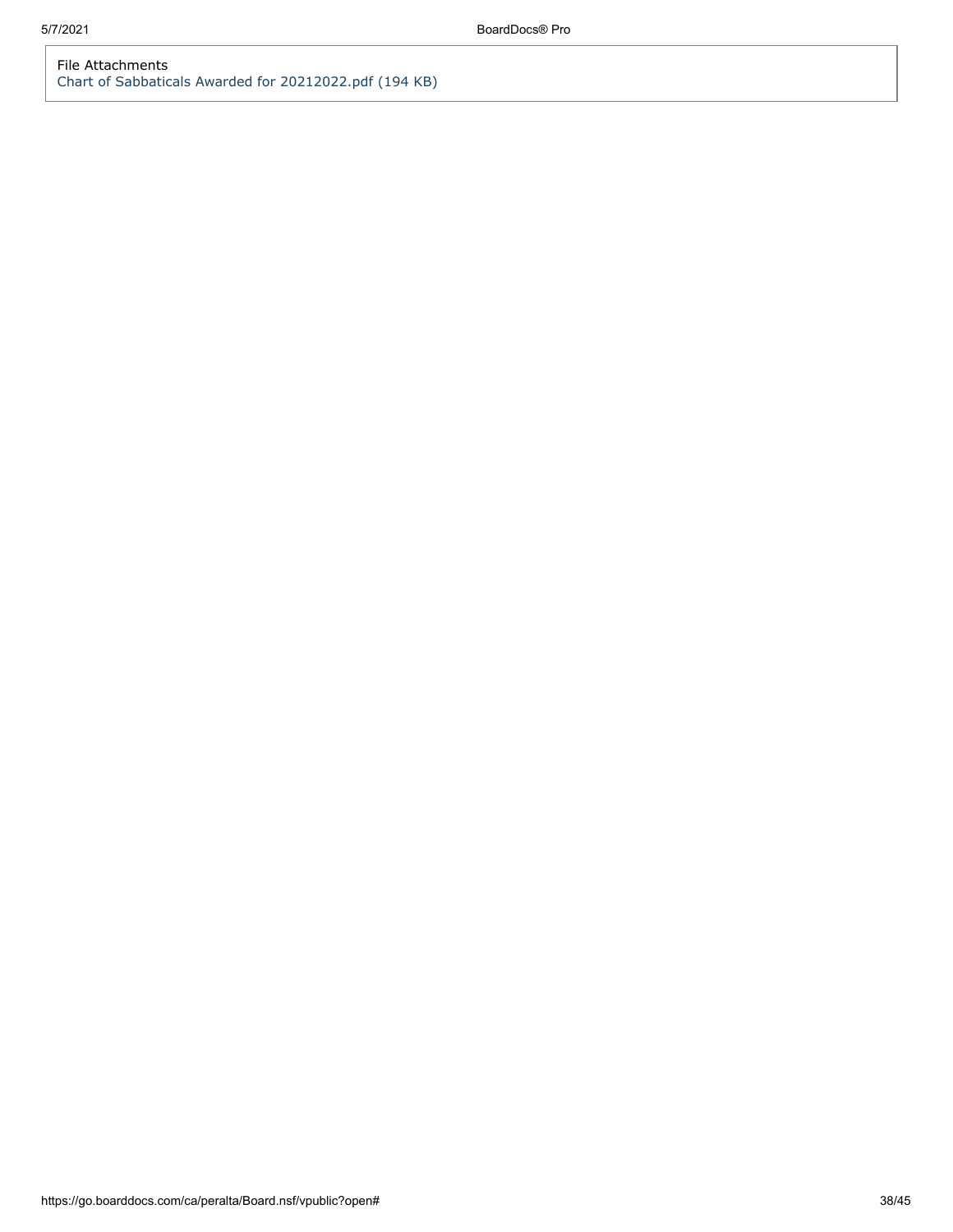| Subject                                                      | 6.5 Consider Approval of Addendum to CurrIQunet Agreement in the amount of \$75,100.<br>Presenter: Vice-Chancellor of Academic Affairs Siri B0rown (10 minutes) |
|--------------------------------------------------------------|-----------------------------------------------------------------------------------------------------------------------------------------------------------------|
| Meeting                                                      | May 11, 2021 - REGULAR MEETING OF THE BOARD OF TRUSTEES                                                                                                         |
| <b>Type</b>                                                  | Action                                                                                                                                                          |
| Preferred Date                                               | May 11, 2021                                                                                                                                                    |
| Absolute Date                                                | May 11, 2021                                                                                                                                                    |
| Fiscal Impact                                                | Yes                                                                                                                                                             |
| Dollar Amount                                                | \$75,100.00                                                                                                                                                     |
| <b>Budgeted</b>                                              | Yes                                                                                                                                                             |
| <b>Budget Source</b><br><b>TO: Peralta Board of Trustees</b> | 1-61-163-5891-1-660300-1950-00 - FUND 61 CAPITAL OUTLAY                                                                                                         |

# **FROM: Department of Academic Affairs**

# **PREPARED BY: Constance Koo**

#### **BACKGROUND/ANALYSIS:**

CurrIQūnet META is a single solution software system for automated curriculum development and assessment (college curriculum management system). It has provided support to faculty for course building customization and since 2008, CurrIQūnet META has been constructive for the needs of Peralta in curriculum and assessment, streamlining the college and district process, keeping efficient track of changes between cycles, and providing easier access of information faculty and administrators. The implementation of the CurrIQnet META Online Catalog will add another key module to the PCCD curriculum platform.

| Original Multi-Year Contract (BOT approved 3/12/19)<br>$ 1 - 01 - 121 - 5891 - 660300 - 0000 - 00 $ | \$198,000.00 |
|-----------------------------------------------------------------------------------------------------|--------------|
| Addendum Amount (this agenda)<br>1-61-163-5891-660300-1950-00                                       | \$75,100.00  |
| <b>Grand Total</b>                                                                                  | \$273,100,00 |

#### **DELIVERABLES/SCOPE OF WORK:**

The META Online Catalog will improve catalog access for staff and students, ease and increase accuracy of annual catalog updates, provide usage analysis and establish the ability to link the catalog to student registration. The addendum to the original agreement is to include the META Online Catalog.

# **ANTICIPATED COMPLETION DATE:**

January 31, 2024 (Multi-year agreement)

# **EVALUATION AND RECOMMENDED ACTION:**

The District's Department of Academic Affairs and District Curriculum Committee has evaluated the deliverables to date for CurrIQūnet and found them to be satisfactory.

The Vice-Chancellor of Academic Affairs and Interim Chancellor recommend approval.

```
File Attachments
Curricunet Addendum .pdf (5,979 KB)
```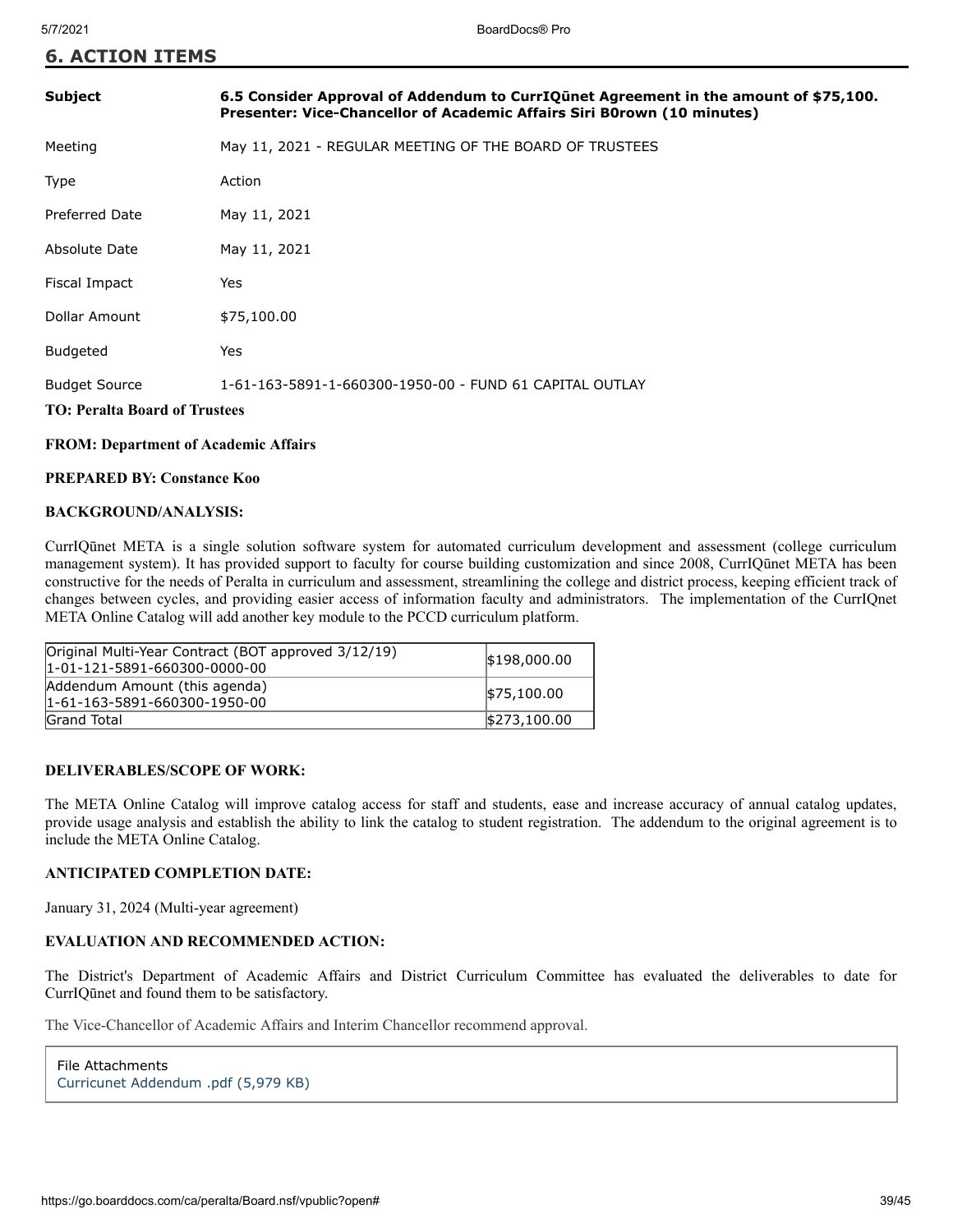|  |  |  |  | <b>6. ACTION ITEMS</b> |
|--|--|--|--|------------------------|
|--|--|--|--|------------------------|

# **Subject 6.6 Consider Approval of Addendum #3 to the 2020-2021 Independent Contractor Agreement (ICC#D-139014) for Sloan Sakai Yeung & Wong in the Amount of \$65,000. Presenter: Acting Vice Chancellor Ronald McKinley (10 minutes)**

| Meeting | May 11, 2021 - REGULAR MEETING OF THE BOARD OF TRUSTEES |
|---------|---------------------------------------------------------|
|---------|---------------------------------------------------------|

| Type | Action |
|------|--------|
|------|--------|

| <b>Preferred Date</b> | May 11, 2021                            |
|-----------------------|-----------------------------------------|
| Absolute Date         | May 11, 2021                            |
| Fiscal Impact         | Yes                                     |
| Dollar Amount         | \$65,000.00                             |
| <b>Budgeted</b>       | Yes                                     |
| <b>Budget Source</b>  | General Fund (Cost Centers 133 and 135) |

# **TO: Peralta Board of Trustees**

# **FROM: Dr. Ronald McKinley**

# **PREPARED BY: Socorro Taylor**

# **BACKGROUND/ANALYSIS:**

Vendor's Name: Sloan Sakai Yeung & Wong, LLP (Jeff Sloan)

| <b>Description</b>                                                                | <b>Amount</b> | <b>Board Approval Date</b>           |
|-----------------------------------------------------------------------------------|---------------|--------------------------------------|
| Independent Contractor/Consultant Services<br>Contract $#D-139014$                | \$50,000      | N/A                                  |
| Addendum #1 to add to the scope of work only;<br>no change in the contract amount | \$0           | N/A                                  |
| Addendum #2 to increase contract amount                                           | \$100,000     | December 8, 2020                     |
| Addendum #3 to increase contract amount                                           | \$65,000      | Sought at May 11, 2021 Board Meeting |
| <b>TOTAL</b>                                                                      | \$215,000     |                                      |

The request for this addendum #3 was due to additional expenses incurred for the termination of a faculty member.

# **DELIVERABLES/SCOPE OF WORK:**

Under this Contract, Sloan Sakai Yeung & Wong LLP provides legal services to the District regarding personnel matters, specifically to Human Resources and Employee Relations. The scope of services includes providing labor, employment, and transactional advice to the District and also handling arbitrations, PERB matters, and other projects assigned by the District.

# **ANTICIPATED COMPLETION DATE:**

June 30, 2021

# **EVALUATION AND RECOMMENDED ACTION:**

https://go.boarddocs.com/ca/peralta/Board.nsf/vpublic?open# 40/45 The District's Human Resources & Employee Relations has evaluated the deliverables, to date, for Sloan Sakai Yeung & Wong, LLP, and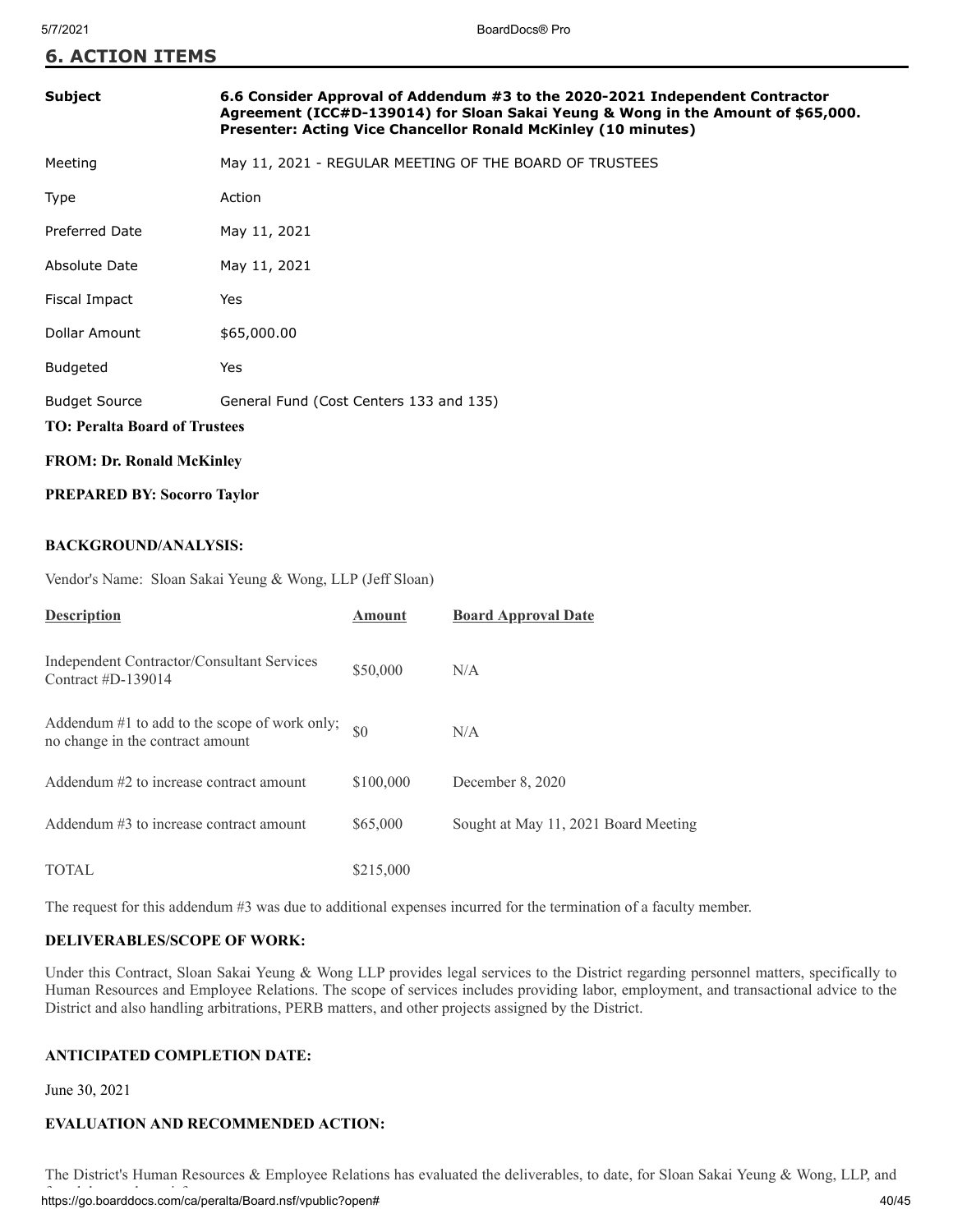5/7/2021 BoardDocs® Pro

found them to be satisfactory.

The Acting Vice Chancellor of Human Resources and the Interim Chancellor recommend approval.

File Attachments [05 11 21 2020-2021 Sloan's Contract - signed.pdf \(4,877 KB\)](https://go.boarddocs.com/ca/peralta/Board.nsf/files/C2NV7K7F3689/$file/05%2011%2021%202020-2021%20Sloan)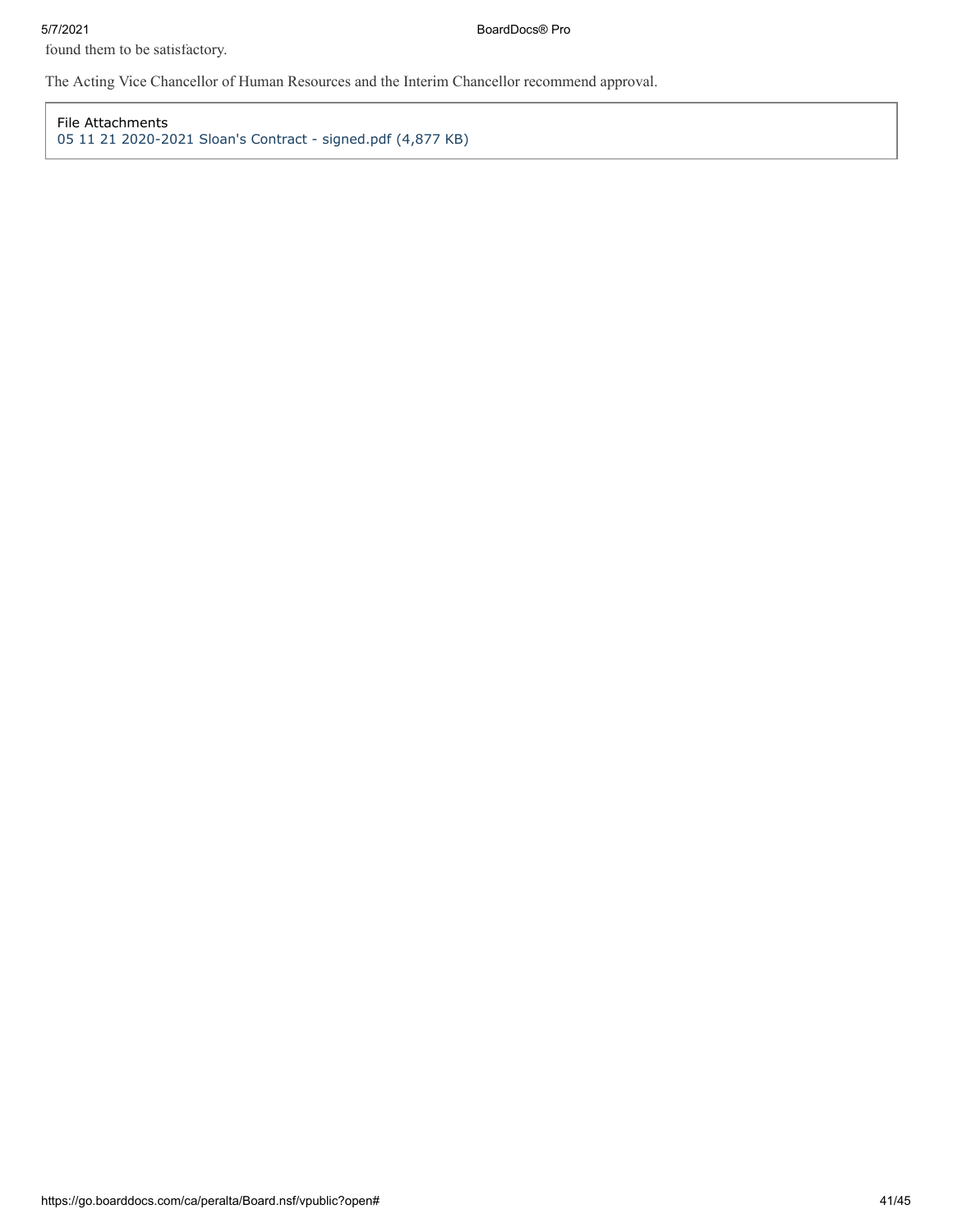|  | <b>6. ACTION ITEMS</b> |  |
|--|------------------------|--|
|  |                        |  |

| <b>Subject</b>                       | 6.7 Consider Ratification of an Addendum to the Independent Contractor Agreement for<br>EdgeRock Technology in an Amount not to Exceed \$99,600. Presenter: Interim Vice<br><b>Chancellor Adil Ahmed (10 minutes)</b> |  |
|--------------------------------------|-----------------------------------------------------------------------------------------------------------------------------------------------------------------------------------------------------------------------|--|
| Meeting                              | May 11, 2021 - REGULAR MEETING OF THE BOARD OF TRUSTEES                                                                                                                                                               |  |
| Type                                 | Action                                                                                                                                                                                                                |  |
| Preferred Date                       | May 11, 2021                                                                                                                                                                                                          |  |
| Absolute Date                        | May 11, 2021                                                                                                                                                                                                          |  |
| Fiscal Impact                        | Yes                                                                                                                                                                                                                   |  |
| Dollar Amount                        | \$99,600.00                                                                                                                                                                                                           |  |
| <b>Budget Source</b>                 | General Fund 1-01-141-5105-1-672000-0000-00                                                                                                                                                                           |  |
| <b>TO: Peralta Board of Trustees</b> |                                                                                                                                                                                                                       |  |

# **FROM: Adil Ahmed, Interim Vice Chancellor of Finance & Administration**

# **PREPARED BY: Maisha Jameson, Executive Assistant, Chancellor's Office**

# **BACKGROUND/ANALYSIS:**

EdgeRock Technology has provided professional services for functional finance configuration and focused on the month-end close process. They also provided the District with functional finance configuration in regard to IRS reporting processes. Both of these services were part of adhering to FCMAT recommendations and addressing audit findings.

EdgeRock Technology has also provided the District with professional services for Cash Flow and Financial Statement Reporting automation.

# **DELIVERABLES/SCOPE OF WORK:**

Addendum #3 of this existing contract is for EdgeRock Technology. This extends their service contract to assist with year-end closeout tasks due to recent departmental vacancies that were effective as of April 30, 2021 This Addendum also includes a provision for EdgeRock Technology to provide on-boarding of the new hires by subject matter experts to ensure the district maintains compliance with applicable state and federal regulations. Immediate coverage of these critical functions in addition to the necessary onboard training was necessary to maintain continuity of operations in our Financial Aid Office.

Scope of Work for EdgeRock consultants-

- 1. Establishing quality control systems to correctly begin processing the new financial aid year; which includes\*:
- working with IT to develop implementation checklists
- aligning administrative online functions
- establishing test modules for migration to production
- 2. Assessing and implementing test controls that define and ensure data accuracy\*
- 3. Creating and consolidation of data collection queries and reports \*
- 4. Troubleshoot ongoing issues to include reconciliation with Common Origination and Disbursement (COD) as mandated by the Department of Education\*\*
- 5. Validation of disbursements with reject reporting\*\*
- 6. Provide documentation and on board training for new and existing financial aid staff on all campuses and the district office \*\*\*
- 7. Enhance district capacity to incorporate best practices using updated data processes for future financial aid operations across the district\*\*\*

\*necessary to process student ISIRS, packaging, verification, awarding and reporting

\*\*necessary to accurately reconcile reject files so that errors can be correctly and maximize the draw down of federal funds

\*\*\*necessary for PCCD reference of correct process for FA administration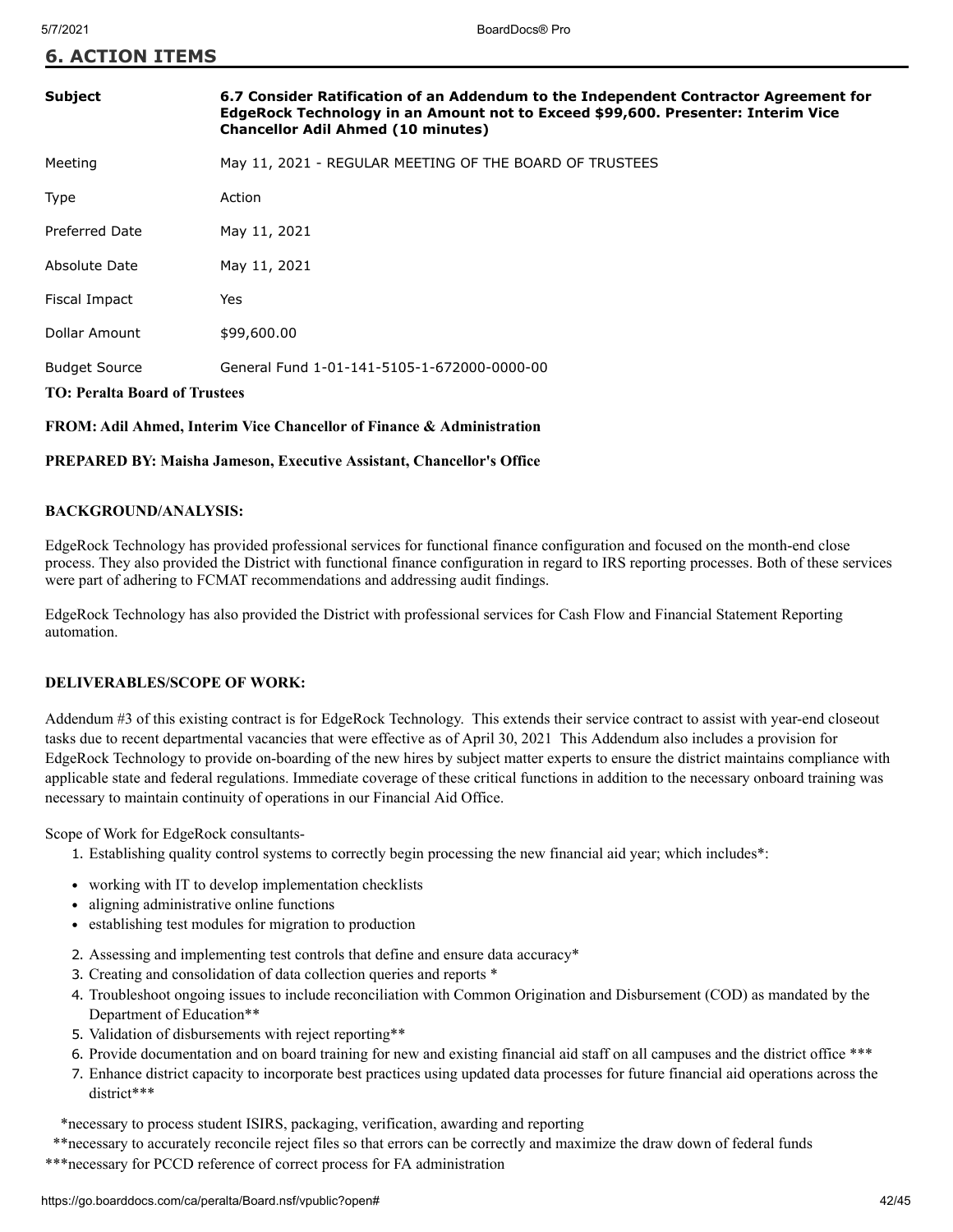Note: Recruitment has begun, to hire two Financial Aid Systems Technology Analysts, application closing date is May 13' 2021

| Original Agreement<br>(Board approved) | \$45,000                         | Month End Close                                                                             |
|----------------------------------------|----------------------------------|---------------------------------------------------------------------------------------------|
| Addendum#1<br>(Board approved)         | \$24,000                         | Purchasing Cost Services Vendor Files<br>( \$18,000)<br>1099 Tax Forms Processing (\$6,000) |
| Addendum #2<br>(Board approved)        | \$17,250                         | Implementation of Automated Cash<br><b>Flow Process</b>                                     |
| Addendum #3                            | <b>Not to Exceed</b><br>\$99,600 | Year-End Closing & Personnel<br><b>Training</b>                                             |
| <b>TOTAL CONTRACT</b><br><b>AMOUNT</b> | \$185,850                        |                                                                                             |

# **Summary of EdgeRock Technology Contract:**

# **ANTICIPATED COMPLETION DATE:**

The date of completion is June 30, 2021.

# **EVALUATION AND RECOMMENDED ACTION:**

The District's Finance Department evaluated the deliverables to date for EdgeRock Technology and found them to be satisfactory.

The Interim Vice Chancellor of Finance & Administration and the Interim Chancellor recommend approval.

File Attachments [ICC-Addendum-EdgeRock Addendum #3 - Full Packet for BoardDocs - DRAFT#4 for BoardDocs.pdf \(7,486 KB\)](https://go.boarddocs.com/ca/peralta/Board.nsf/files/C2SS4R709B42/$file/ICC-Addendum-EdgeRock%20Addendum%20%233%20-%20Full%20Packet%20for%20BoardDocs%20-%20DRAFT%234%20for%20BoardDocs.pdf)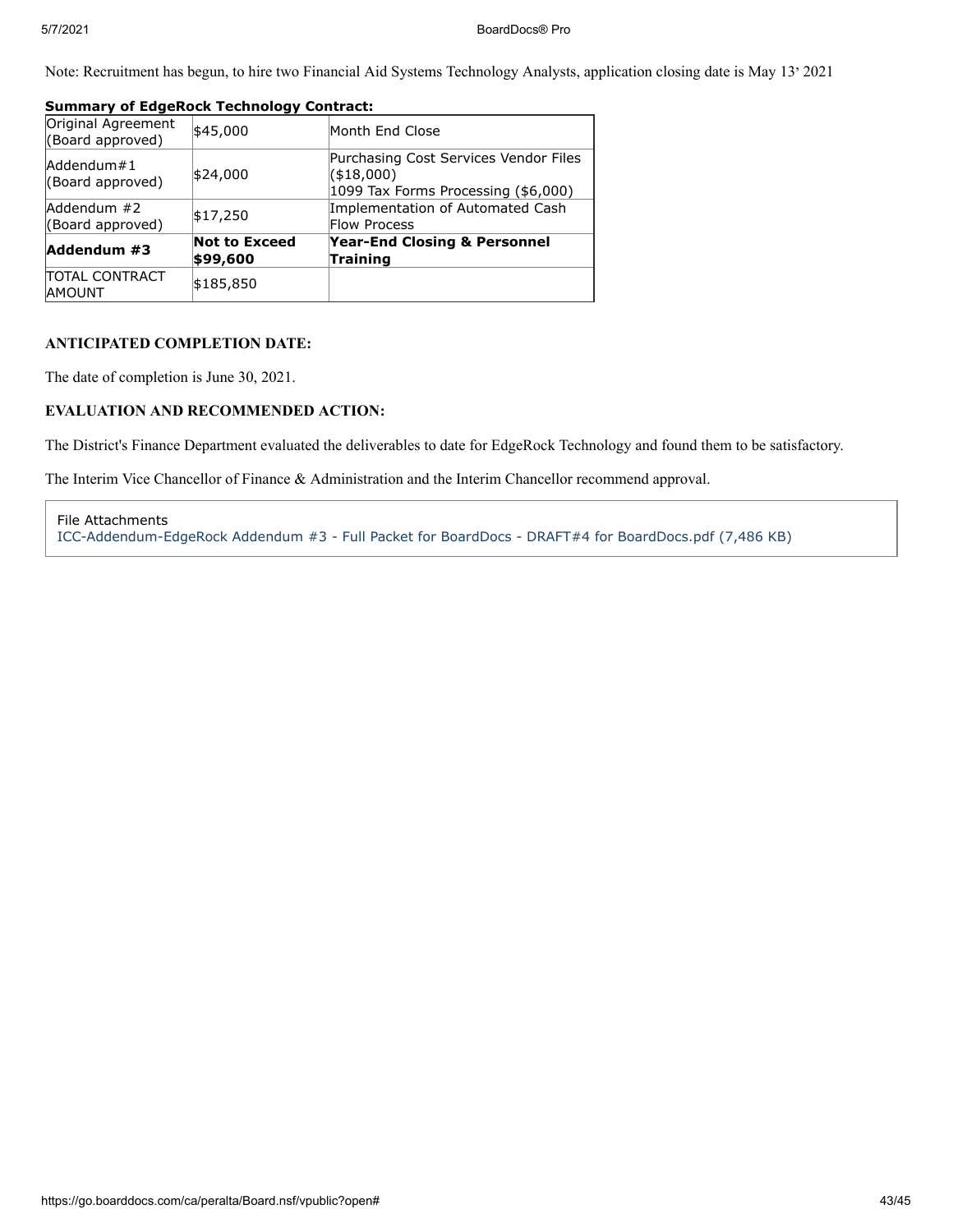| <b>7. REPORTS</b> |                                                         |  |
|-------------------|---------------------------------------------------------|--|
| Subject           | 7.1 Board of Trustees' Reports (20 minutes)             |  |
| Meeting           | May 11, 2021 - REGULAR MEETING OF THE BOARD OF TRUSTEES |  |